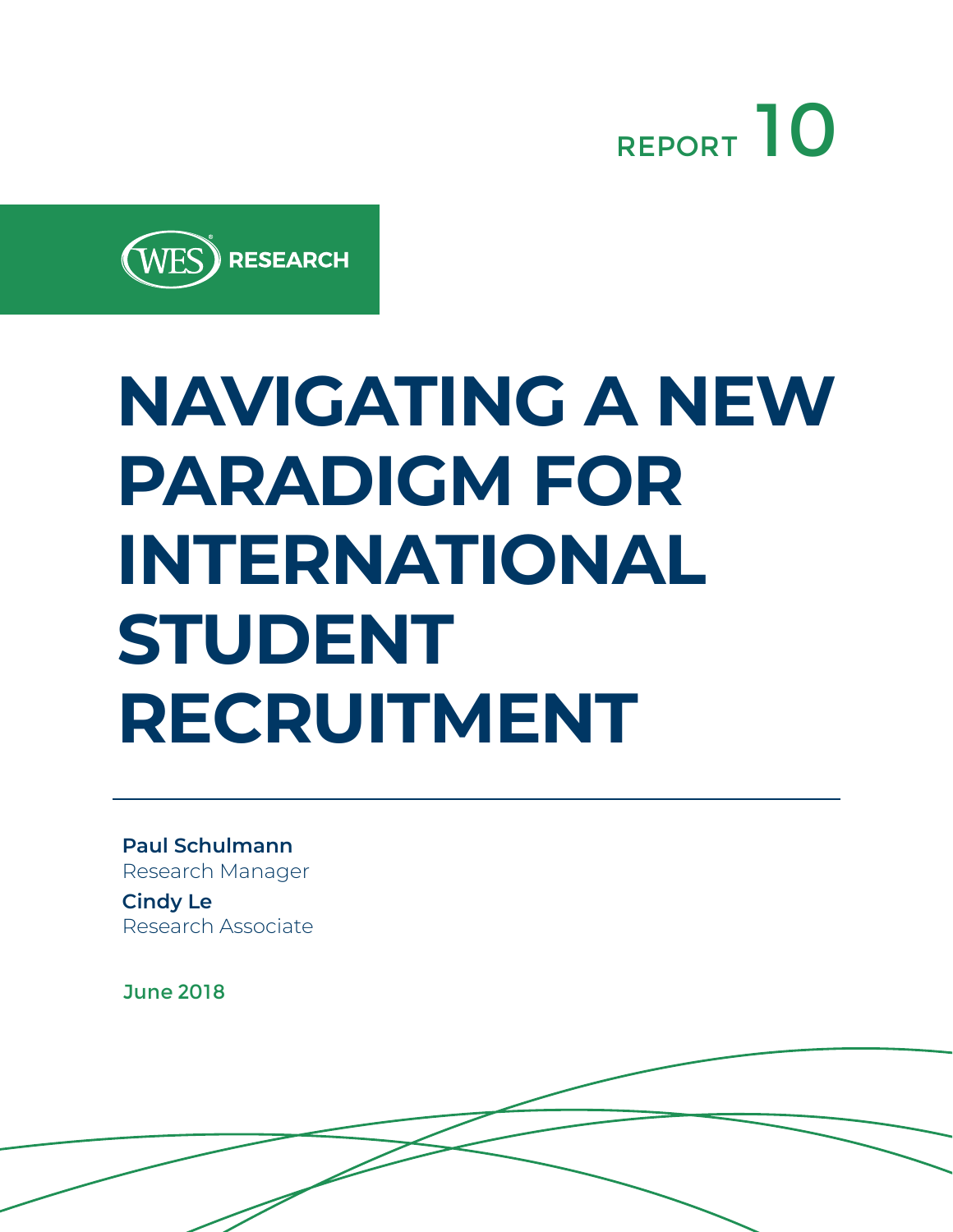Recommended Citation: Schulmann, P. and Le, C. (2018). **Navigating a New Paradigm for International Student Recruitment.** New York: World Education Services. Retrieved from **[wes.org/](https://www.wes.org/partners/research/) [partners/research/](https://www.wes.org/partners/research/)**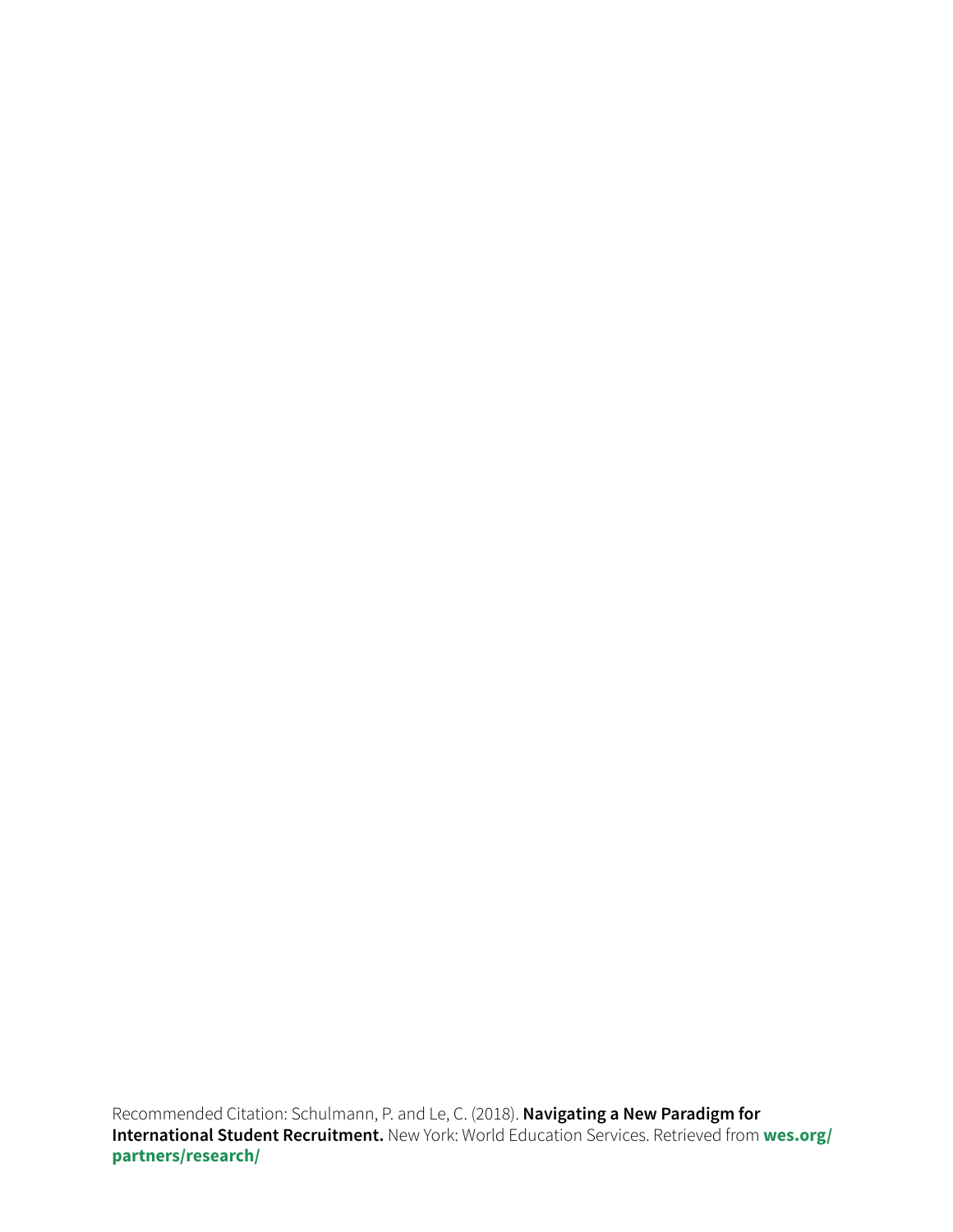### **TABLE OF CONTENTS**

| Loss of Prominent Government-Sponsored Scholarship Programs in Key Sending Countries 7            |  |
|---------------------------------------------------------------------------------------------------|--|
|                                                                                                   |  |
|                                                                                                   |  |
|                                                                                                   |  |
| Changes to International Applications for the 2017-18 Academic Year: Discussion                   |  |
| By the Numbers: Changes to International Enrollment for the 2017-18 Academic Year 11              |  |
|                                                                                                   |  |
|                                                                                                   |  |
|                                                                                                   |  |
| Cause and Effect: The Role of U.S. Politics and an Evolving International Admissions Paradigm  19 |  |
|                                                                                                   |  |
|                                                                                                   |  |
|                                                                                                   |  |
|                                                                                                   |  |
|                                                                                                   |  |
|                                                                                                   |  |
|                                                                                                   |  |
|                                                                                                   |  |
|                                                                                                   |  |
|                                                                                                   |  |
|                                                                                                   |  |
|                                                                                                   |  |
|                                                                                                   |  |
|                                                                                                   |  |
|                                                                                                   |  |
|                                                                                                   |  |
|                                                                                                   |  |
|                                                                                                   |  |
|                                                                                                   |  |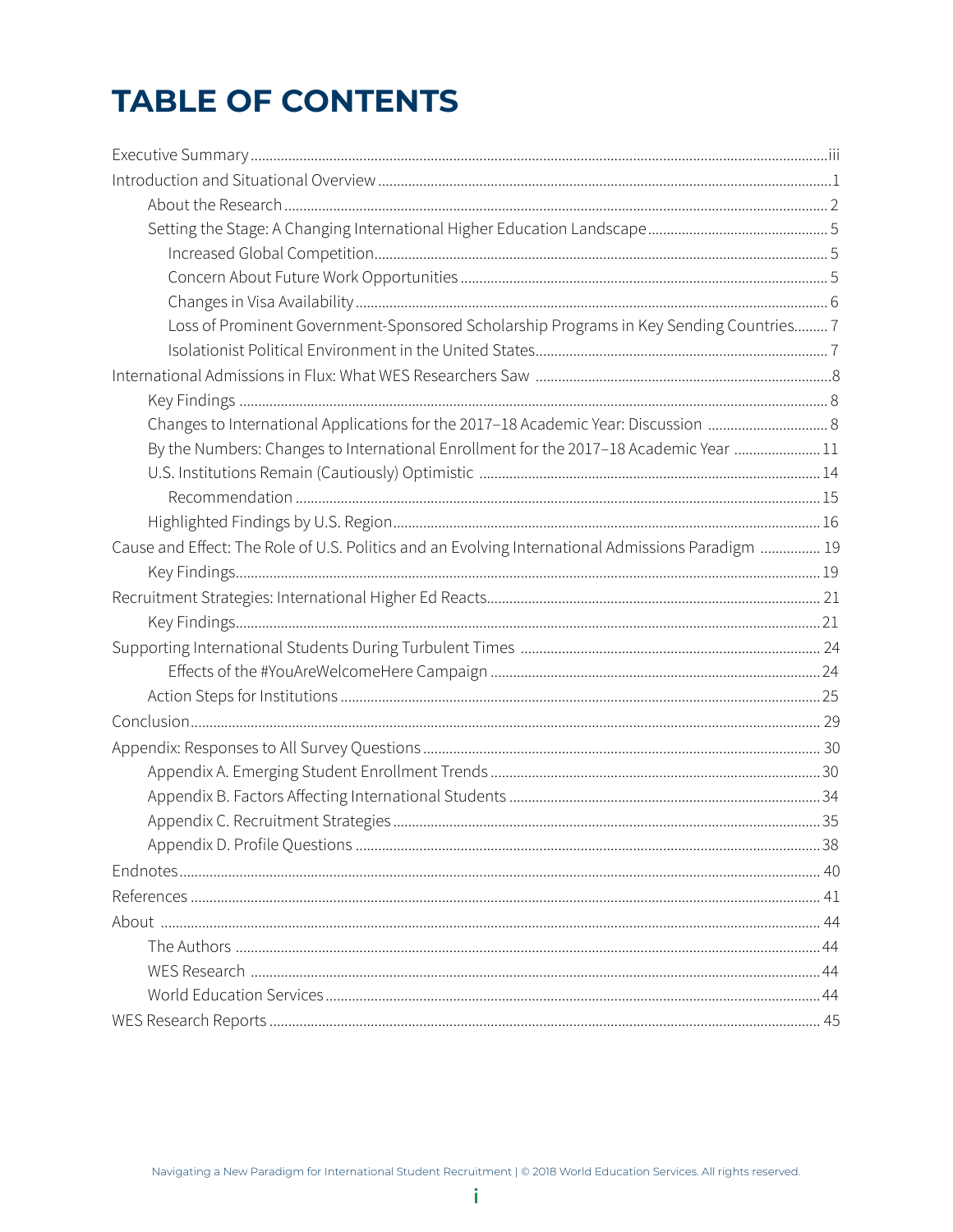### **FIGURES AND TABLES**

| Figure 2: International Enrollment at U.S. Higher Education Institutions by Academic Level2           |  |
|-------------------------------------------------------------------------------------------------------|--|
|                                                                                                       |  |
|                                                                                                       |  |
|                                                                                                       |  |
| Figure 6: Change in International Applications by Region for the 2017-18 Application Cycle 10         |  |
| Figure 7: Change in International Applications by Academic Level for the 2017-18 Application Cycle 11 |  |
| Figure 8: Intitutions that Experienced Change in International Enrollment                             |  |
| Figure 9: Change in International Enrollment by Region for the 2017-18 Application Cycle  13          |  |
| Figure 10: Change in International Enrollment by Academic Level for the 2017-18 Application Cycle 14  |  |
|                                                                                                       |  |
| Figure 12: Outlook on International Enrollment for 2018-19 Academic Year by Region 16                 |  |
|                                                                                                       |  |
|                                                                                                       |  |
|                                                                                                       |  |
|                                                                                                       |  |
| Figure 17: Countries and Regions to be Prioritized for International Student Recruitment 23           |  |
|                                                                                                       |  |

### **ACRONYMS**

| <b>CEC</b>   | Canadian Experience Class                          |
|--------------|----------------------------------------------------|
| <b>CPT</b>   | <b>Curricular Practical Training</b>               |
| HEI          | Higher Education Institution                       |
| ШE           | Institute of International Education               |
| <b>KASP</b>  | King Abdullah Scholarship Program                  |
| <b>MENA</b>  | Middle East and North Africa                       |
| <b>OPT</b>   | <b>Optional Practical Training</b>                 |
| <b>SEVIS</b> | Student and Exchange Visitor Information System    |
| <b>SEVP</b>  | Student and Exchange Visitor Program               |
| <b>SWB</b>   | Science without Borders                            |
| <b>USCIS</b> | United States Citizenship and Immigration Services |
| <b>WENR</b>  | World Education News & Reviews                     |
| WES          | World Education Services                           |
|              |                                                    |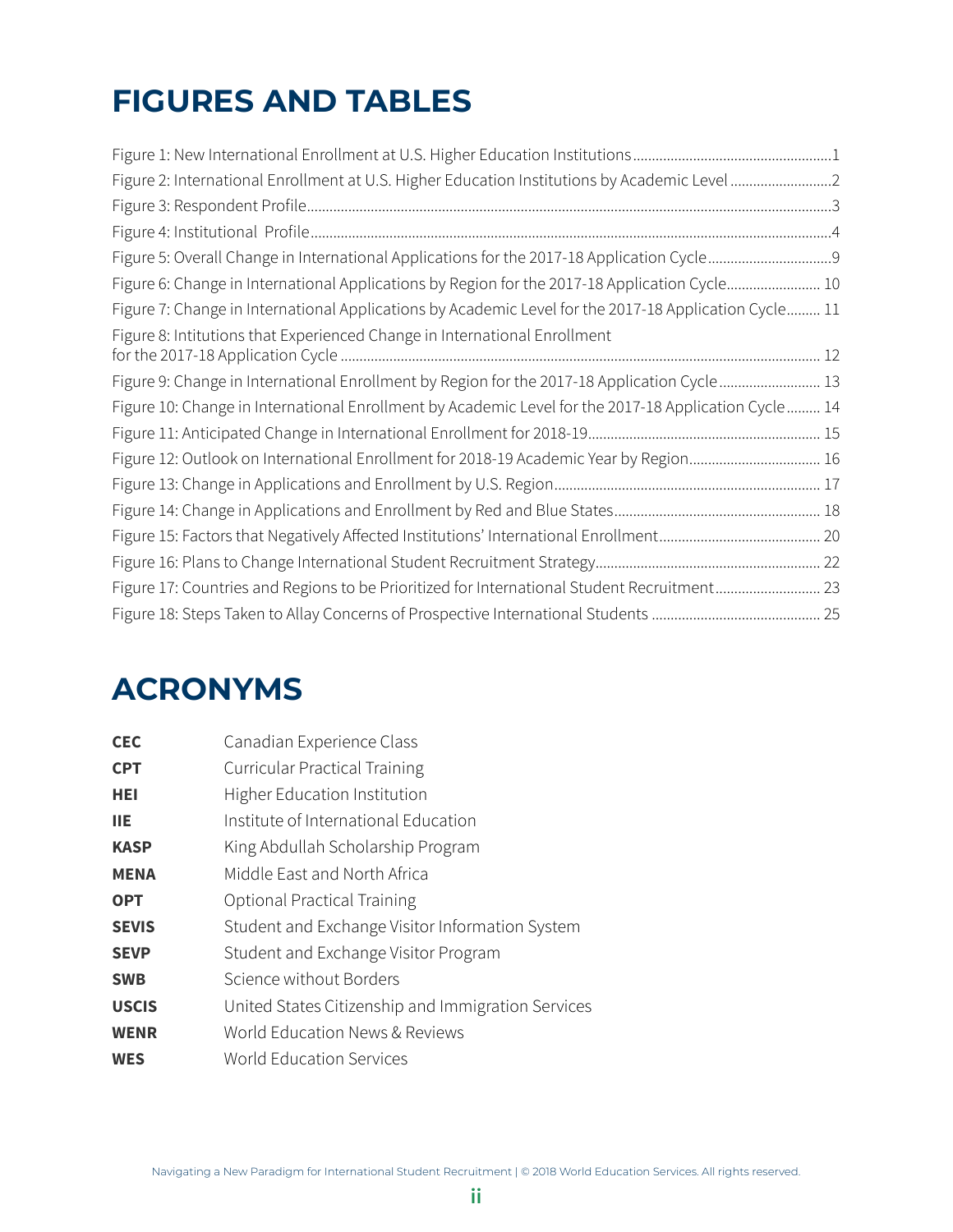### <span id="page-4-0"></span>**EXECUTIVE SUMMARY**



The 2016 election of U.S. President Donald Trump changed the global recruitment landscape for higher education institutions (HEIs), nowhere more than in the nation that elected him.

In the nearly two years since, multiple studies have documented declines in international student enrollments at U.S. institutions. At the same time, media and entities that track developments in higher education have reported increased enrollments in other countries, especially those where costs are lower, quality and access are on the rise, and the social and political environments are more welcoming.

To better understand how these shifts are affecting enrollments, applications, and international recruiting at U.S. institutions, the WES research team surveyed more than 270 higher education professionals in January and February 2018. Our goals were to gain evidence-based insights into changes in enrollment patterns as they play out in real time, and to develop a set of practical recommendations to help institutions across the U.S. weather an ongoing storm.

### **KEY INSIGHTS**

What we learned from the survey confirmed, in part, what others have reported:

- Enrollments and applications are down on the majority of campuses, and many respondents expect to see the declines continue.
- Most respondents (71 percent) told us that the political environment is a cause of their international recruitment challenges. Many noted other factors at play, including rising tuition costs, increased competition from institutions around the globe, and more.

For all the unhappy news, we were also surprised and heartened by some of our findings.

- More than a quarter (28 percent) of respondents, for instance, reported a year-over-year increase in international applications between 2016–17 and 2017–18.
- Notably, the proportion of respondents (51 percent) who reported being optimistic about international enrollments in 2018–19 was slightly greater than the proportion who reported being pessimistic (49 percent).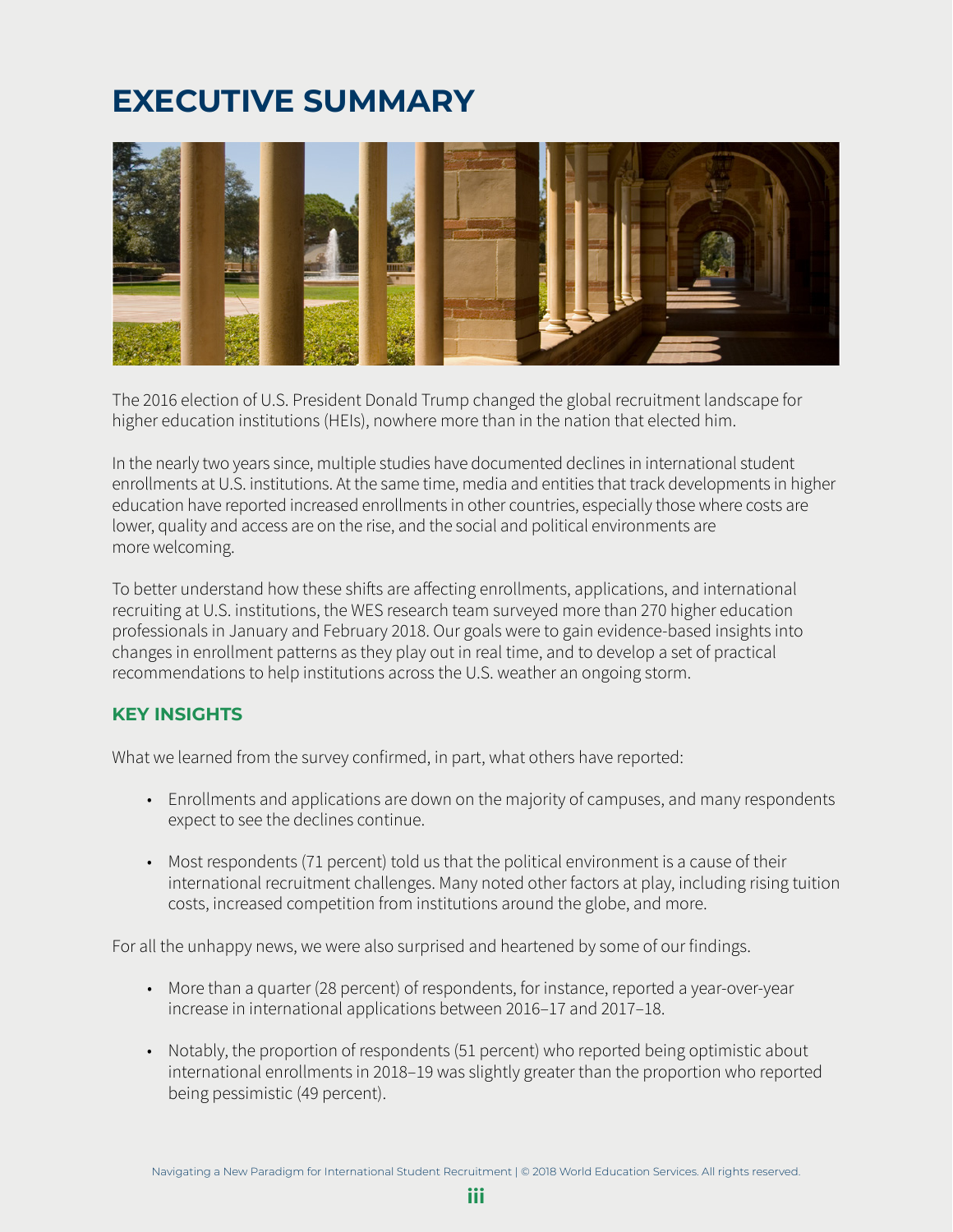Our research also helped us understand what many institutions are doing to soften the impact of declines in international student enrollments and to plan for the future of international admissions and recruitment. Broadly speaking, U.S. HEIs are seeking to adapt their enrollment management strategies, as well as provide a welcoming environment for international students. They are also continuing to focus on the long-term and the positive, both in messaging directed at potential enrollees and applicants, and in planning future recruitment strategies.

### **RECOMMENDATIONS**



### **1. Diversify recruitment targets.**

International enrollments from any one country are prone to large fluctuations, and the last year has seen a softening of enrollment numbers among Chinese and Indian students. These drops are significant given that China and India have been reliable top senders by substantial margins for several years. Diversifying the international enrollment funnel is probably always wise; at this juncture it is imperative.

### **2. Emphasize a welcoming environment.**

The national #YouAreWelcomeHere campaign (n.d.) is one way that multiple institutions have banded together to demonstrate solidarity and show support for international students. Eighty-six percent of survey respondents found the campaign effective in helping to reassure international students that the political climate on campus remains distinct from the nation's as reflected in the media.

### **3. Provide support and resources.**

Pre-arrival support can help international students navigate the visa process, help parents manage safety concerns, and highlight support services in the surrounding community as well as those on campus that are available to international students (see Skinner, 2018). Also critical is ensuring that international students on campus have easy access to up-to-date information about immigration and visa policies.

### $\mathfrak{g}$   $\mathfrak{O}$ **4. Engage in virtual and social media outreach.**

Our research suggests that HEIs are forgoing more traditional recruitment methods such as overseas travel in favor of newer and less expensive approaches such as social media. Virtual and social media outreach can be used to develop relationships with students, to inform them of developments in immigration and visa policy that may affect their student status, and more.

### **5. Engage the alumni network for recruitment.**

Alumni can be instrumental in attracting prospective international students. For their upcoming application cycle, 66 percent of our respondents said they planned to engage more with recent international alumni.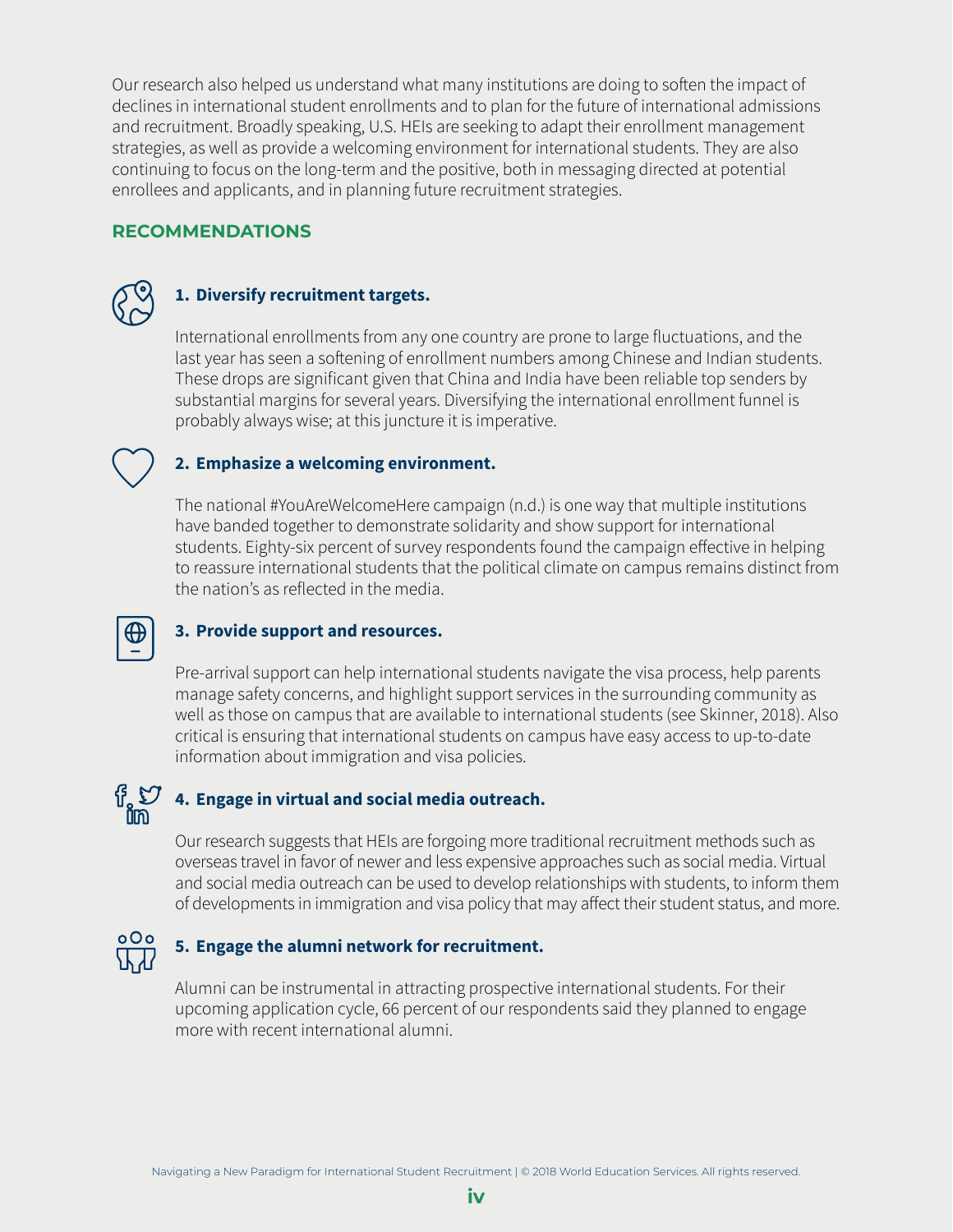

### **6. Address students' financial concerns.**

Nearly half of our respondents (45 percent) cited the rising cost of tuition as a challenge to recruiting international students. Although providing scholarships or lowering tuition may not always be possible, institutions can provide advice to help international students understand, manage, and mitigate some of the financial costs of their education.



### **7. Develop and maintain partnerships that can either provide alternative routes to recruitment or facilitate entry.**

Community colleges can create a cost-effective pipeline of international students who, after graduating, seek a four-year degree (see Loo, 2016). Secondary schools, which host over 80,000 international students (Farrugia, 2017), can provide a venue for backyard recruiting. Relationships with staff at foreign embassies, ministries, and government education agencies can help ensure a high institutional profile among potential recruits. To ensure more ready access to help with I-20 forms and other visa issues, cultivating relationships with staff at the U.S. Department of Homeland Security's Student and Exchange Visitor Program (SEVP) can be useful.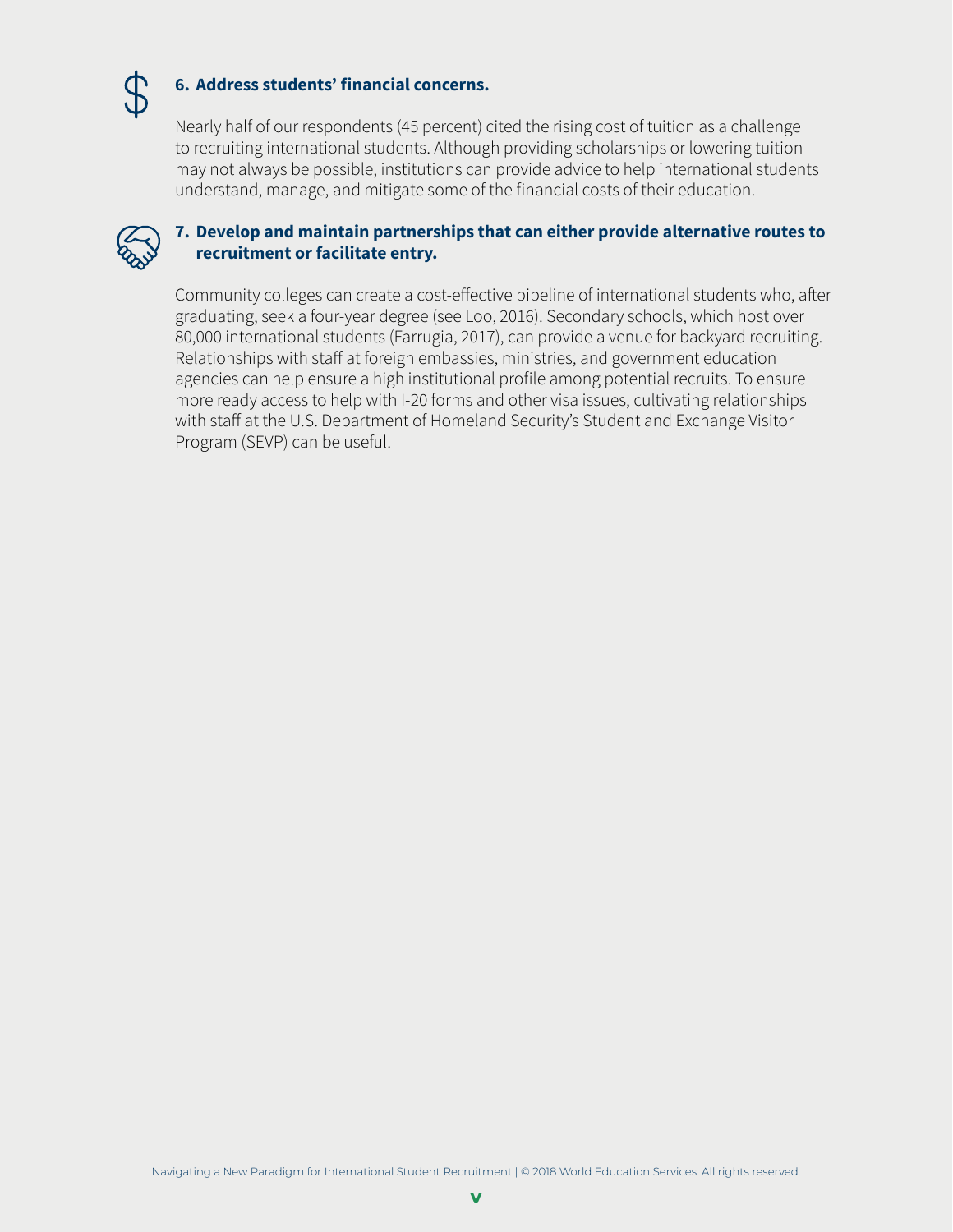### <span id="page-7-0"></span>**INTRODUCTION AND SITUATIONAL OVERVIEW**

The years 2016 and 2017 have been challenging for U.S. higher education institutions (HEIs) engaged in international student recruitment. Following several years of growth, new international student enrollment declined 3.3 percent for the [2016–17](https://www.iie.org/Research-and-Insights/Open-Doors/Data/International-Students/Enrollment) academic year (see **[Figure 1](#page-7-1)**) in the U.S., according to the Institute of International Education (IIE) (2017a). IIE reported that the decline in the fall of 2017 reached an [estimated 6.9](https://www.iie.org/en/Why-IIE/Announcements/2017-09-20-International-Enrollment-Hot-Topics-Survey) percent and reflected reduced or plateaued enrollment numbers across almost all academic levels (Baer, 2017) (see **[Figure 2](#page-8-1)**).



#### <span id="page-7-1"></span>**Figure 1:** New **International** Enrollment at U.S. Higher Education Institutions

Source: IIE Open Doors 2017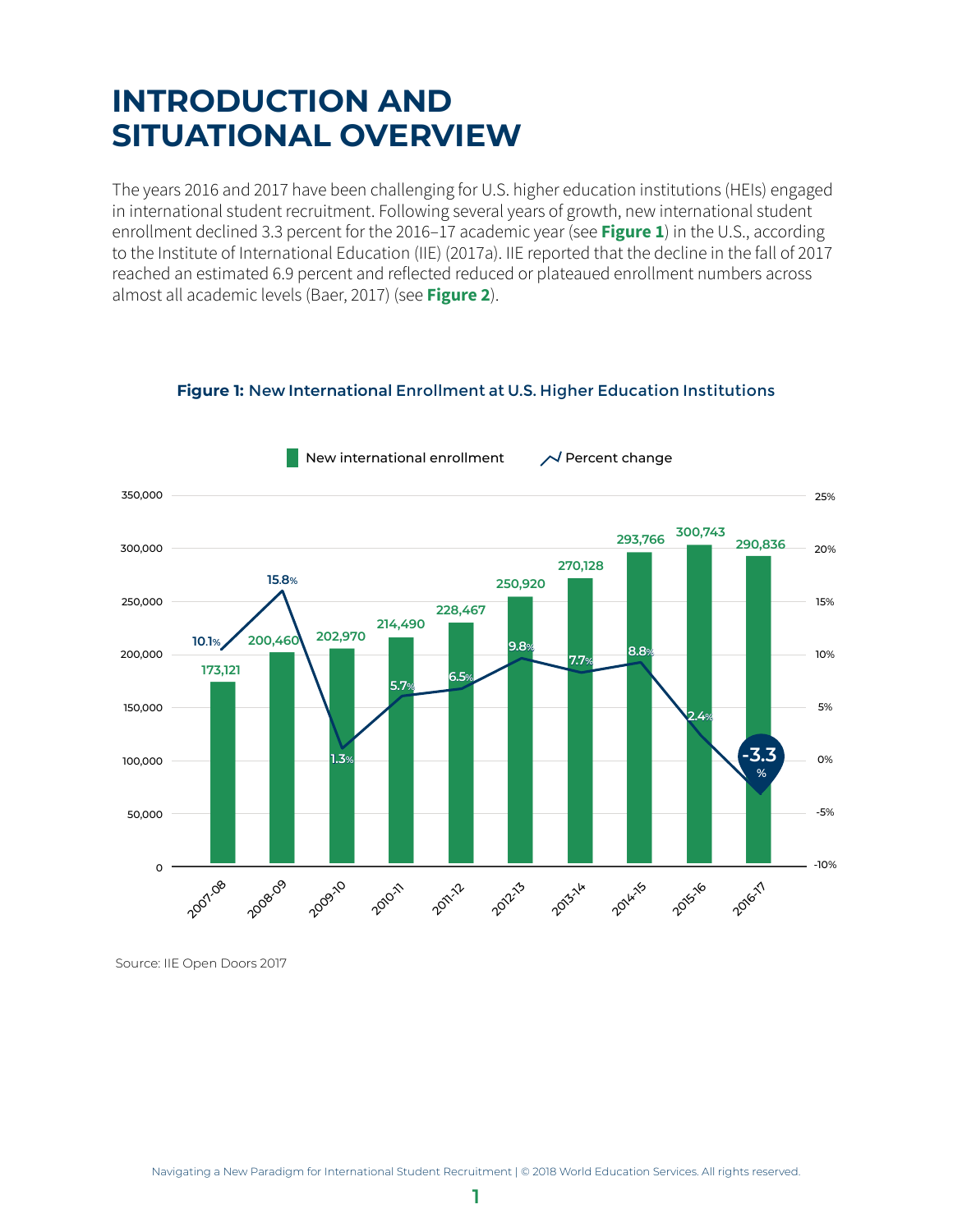#### <span id="page-8-1"></span>**Figure 2:** International Enrollment at U.S. Higher Education Institutions by Academic Level

<span id="page-8-0"></span>

Source: IIE Open Doors 2017

Given the evidence of declining international enrollment in the current political climate, the research team at World Education Services (WES) conducted a survey of international higher education admissions professionals in the U.S. Conducted in January and February 2018, this research sought to clarify how institutions have been affected by these recent trends. It also provides the basis for recommended strategies that international higher education professionals can use to operate more effectively in a challenging environment.

Our research sought to answer three main questions:

- How has the U.S. political climate affected international student mobility among respondents?
- How are admissions officers planning to cope with declining international enrollment?
- What international enrollment management strategies are most effective?

### **ABOUT THE RESEARCH**

WES collected primary data through an online survey made available to admissions professionals at U.S. HEIs from January 31 to February 19, 2018. In total, 270 questionnaires were completed, of which 139 were valid. Valid responses passed the filter questions; that is, they were provided by those who worked in international admissions at a U.S. HEI. In addition, multiple responses from one school within a university were filtered to select only one response, which was chosen by seniority of job role and completion of the survey. Responses from the same institution but different offices or schools were retained. We offered an incentive to complete the survey: a prize drawing for one of two \$250 donations to the participant's preferred scholarship program. Respondents' quotes included in this report have been edited, and any spelling and grammatical errors corrected.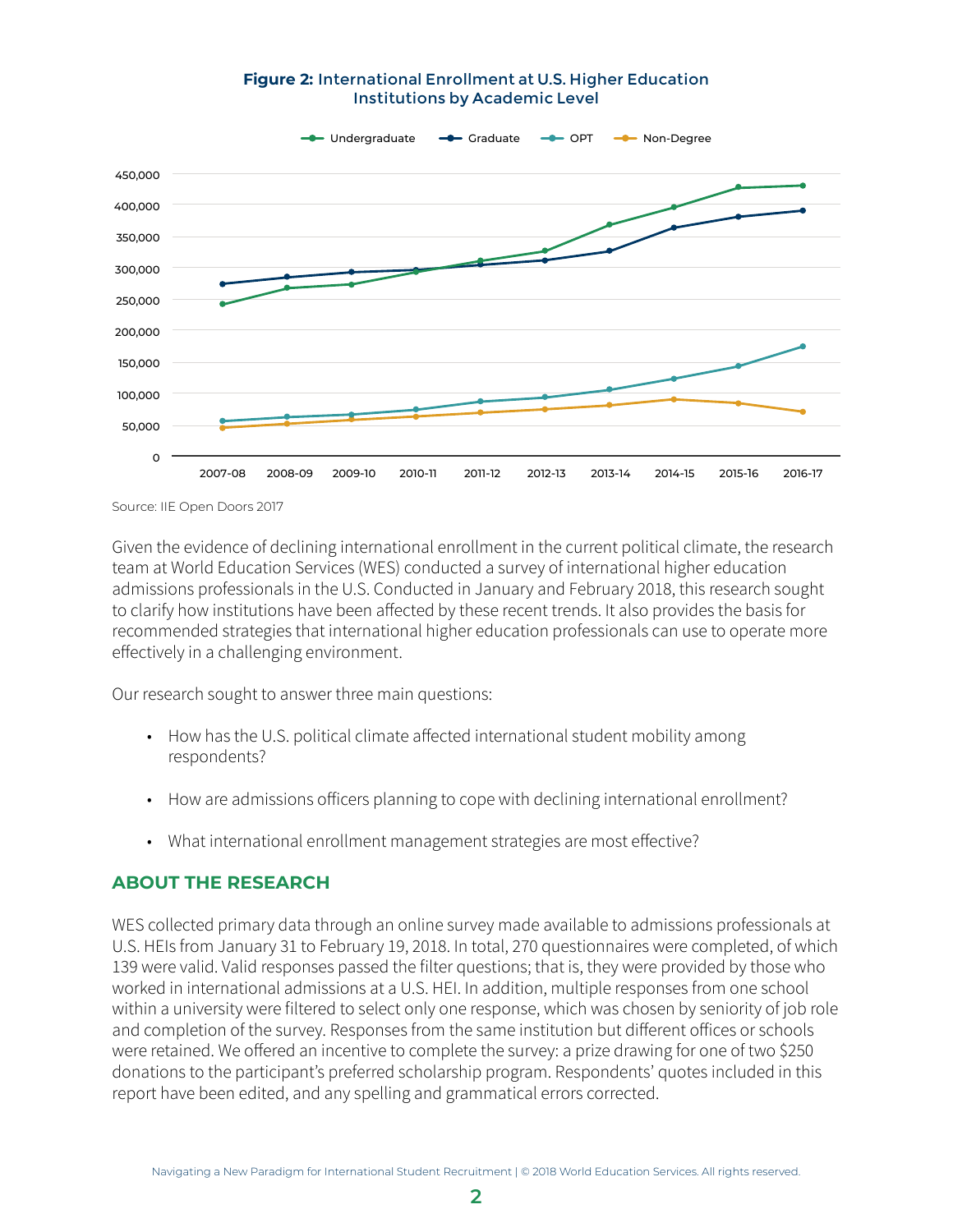#### **Figure 3:** Respondent Profile

#### Primary Area of Responsibility (n=134)

Removed 'N/A' responses.

<span id="page-9-0"></span>

#### Scope of Responsibility for Office/Department (n=139)



At the time they completed the survey, the majority of respondents (65 percent) worked primarily in international admissions, marketing, or recruitment; and 48 percent had more than 10 years of experience. Most respondents were associate or assistant directors (38 percent). Thirty-one percent were managers, coordinators, counselors, or advisers. Seventy-three percent of respondents worked in departments responsible for the entire academic institution, and 17 percent were responsible for one or more schools or colleges within their academic institution.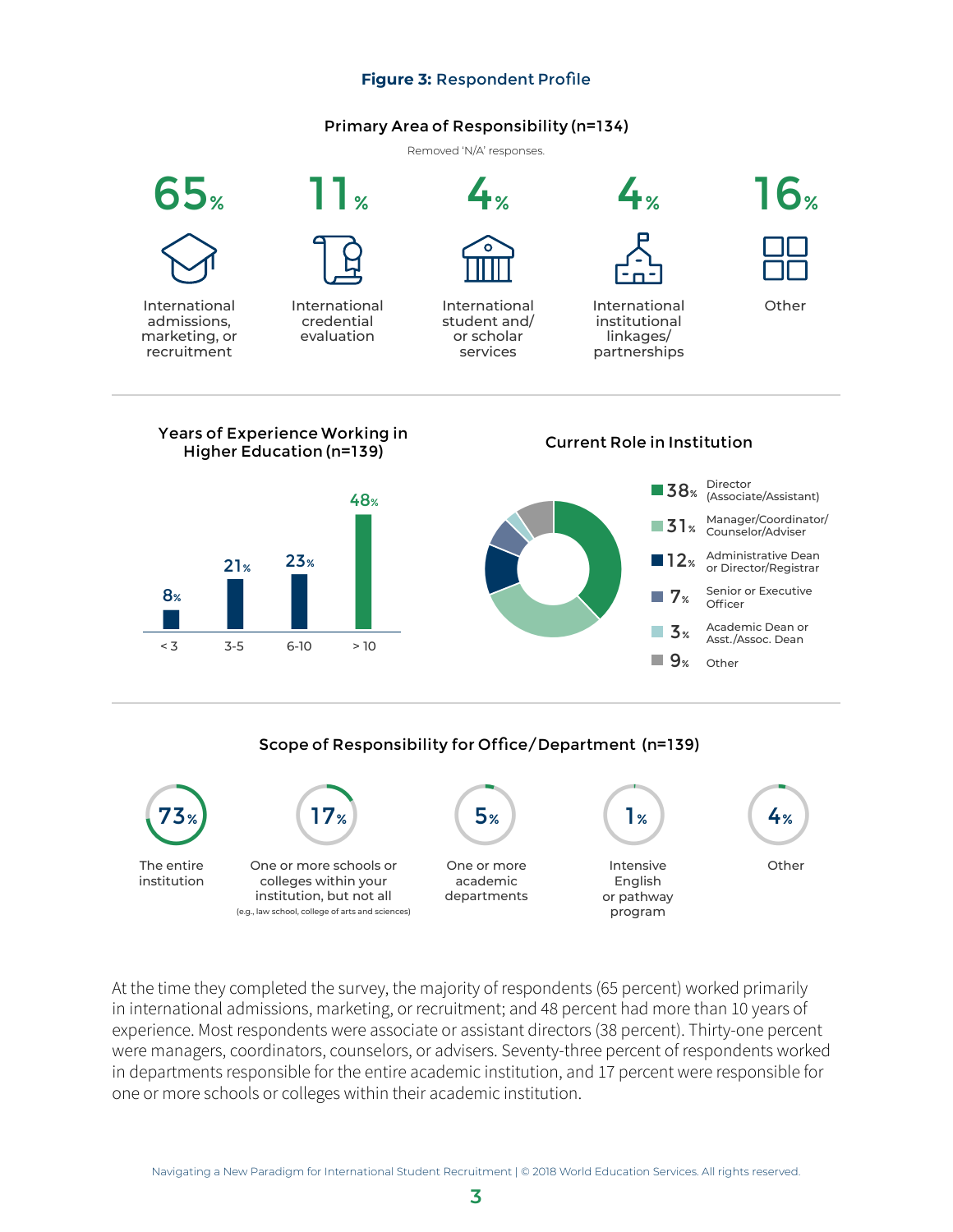<span id="page-10-1"></span>Type of Institution (n=137)

<span id="page-10-0"></span>

More than half of respondents were from public institutions (54 percent). Forty-five percent worked at private nonprofit institutions. Only 1 percent represented private for-profit institutions. The plurality of respondents were from institutions classified as doctoral or research universities (39 percent), closely followed by master's colleges and universities (34 percent). Ten percent worked at baccalaureate colleges; 7 percent, associate's colleges, and 10 percent, "other" institutions (typically specialized schools, such as business or law). Thirty-four percent of respondents were employed by institutions educating 3,000 to 9,999 students; 57 percent of institutions had international student populations of 2.1 to 10 percent.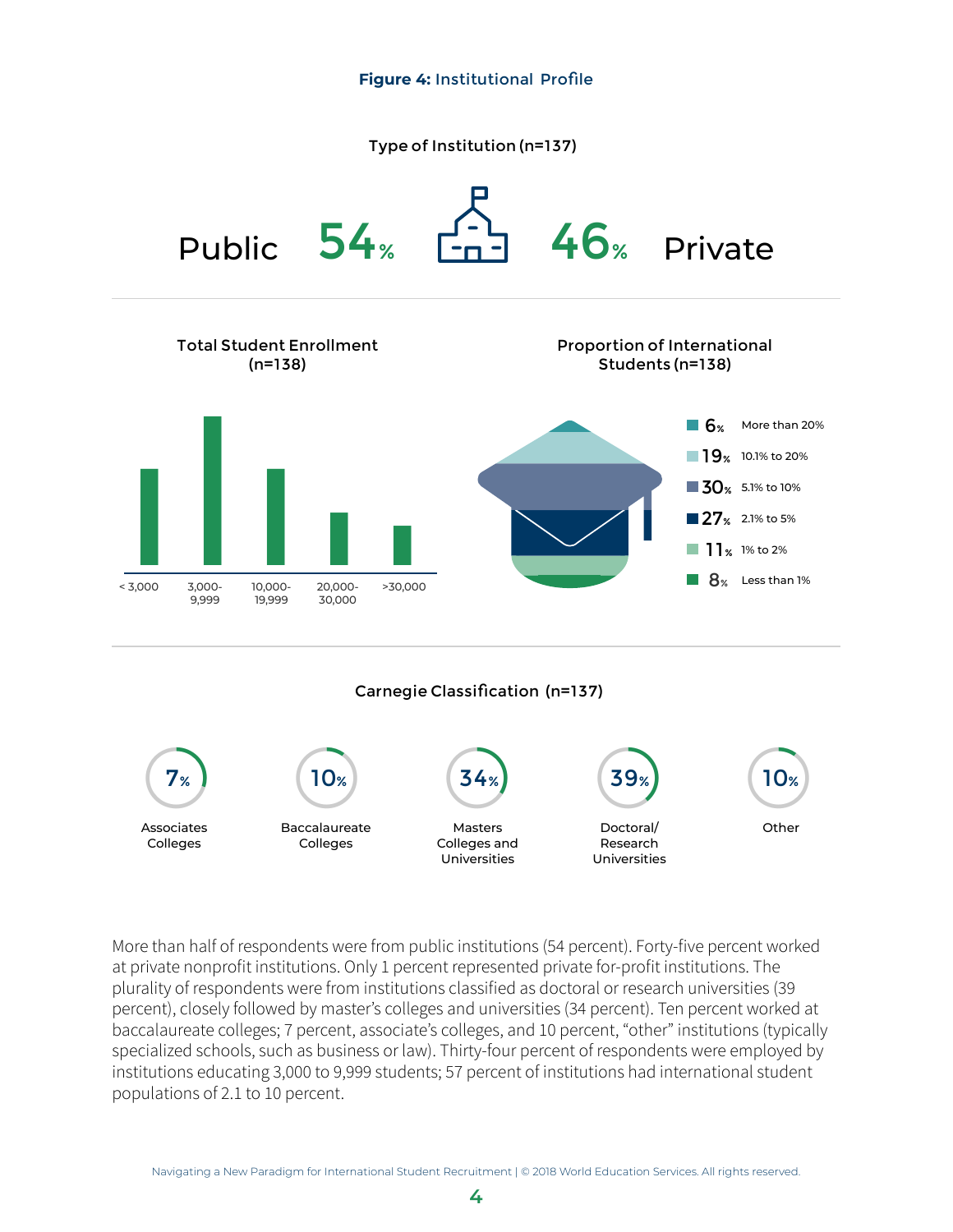### <span id="page-11-0"></span>**SETTING THE STAGE: A CHANGING INTERNATIONAL HIGHER EDUCATION LANDSCAPE**

At a macro level, the recruitment environment in which we conducted this research is complex. Across the globe, international students are increasingly seen as providing value not just to the institutions they attend, but to their host communities as well. They increase diversity on campuses. They bring economic benefits to the communities they live in. They serve as a ready pipeline of wellintegrated and -educated immigrants ready to fill skill gaps in the job market. The competition to recruit these students has thus gone global.

Long viewed as a prime destination for these students, the U.S. has, for a variety of reasons, begun to lose its edge.

### Increased Global Competition

Institutions worldwide, often with government support, have implemented several measures to recruit and retain international students. China, for example, the top sender of international students, has started its own efforts to become an international higher education destination. In 2012, the Chinese government announced an initiative to meet its goal by hosting 500,000 international students by 2020 (Schulmann & Ye, 2017). By all accounts, the country has made significant inroads and has done so very quickly. Only a decade ago, China hosted relatively few international students; as of 2017, it had become the third largest host country for such students, according to IIE's Project Atlas (IIE, 2017b). And it's not just China.

The meteoric rise of educational options in countries that have comparatively affordable, and in some instances, free education systems (Bothwell, 2017) has also exacerbated the difficulty for U.S. institutions seeking to demonstrate the return on investment of a U.S. education.

Another challenge is the proliferation of high-quality, affordable education options in English, which has strained the ability of U.S. HEIs to attract international students. A 2017 ICEF Monitor article detailed the stunning growth of English-taught degree programs. According to the article, the number of European bachelor degree programs taught in English increased from nearly zero in 2009 to almost 3,000 in 2017.

### Concern About Future Work Opportunities

Savvy prospective international students are also highly conscious of how their education translates into opportunities to work and immigrate. The U.S. has begun to assume an extremely defensive posture on immigration and to curtail international student work opportunities. These positions do not bode well for recruiters seeking to attract career-conscious international recruits to U.S. campuses.

> **66** [There is] competition from other countries who are more welcoming, provide fewer immigration hurdles, better value (tuition incentives, including resident tuition, and other cost saving measures), and incentives to remain in country for OPT or permanent residence."

> > - International admissions expert at a public doctoral university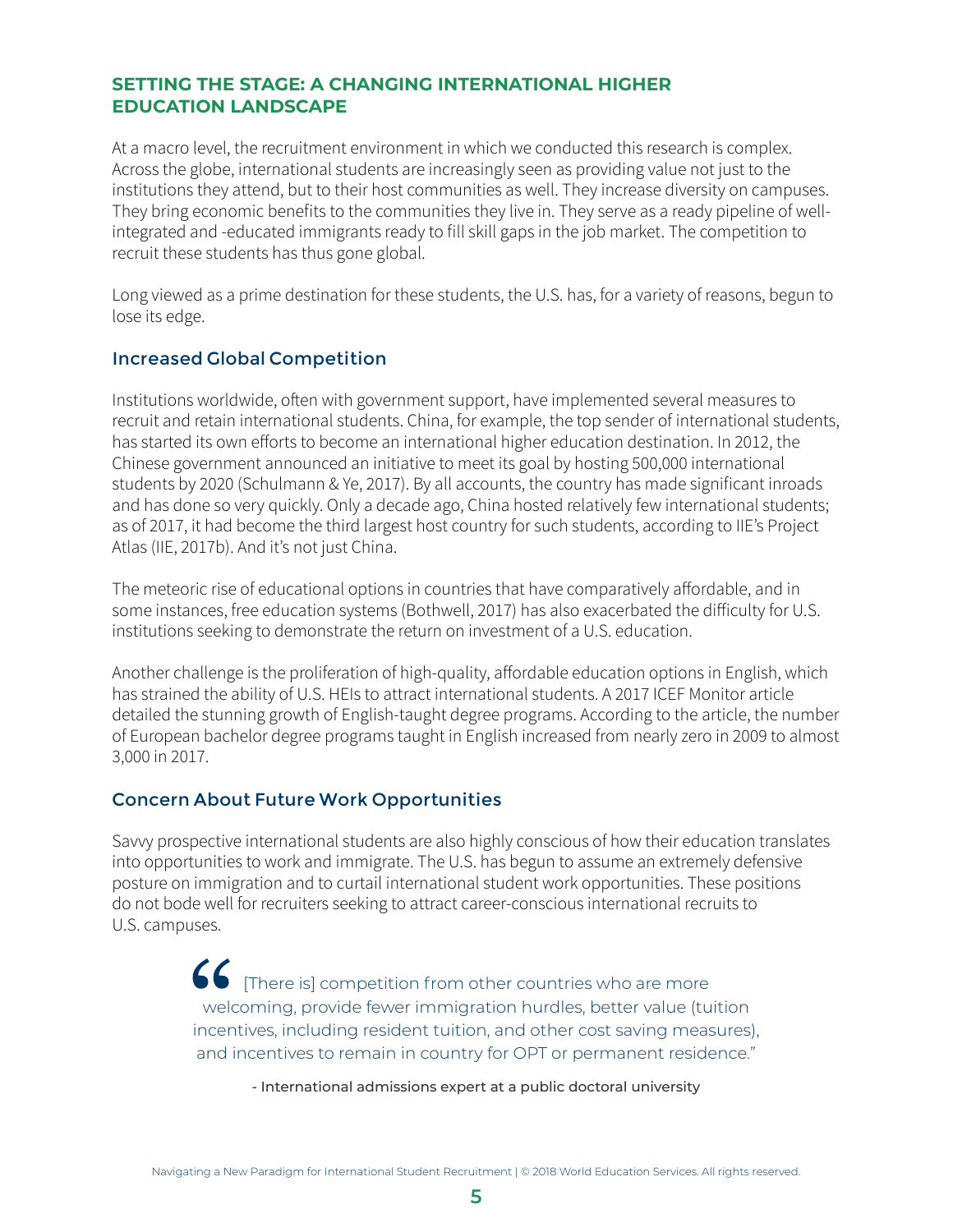<span id="page-12-0"></span>Meanwhile, the governments of other countries have begun to implement policies that enable international students to gain work experience and parlay their education into a path to immigration. The Canadian government, for instance, has created the Canadian Experience Class (CEC), which provides a route to permanent residency for international students (Le, 2017a). It also recently passed a law that reduces the time required for immigrants to become Canadian citizens. The CEC, in conjunction with a national strategic plan to attract 450,000 international students by 2022, is indicative of the international challenges confronting U.S. institutions as they try to increase their appeal to prospective international students.

Canadian HEIs have capitalized on their government's move to attract global students. The University of Toronto, a prominent Canadian university, eliminated international student fees for PhD students in January 2018 (Szklarski, 2018). The university will now charge international doctoral students the same tuition as domestic students—a huge draw for cost-sensitive students. Many universities have followed suit, such as the University of Ottawa, Western University, and Brock University (Study International (SI), 2018a).

### Changes in Visa Availability

International students who are sensitive to changes in visa policy may be concerned about the increasing difficulty of obtaining a U.S. visa. Data from the U.S. State Department show that the number of visas issued to foreign students fell significantly last year: F-1 student visas dropped 17 percent from the previous fiscal year, and dropped 40 percent from 2015. The decline in issuances of F-1 student visas is a mixture of both fewer applications and higher refusal rates. In the 2015 fiscal year, over 850,000 applications were submitted (Department of State (DOS), 2015); the visa issuance rate was 75 percent. In 2017, around 600,000 applications were submitted (DOS, 2017); the visa issuance rate was 65 percent.

**66** [There is a] lack of certainty regarding the immigration policy in the U.S., [and] that sends a message to the welcome students [will receive] should they come to the U.S. They are hesitant to come to a country where the president 'doesn't like them'"

- Respondent from a private master's university

The biggest declines in such visas represent the loss of students from Asian countries, particularly China (-24 percent) and India (-28 percent) (Meckler & Korn, 2018). Students from these two countries comprised 33 percent and 17 percent of all international students in the U.S. during the 2016–17 academic year (IIE, 2017a).<sup>1</sup>

H-1B visas, which are required for international students to work long-term in the U.S. after graduation, are also becoming increasingly difficult to obtain. One of our survey respondents noted the impact on campus:

"As corporations and organizations are reducing their H1-B visas, our ability to help our students seek out positions is significantly hindered. These are generally areas out of our control but have a multiplier effect on our future enrollments… Of course, our political environment is extremely negative, making a U.S. education and post-graduation job prospects far less attractive."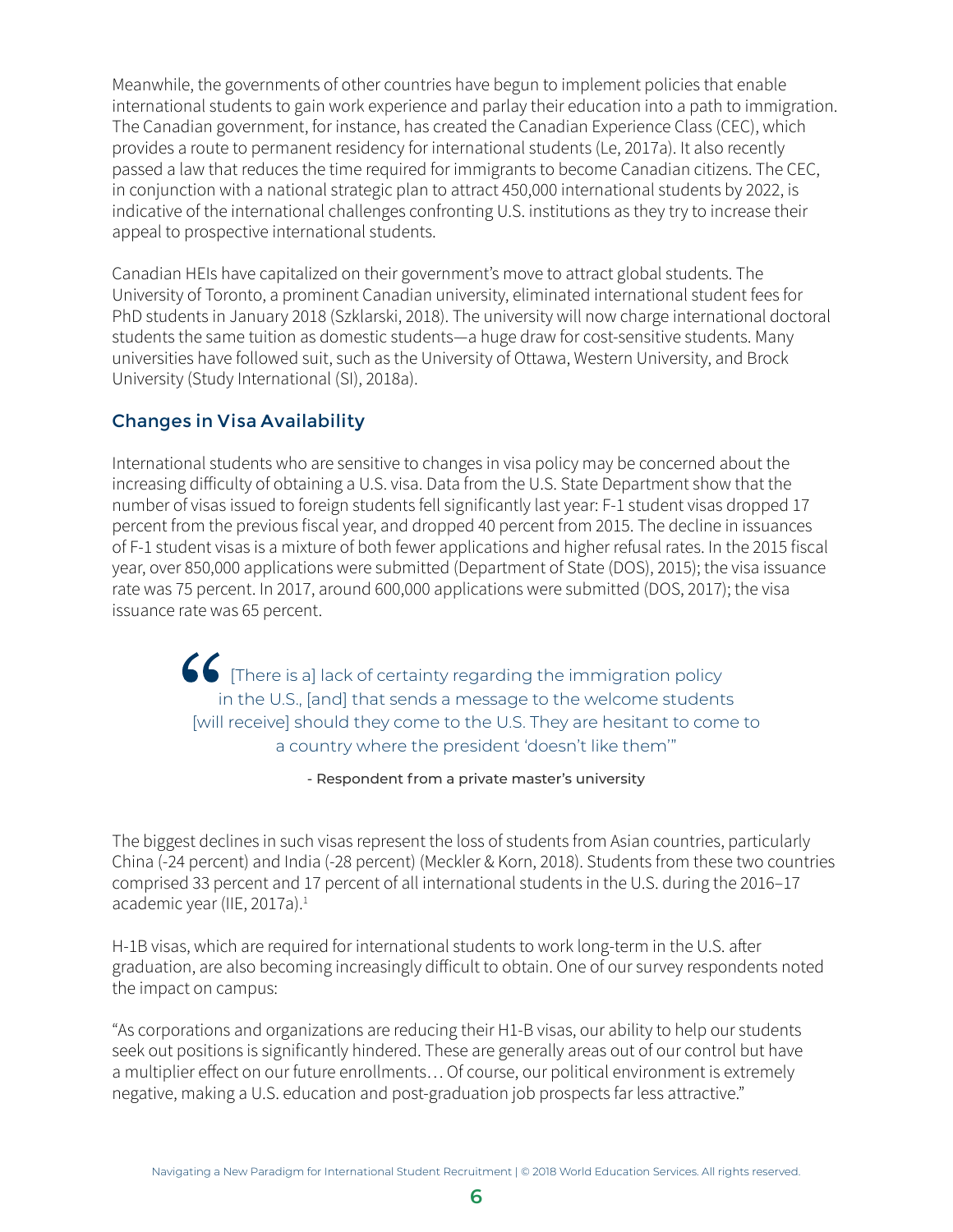<span id="page-13-0"></span>United States Citizenship and Immigration Services (USCIS) has in the last year increased its scrutiny of H-1B visa applications (Economic Times, 2018) and added documentation requirements (Sheng, 2018). Meanwhile, the competition for an H-1B visa has become fierce, as the cap for the number of available visas has not changed since 1990. This year, the caps of 65,000 visas for bachelor degree holders and 20,000 visas for advanced degree holders were met within just five days—as it has for the past six years (SI, 2018b).

### Loss of Prominent Government-Sponsored Scholarship Programs in Key Sending Countries

International students able to receive visas and undeterred by increasingly strict visa policies may still be hindered by developments in their home countries. Specifically, reductions in prominent governmental scholarships have reduced international student flows to the U.S. The King Abdullah Scholarship Program (KASP), founded in 2005, covered full tuition, medical insurance, some living expenses, and traveling fees for Saudi Arabian students pursuing an education abroad. In fact, during the 2014–15 school year, almost all Saudi Arabian students in the U.S. were supported by KASP, making the program a primary driver of the steady growth of enrollments at U.S. universities (Ortiz, 2016). However, as Saudi Arabia dealt with historically low oil prices, it tightened KASP requirements in 2016 and introduced a series of new conditions regarding what and where students could study (Paul, 2016). As a result, following years of growth bolstered by KASP, in 2016–17 the U.S. saw a 14.2 percent decrease in enrollment from Saudi Arabian students (IIE, 2017a).

Similarly, Brazil's Science without Borders (SWB) program, which funded Brazilian STEM students studying abroad, was radically scaled back in 2015, leading to an 18 percent drop in enrollments during 2015–16 (Trines, 2017b). Later, the program was entirely eliminated. An economic collapse in Brazil that led to steep cuts in government programs has exacerbated the decrease in Brazilian students.

### Isolationist Political Environment in the United States

In the U.S., nationalistic rhetoric and isolationist policies have compounded the challenges of international recruitment. Among potential international students and their families, there is new doubt that the U.S., and by extension, its higher education system, are safe and welcoming environments for them. According to Inside Higher Ed's "2018 Survey of College and University Presidents," 69 percent of respondents believe that the political rhetoric in the U.S. is making it more difficult to recruit international students (see Lederman, 2018).

Meanwhile, 32 HEI leaders signed an amicus brief filed with the U.S. Supreme Court to voice their opposition to President Trump's travel ban against primarily Muslim countries (Sinclair, 2018). In their view, the ban has a negative effect on foreign students, scholars, and faculty.

IIE's report Shifting Tides: Understanding International Student Yield for fall 2017 (Farrugia & Andrejko, 2017) found evidence of growing anxiety among international students. Eighty percent of institutions observed that Indians are concerned with "physical safety," while 41 percent indicated that students from the Middle East feel unwelcome in the U.S. Institutions also reported that undergraduate applications from India and China have fallen: 26 percent of institutions reported declines from India, and 25 percent, from China.

Overall, the IIE survey found that 39 percent of responding institutions reported a decline in international applications, 35 percent reported an increase, and 26 percent reported no change figures which are consistent with our own analysis.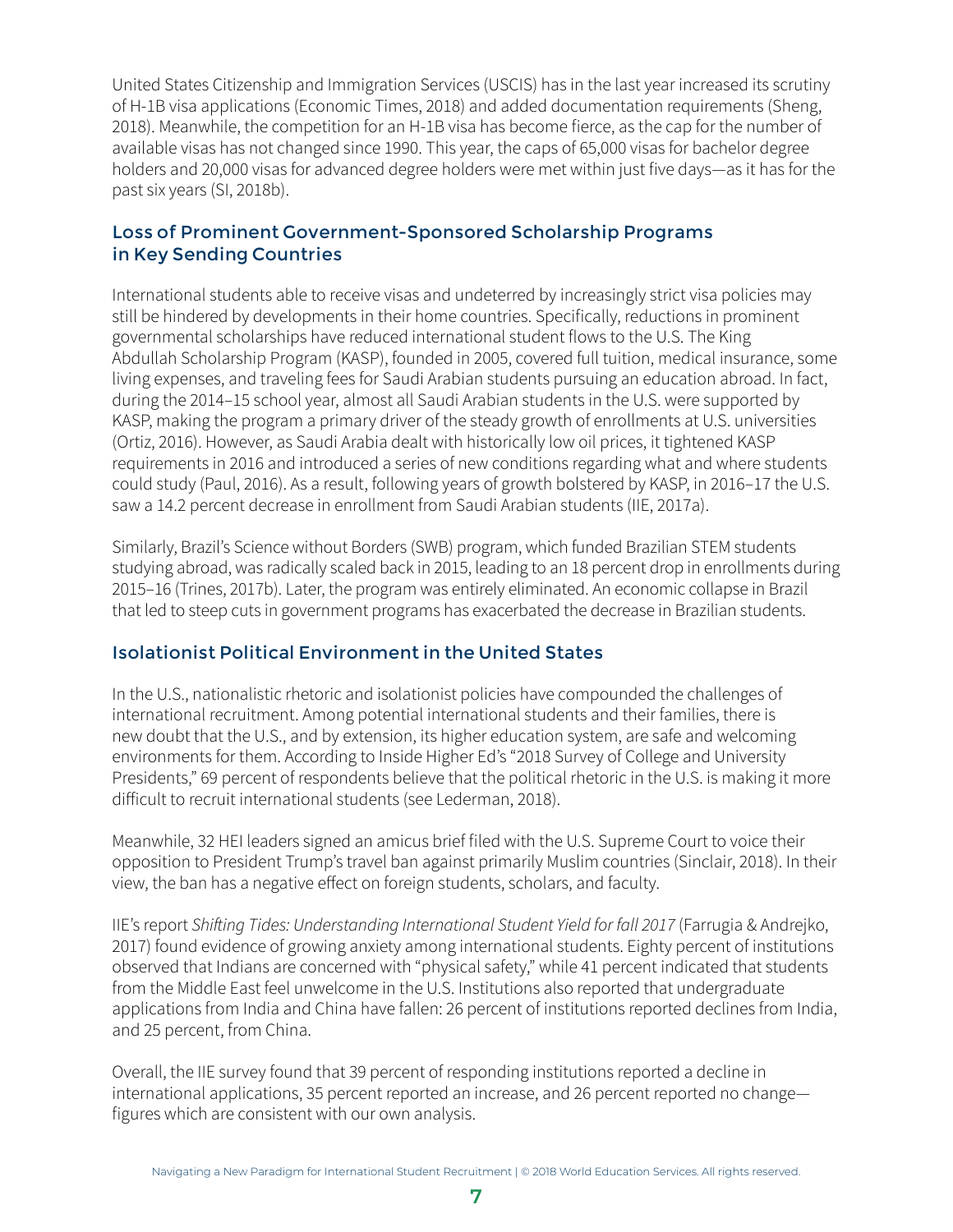### <span id="page-14-0"></span>**INTERNATIONAL ADMISSIONS IN FLUX: WHAT WES RESEARCHERS SAW**

### **KEY FINDINGS**

- More than half of WES survey respondents saw a decrease in international student *applications<sup>2</sup> fr*om the 2016–17 to 2017–18 application cycle at their institution (see [Figure 5](#page-15-1)).
- Twenty-eight percent of respondents reported an increase in applications from the 2016-17 to 2017–18 application cycle at their institution (see **[Figure 5](#page-15-1)**).
- Half of the respondents (50 percent) saw a decrease in the total number of enrolled international students from the 2016–17 to 2017–18 application cycle (see **[Figure 8](#page-18-1)**).
- Twenty-nine percent saw an increase in the total number of enrolled international students from the 2016–17 to 2017–18 application cycle (see **[Figure 8](#page-18-1)**).
- Forty-five percent of institutions anticipate a decrease in international enrollment for the upcoming 2018–19 academic year; 35 percent of institutions expect an increase (see **[Figure 11](#page-21-1)**).
- All regions except the Northeast saw a greater decrease in international student applications and enrollment than an increase (see **[Figure 13](#page-23-1)**).

Much of what the WES research team uncovered confirmed reports already in the field. For instance, over half (52 percent) of our survey respondents did not meet their international enrollment goals for the 2017–18 academic year.

However, despite the widespread, steep declines that many institutions have experienced, many respondents remained optimistic about the potential for international student recruitment: 35 percent of institutions predict an increase in international enrollment (see **[Figure 11](#page-21-1)**).

### **CHANGES TO INTERNATIONAL APPLICATIONS FOR THE 2017–18 ACADEMIC YEAR: DISCUSSION**

Sixteen percent of schools that experienced decreases in applications had decreases of 5.1 to 10 percent. Fifty-five percent of our respondents worked at institutions where international students make up more than 5 percent of the student body (see **[Figure 4](#page-10-1)**); therefore, a decrease in international students of more than 10 percent, or even more than 5 percent, would have a large impact on the cohort size.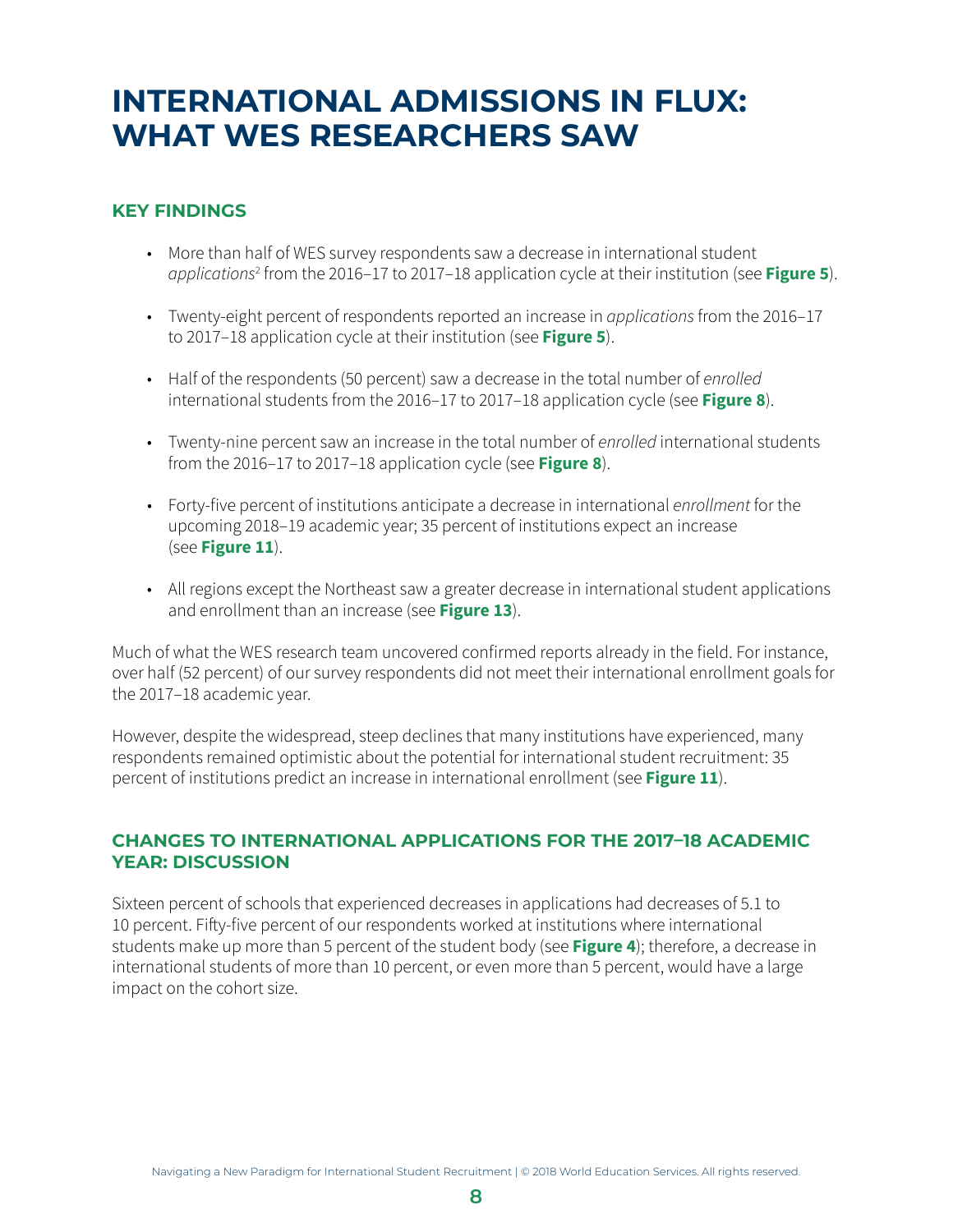#### <span id="page-15-1"></span>**Figure 5:** Overall Change in International Applications for the 2017-18 Application Cycle (n=129)

<span id="page-15-0"></span>

**Q:** Did your institution see a change in the total number of applications from international students from the 2016-17 to the 2017-18 application cycle?

Note: "Don't know" responses removed fvrom analysis. "A significant decrease" and "some decrease" combined. "A significant increase" and "some increase" combined.

Applications from China decreased the most (54 percent); followed by the Middle East and North Africa (50 percent); and India (47 percent) (see **[Figure 6](#page-16-1)**).

Because China and India are the two top senders of international students to the U.S., the large decreases in both applications and enrollments have had a profound impact on those HEIs which have not significantly diversified their source markets beyond those regions. The declines are a wakeup call for institutions to think more strategically about how and where they recruit international students.

The large decreases in applications from the MENA region—an area that includes many of the countries targeted by President Trump's travel ban—seem to confirm the warnings of higher education officials that the ban would hinder U.S. institutions' ability to attract international students. Although the drastic decreases from Saudi Arabia specifically are largely attributable to the stricter requirements of KASP, there is evidence that the political climate and travel ban<sup>3</sup> have exacerbated the effect of the KASP restrictions (Andrews & Mattern, 2017).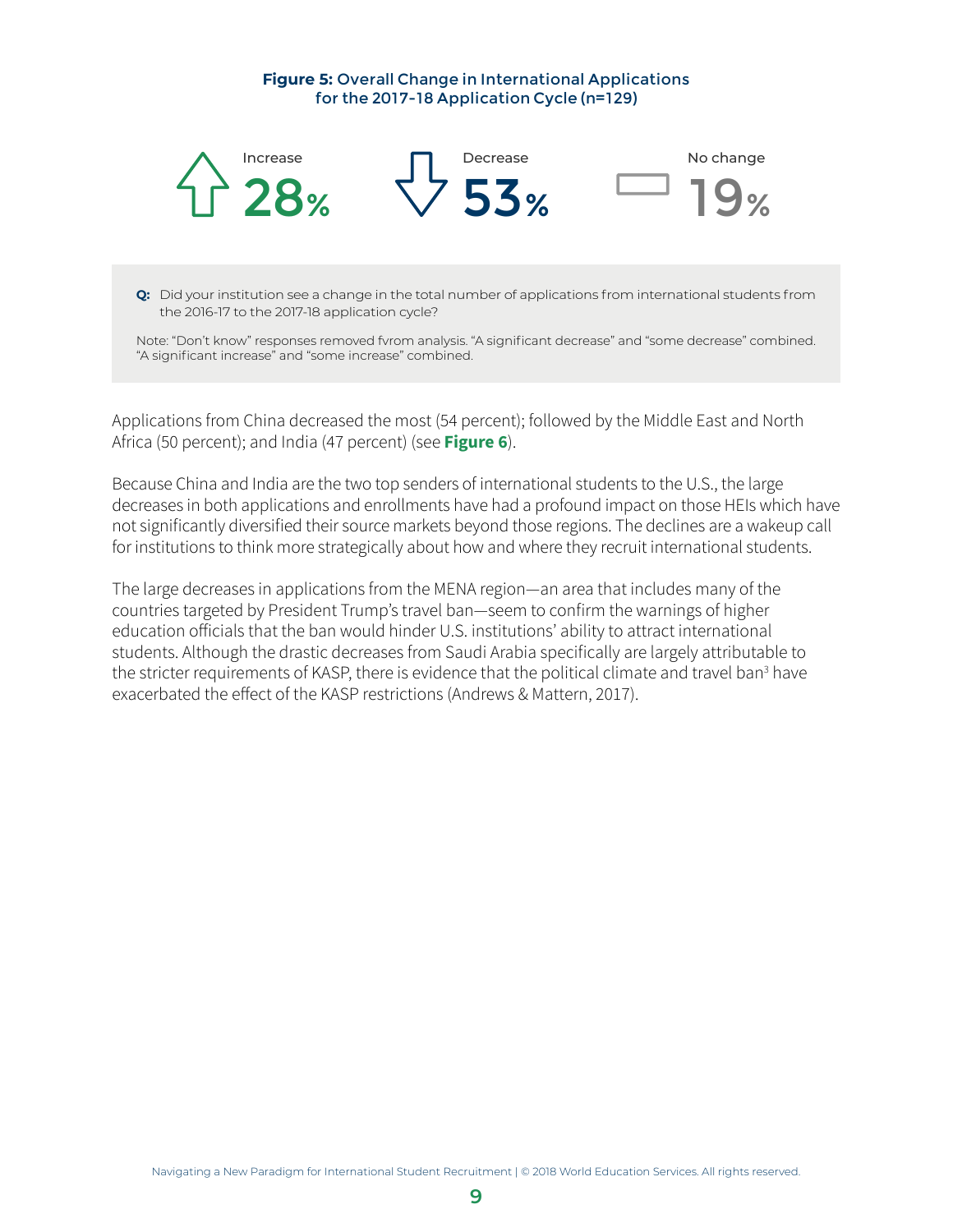#### <span id="page-16-1"></span>**Figure 6:** Change in International Applications by Region for the 2017-18 Application Cycle (n=99)

<span id="page-16-0"></span>

**Q:** What change in applications from the following regions did you experience from the 2016-17 to the 2017-18 application cycle?

Those who answered "No Change" to "Did your institution see a change in the total number of applications from international students?" did not answer this question. "Not applicable" responses removed from analysis. "A significant decrease" and "some decrease" combined. "A significant increase" and "some increase" combined.

At all academic levels, except non-degree programs, more institutions saw a decrease in international student applications than an increase. Intensive English programs in particular saw large declines, with 72 percent of institutions experiencing a decrease in applications (see **[Figure 7](#page-17-1)**). This figure corresponds with IIE's "Open Doors" report, which found that the number of international students in the U.S. enrolled in intensive English courses declined by 25.9 percent from the 2015–16 to the 2016–17 academic year (Redden, 2017).

Both graduate and undergraduate programs faced significant decreases as well, with 64 percent and 53 percent of institutions, respectively, reporting application declines (see **[Figure 7](#page-17-1)**). Because the decrease in applications affects only the class of incoming international students, total enrollment will not be immediately affected. However, the lower application numbers correspond to the modest growth rates reported by IIE (2017a): 1.9 percent for international graduate students and 2.7 percent for international undergraduate students. Compare those growth rates with those of 2015–16, when graduate programs saw 6 percent growth and undergraduate, 7.1 percent.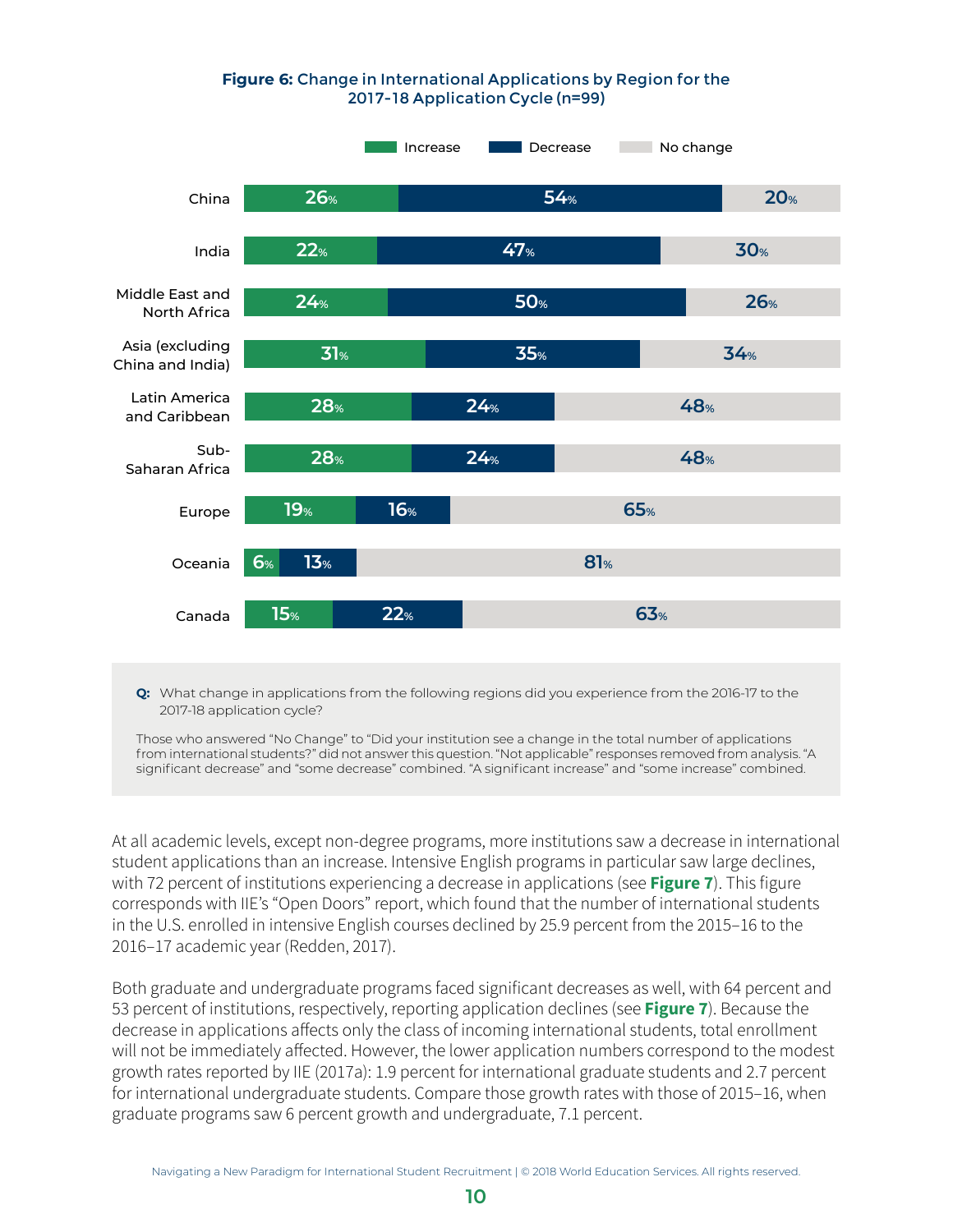#### <span id="page-17-1"></span>**Figure 7:** Change in International Applications by Academic Level for the 2017-18 Application Cycle (n=85)

<span id="page-17-0"></span>

**Q:** For the following academic levels/programs, what change in international student enrollment did your institution experience from the 2016-17 application cycle to the 2017-18 application cycle?

Note: Those who answered "No Change" to "Did your institution see a change in the number of enrolled international students?" did not answer this question. "Not applicable" responses removed from analysis. "A significant decrease" and "some decrease" combined. "A significant increase" and "some increase" combined.

### **BY THE NUMBERS: CHANGES TO INTERNATIONAL ENROLLMENT FOR THE 2017–18 ACADEMIC YEAR**

Decreases in applications corresponded with enrollment declines. Half of the respondents (50 percent) saw a decrease in the total number of enrolled international students from the 2016–17 to the 2017–18 application cycle (see **[Figure 8](#page-18-1)**). Twenty-nine percent saw an increase, and 21 percent experienced no change. These numbers correspond with IIE's findings, which reported that 45 percent of institutions saw a drop in new international enrollment (Redden, 2017). Of those, 23 percent reported a decrease of more than 10 percent. Thirty percent of institutions experienced a decrease of 5.1 to 10 percent.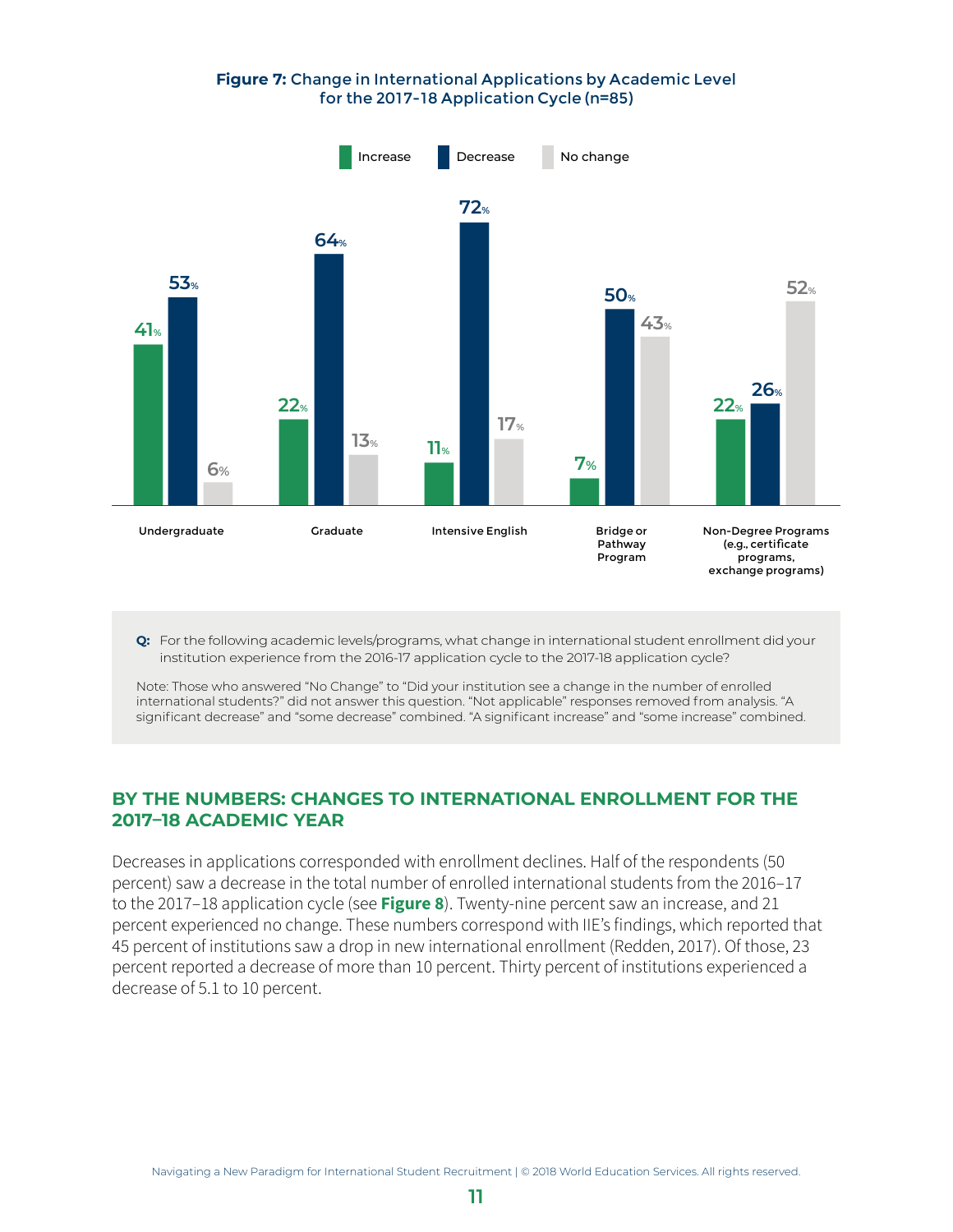#### <span id="page-18-1"></span>**Figure 8:** Intitutions that Experienced Change in International Enrollment for the 2017-18 Application Cycle (n=128)

<span id="page-18-0"></span>

**Q:** Did your institution see a change in the number of enrolled international students from the 2016-17 to the 2017-18 application cycle?

Note: "Don't know" responses removed from analysis. "A significant decrease" and "some decrease" combined. "A significant increase" and "some increase" combined.

China represents the largest decline in enrollment (63 percent), followed by India (60 percent) (see **[Figure 9](#page-19-0)**).

Data from the Department of Homeland Security's Student and Exchange Visitor Information System (SEVIS) in 2017 also indicate a slowing of growth in student numbers from China. For the quarter ending April 2017, Chinese enrollment declined for the first time since 2004, by more than 2 percent (Trines, 2017a). According to WES's own credential evaluation data, applications from Indian students have dropped significantly as well (Trines, 2017a).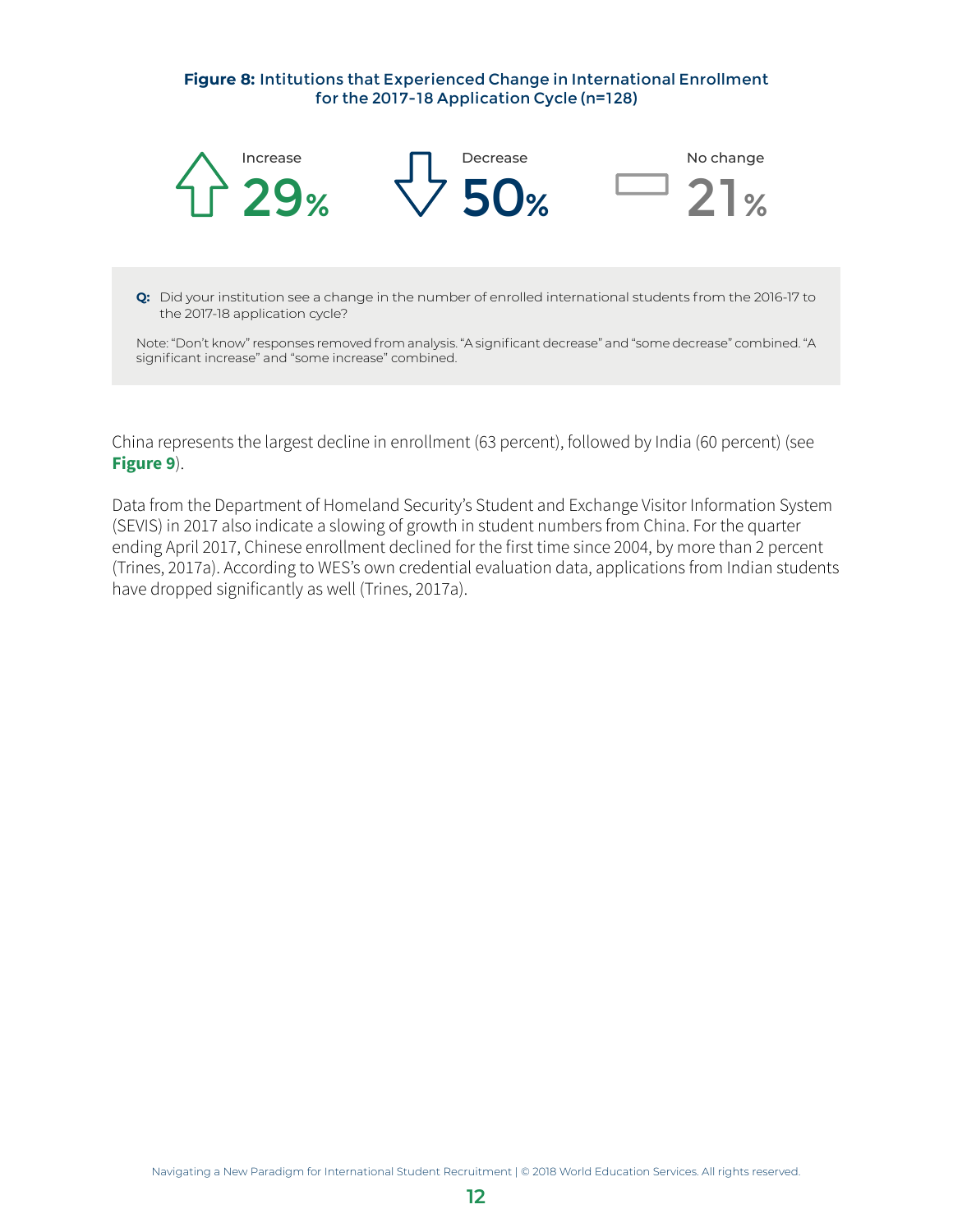#### **Figure 9:** Change in International Enrollment by Region for the 2017-18 Application Cycle (n=97)

<span id="page-19-0"></span>

**Q:** What change in enrollment from the following regions did you experience from the 2016-17 to the 2017-18 application cycle?

Note: Those who answered "No Change" to "Did your institution see a change in the number of enrolled international students?" did not answer this question. "Not applicable" responses removed from analysis. "A significant decrease" and "some decrease" combined. "A significant increase" and "some increase" combined.

Among the programs and institutions we studied, intensive English programs saw the largest declines, with 70 percent of institutions reporting a decrease in international student enrollment (see **[Figure 10](#page-20-1)**). The percentage declines reported by our respondents likely also reflect large national enrollment declines from Saudi Arabia (57 percent), Vietnam (42 percent), Kuwait (37 percent), and Brazil (37 percent) (IIE, 2017a). The 57 percent decline in students from Saudi Arabia, which sent over 11,000 students to the U.S. during the 2015–2016 school year to study intensive English, represents a decline in volume of almost 6,500 fewer students.

All other programs saw enrollment declines as well: 57 percent of graduate programs, 55 percent of undergraduate programs, 50 percent of bridge or pathway programs, and 28 percent of non-degree programs (see **[Figure 10](#page-20-1)**). Saudi Arabia and Turkey, which are among the top 10 senders of international graduate students to the U.S., saw declines of 7.1 percent and 6.8 percent for graduate students for the 2016–17 school year (IIE, 2017a).

Large declines in enrolled students from Saudi Arabia and Brazil are most likely due to the loss of generous scholarships these countries previously offered, making it more difficult for their students to afford to study in the U.S.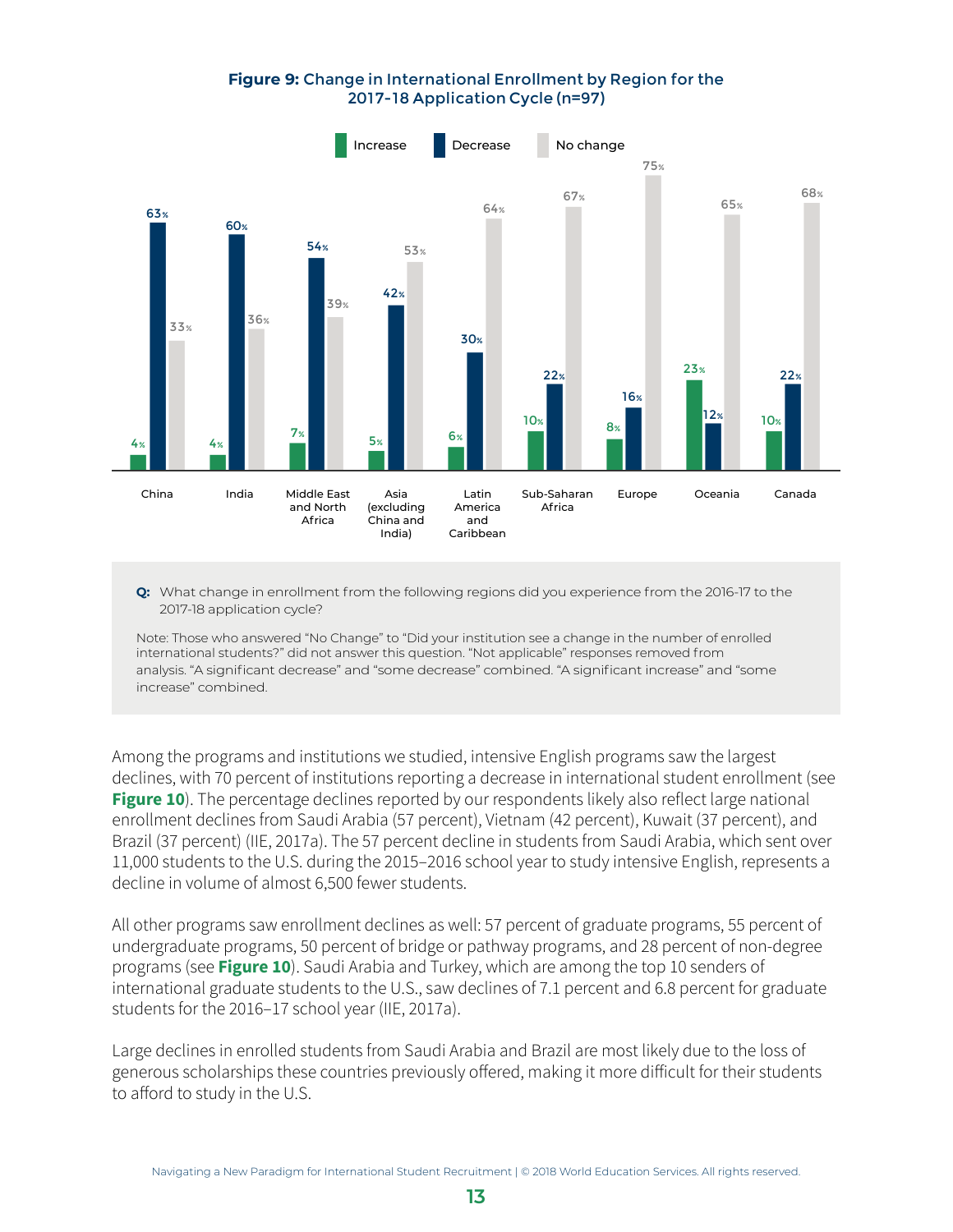<span id="page-20-0"></span>As one respondent noted, "99.9 percent of the time, the reason why we lose an international student is due to costs. They cannot afford to come to the U.S. and pay tuition without substantial scholarships/aid." Although funds may not be available to increase international student scholarships, institutions can make other financial concessions. According to a recent WENR article (Schulmann, 2017), students who have smaller budgets tend to apply to fewer schools. Thus, providing an application fee waiver can be a good strategy to encourage students to apply.

Increase Decrease No change 38+557+ 29+5714+ 12+7018+ 11+50+39+ 20+2852 Undergraduate 38% 55% 7% Graduate 29% 57% 14% Intensive English 12% 70% 18% Bridge or Pathway Program 11% 50% 39% Non-Degree Programs (e.g., certificate programs, exchange programs) 20% 28% 52%

<span id="page-20-1"></span>**Figure 10:** Change in International Enrollment by Academic Level for the 2017-18 Application Cycle (n=82)

**Q:** For the following academic levels/programs, what change in international student enrollment did your institution experience from the 2016-17 application cycle to the 2017-18 application cycle?

Note: Those who answered "No Change" to "Did your institution see a change in the number of enrolled international students?" did not answer this question. "Not applicable" responses removed from analysis. "A significant decrease" and "some decrease" combined. "A significant increase" and "some increase" combined.

### **U.S. INSTITUTIONS REMAIN (CAUTIOUSLY) OPTIMISTIC**

Our survey data indicate that while international student interest is declining overall, those that come here are shifting where they study in the U.S. and prioritizing specific institutions.

Similarly, although 45 percent of institutions expect the declines to continue into the upcoming academic year, 35 percent believe that their enrollment numbers will increase (see **[Figure 11](#page-21-1)**). This may be due to some institutions' exhibiting positive results. Twenty-nine percent experienced an increase in international enrollment (see **[Figure 8](#page-18-1)**), and of those, 46 percent saw an increase of more than 5 percent. In addition, 38 percent of undergraduate programs saw an increase in international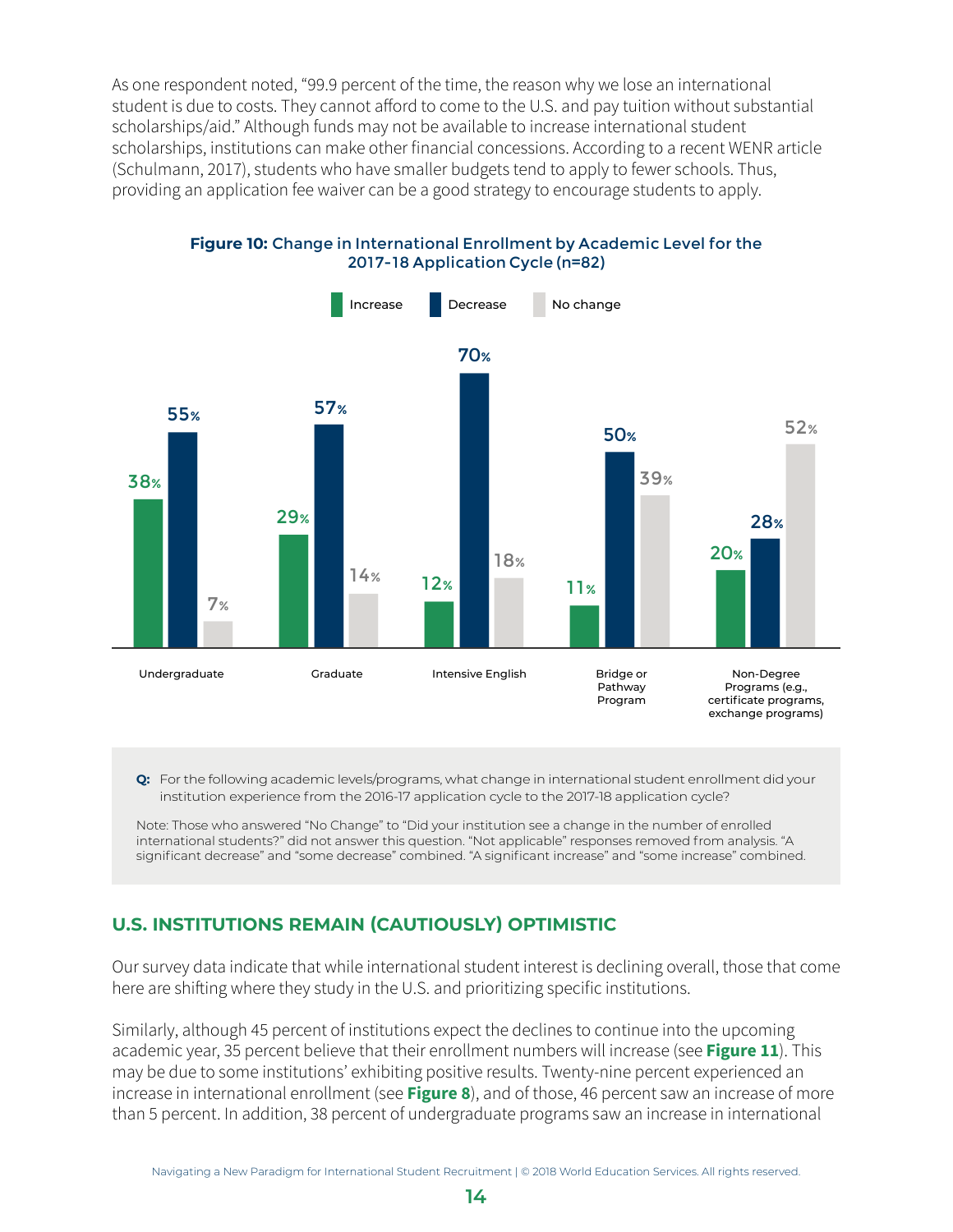<span id="page-21-0"></span>enrollment (see **[Figure 10](#page-20-1)**), with large increases from Oceania (23 percent), Canada (10 percent), and Sub-Saharan Africa (10 percent) (see **Figure 9**). In fact, HEIs seem to be relatively optimistic about their international enrollment prospects for the upcoming application cycle.

<span id="page-21-1"></span>



**Q:** What change in international enrollment do you anticipate for the upcoming 2018-19 academic year?

Note: "A significant decrease" and "some decrease" combined. "A significant increase" and "some increase" combined.

Surprisingly, respondents reported greater optimism vis-a-vis Chinese (65 percent) enrollment than enrollment from other regions, despite China's large application and enrollment declines (see **[Figure 12](#page-22-1)**). Given the huge presence of students from China on U.S. campuses, it is possible that this optimism reflects a belief that Chinese students will continue to enroll in their schools because they have in the past. It could also reflect an unfamiliarity with smaller markets.

Institutions (55 percent) were pessimistic about enrolling students from the MENA region. This pessimism most likely stems from concerns about proposed travel bans that have primarily targeted MENA countries, making both recruitment and enrollment from this region more challenging.

### Recommendation

Given the challenge of international recruiting, along with the large body of evidence pointing to students' concerns about studying in the U.S., institutions should reflect on how to best utilize their resources (IIE, 2017c). A good place to start is a focus on messaging that conveys the openness of U.S. HEIs to international students. Doing so can help allay the concerns of students who are anxious about feeling welcome during their college career. As one respondent suggested, "be transparent, responsive, and showcase positive experiences of international students on campus."

Institutions must also consider the long-term implications of these declines when determining which countries to focus their recruitment efforts on. The downward trend highlights the need for institutions to diversify their enrollment funnel in order to maintain international student numbers.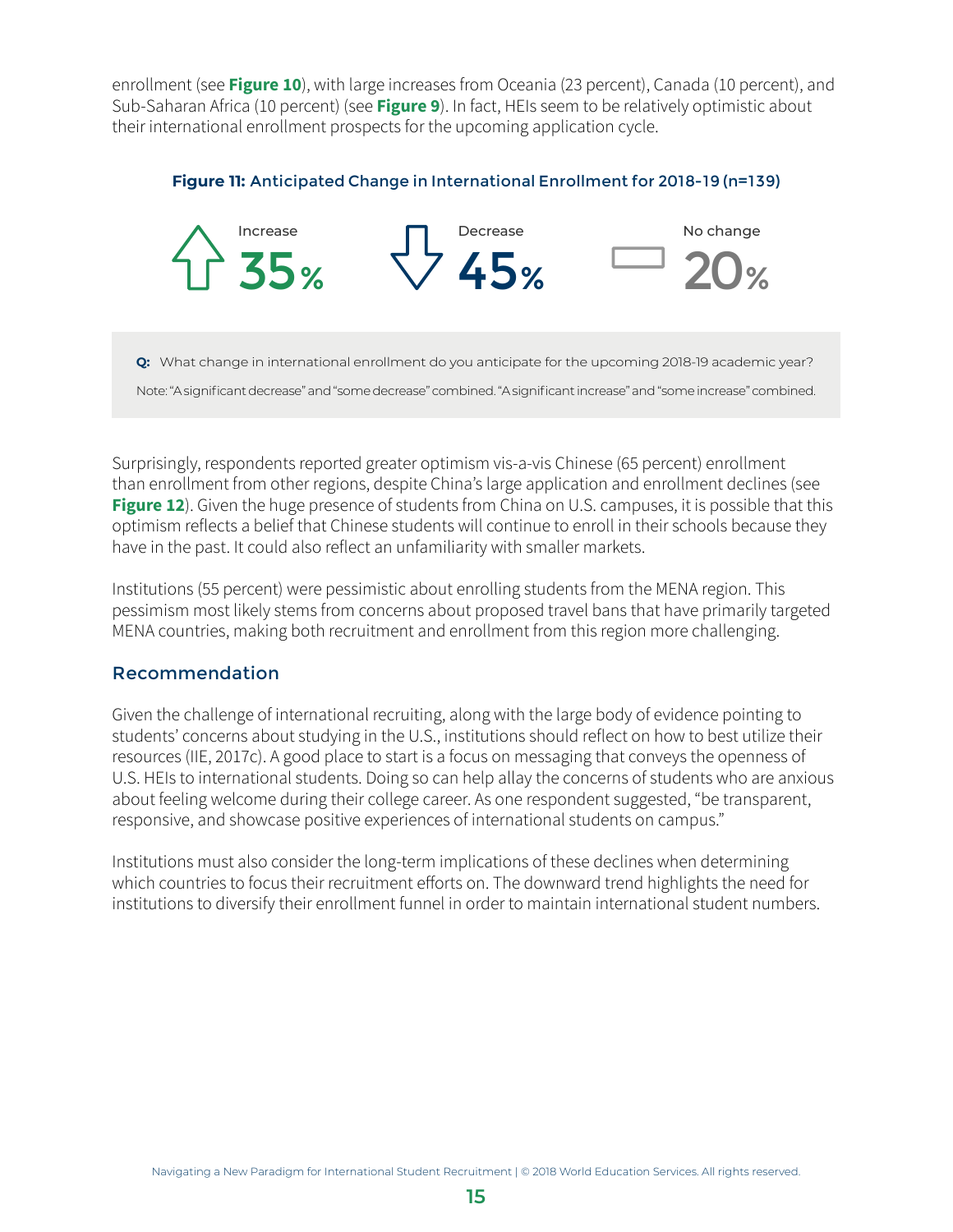#### <span id="page-22-1"></span>**Figure 12:** Outlook on International Enrollment for 2018-19 Academic Year by Region (n=134)

<span id="page-22-0"></span>

**Q:** To what extent is your institution optimistic or pessimistic about international enrollment from the following regions for the 2018- 2019 academic year?

Note: "Not applicable" and "Neutral" responses removed from analysis. "Very pessimistic" and "somewhat pessimistic" combined. "Very optimistic" and "somewhat optimistic" combined.

### **HIGHLIGHTED FINDINGS BY U.S. REGION**

Our research sought to uncover whether certain regions of the U.S. were disproportionately affected by these changing mobility patterns, and whether prospective international students who sought a U.S. education may have chosen a different school based on election outcomes.

The survey results confirm that declines in applications and enrollments disproportionately affected specific regions of the country.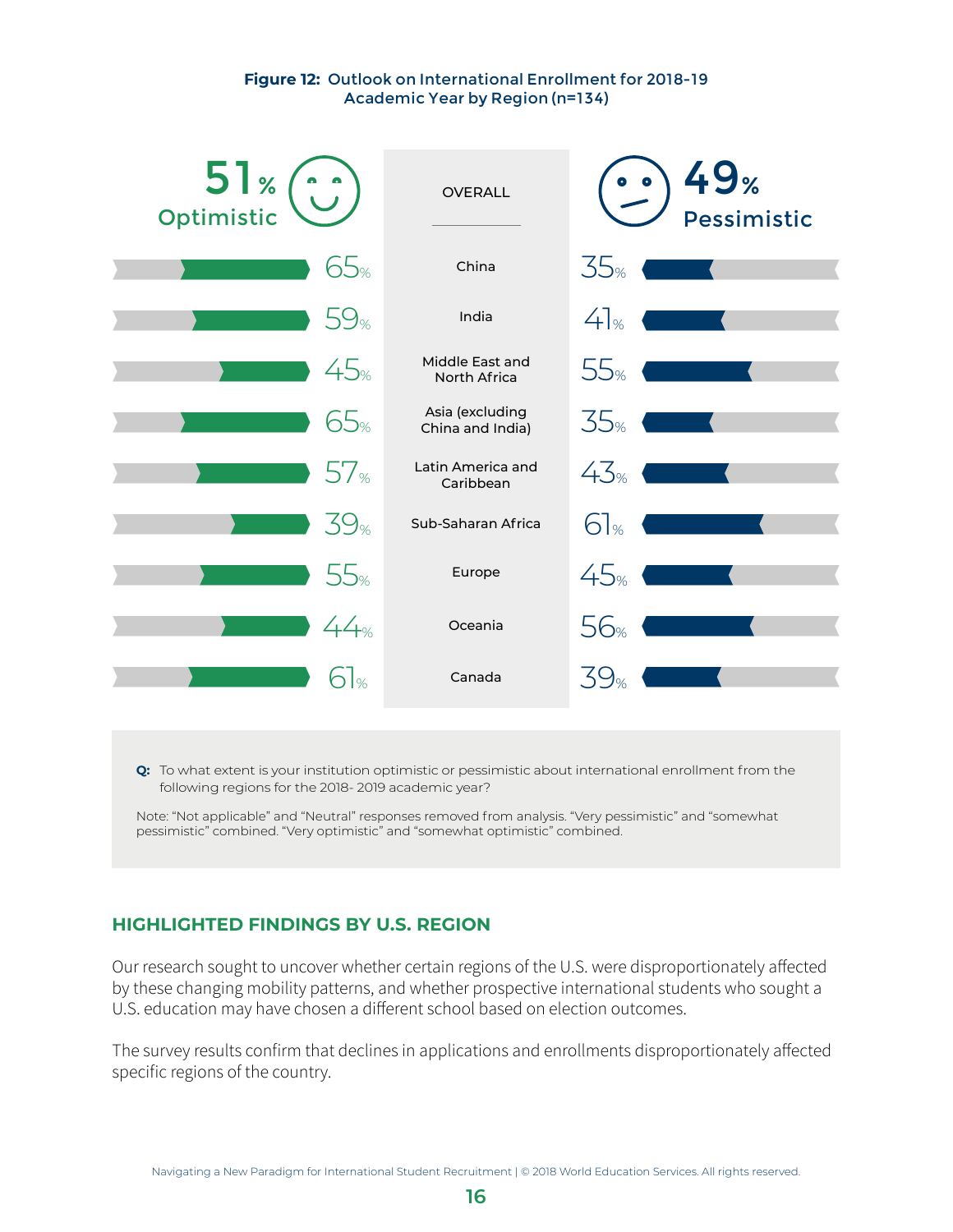- <span id="page-23-0"></span>• All regions except the Northeast saw a greater decrease than an increase in international student applications and enrollment (see **[Figure 13](#page-23-1)**).
- Forty-three percent of institutions in the Northeast experienced an increase in international applications; 38 percent saw an increase in international student enrollment.
- The Southwest had the largest percentage of institutions reporting decreases in applications (86 percent) (see **[Figure 13](#page-23-1)**).
- The West had the largest percentage of institutions that saw a decrease in enrollment (61 percent).



### <span id="page-23-1"></span>**Figure 13:** Change in Applications and Enrollment by U.S. Region

| <b>Change in Applications</b> |                 |                 |                  | <b>Change in Enrollment</b> |                 |
|-------------------------------|-----------------|-----------------|------------------|-----------------------------|-----------------|
|                               | ናት<br>Increase  | Decrease        |                  | ብ<br>Increase               | Decrease        |
| Southeast                     | 24%             | 48%             | <b>Southeast</b> | 28%                         | 50%             |
| Midwest                       | 31%             | 53 <sub>%</sub> | <b>Midwest</b>   | 31%                         | 53 <sub>%</sub> |
| West                          | 17 <sub>%</sub> | 70%             | West             | 17 <sub>%</sub>             | 61%             |
| Southwest                     | 14%             | 86%             | Southwest        | 29%                         | 57 <sub>%</sub> |
| <b>Northeast</b>              | 43%             | 36%             | <b>Northeast</b> | 38%                         | 38%             |

Note: Removed "Don't know/Not applicable" and did not show results for "No change." Does not include U.S. territories.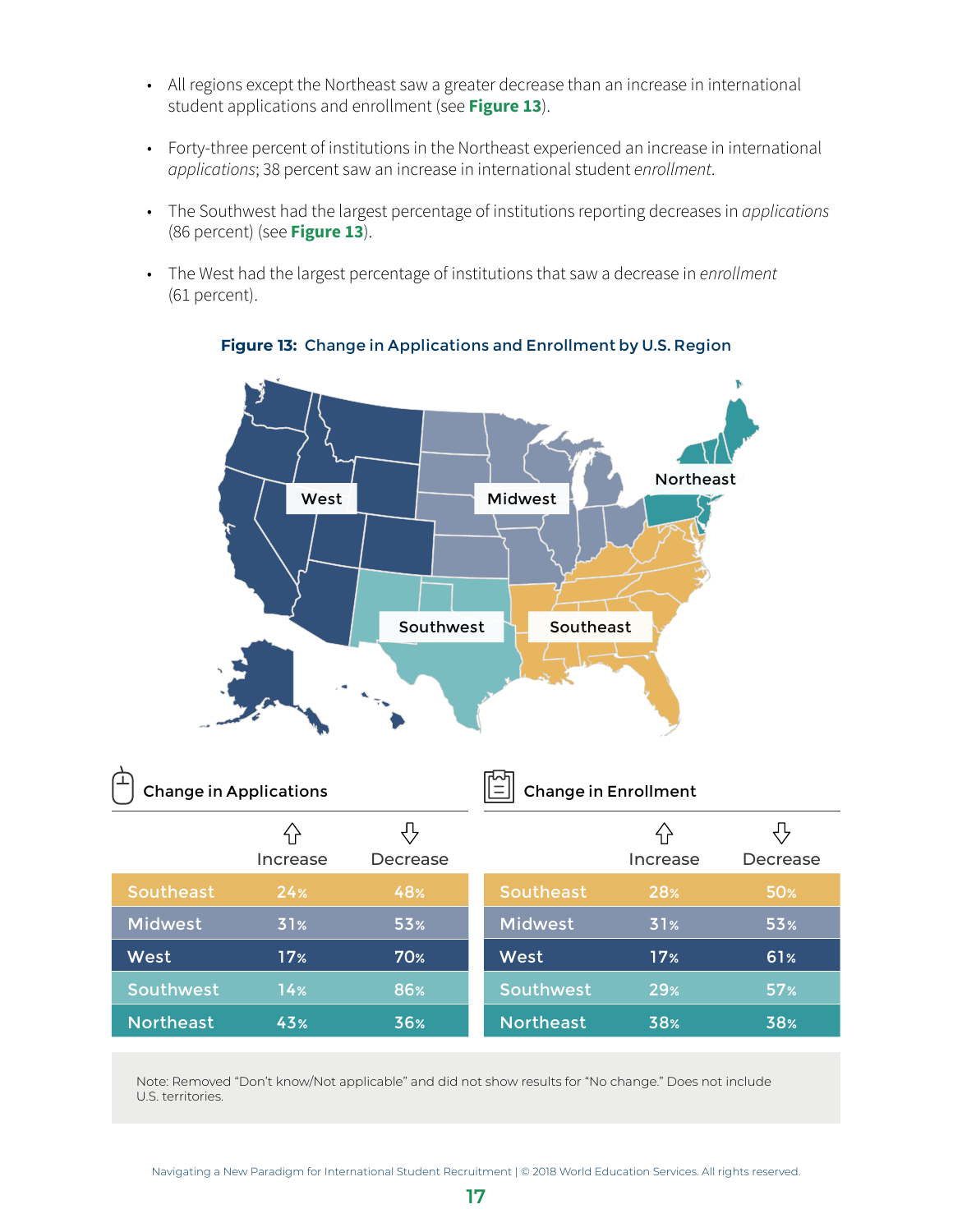<span id="page-24-0"></span>Our survey results do not indicate, however, that the changing patterns reflect the voting outcome of the state in which the institution is located. When we recoded states by voting outcomes from the 2016 presidential election, the differences between "red" and "blue" states were negligible. Both red and blue states had more institutions that saw decreases in international applications than increases, with 52 percent of institutions in red states and 53 percent in blue states seeing declines (see **[Figure 14](#page-24-1)**).

However, there were some small differences. Thirty-one percent of institutions in blue states saw an increase in international student applications, whereas only 26 percent of institutions in red states saw an increase (see **[Figure 14](#page-24-1)**). Fifty-four percent of institutions in red states saw a decrease in international enrollment, compared with 47 percent of institutions in blue states (see **[Figure 14](#page-24-1)**).



#### <span id="page-24-1"></span>**Figure 14:** Change in Applications and Enrollment by Red and Blue States

Note: Red states are those which Donald Trump won during the 2016 presidential election. Blue states are those which Hillary Clinton won. The District of Columbia (DC) is considered a blue state.

International students and their parents no longer feel safe choosing the U.S. as an avenue for tertiary education thanks to the unwelcoming rhetoric leaving the White House. U.S. college campuses are experiencing higher numbers of racist hate crimes than last year, and these are all fueled by fear."

- Respondent from a private not-for-profit college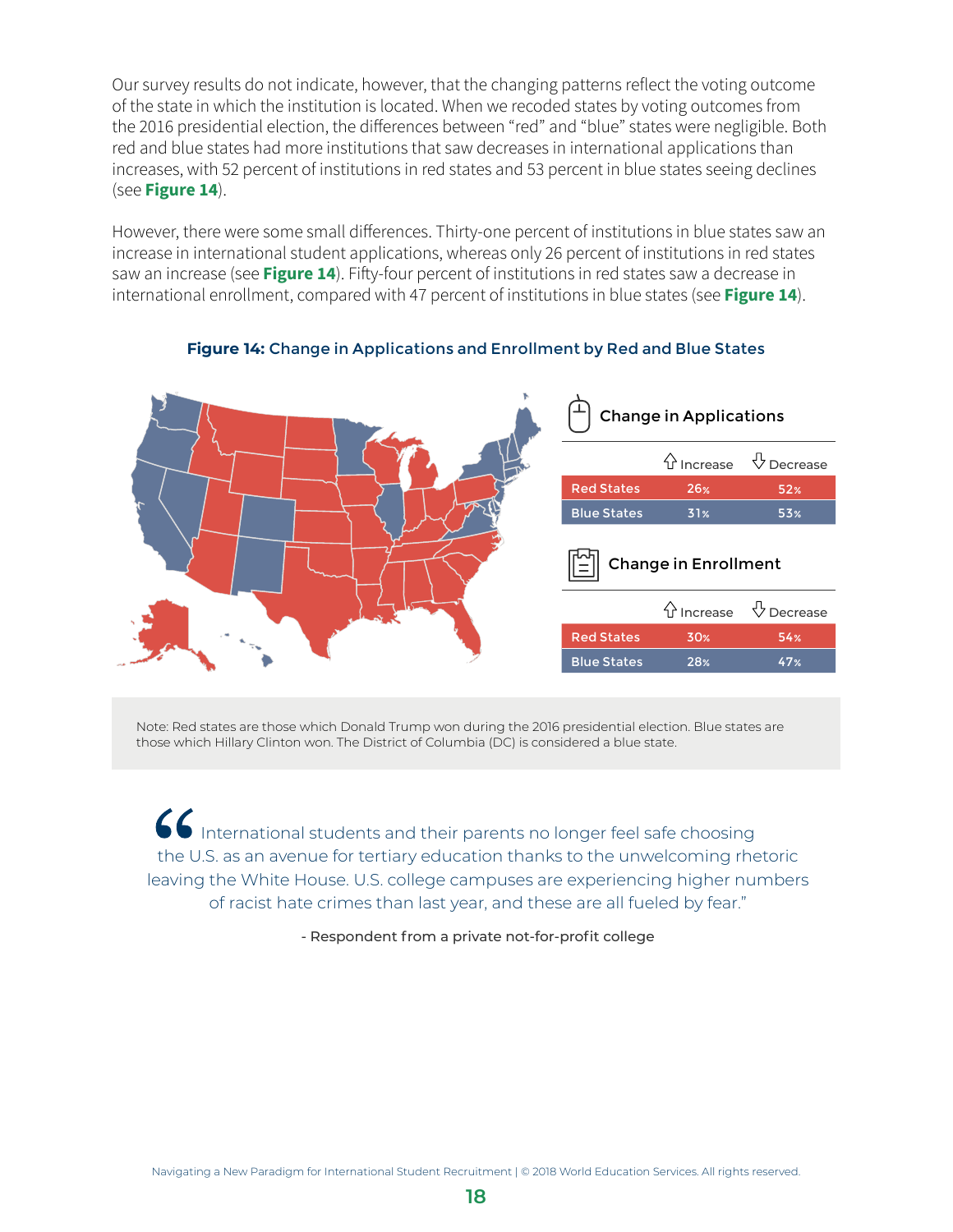### <span id="page-25-0"></span>**CAUSE AND EFFECT: THE ROLE OF U.S. POLITICS AND AN EVOLVING INTERNATIONAL ADMISSIONS PARADIGM**

The vast majority of respondents to our survey pointed to one cause of HEIs' international recruitment challenges: the political environment in the U.S.

### **KEY FINDINGS**

- According to our respondents, the biggest challenge to meeting enrollment targets was "Political environment in the U.S.," with 71 percent of respondents choosing this option (see **[Figure 15](#page-26-1)**).
- "Increased visa delays or denials" (60 percent) and "Concern about securing a job or work visa in the U.S. after studies" (52 percent) were the next most cited factors (see **[Figure 15](#page-26-1)**).

Respondents were unequivocal in their view that the political climate in the U.S. has hindered their ability to meet international enrollment targets (see **[Figure 15](#page-26-1)**). Fully 71 percent chose "Political environment in the U.S." in answer to the question, "What are the biggest challenges to meeting enrollment targets?" The second and third most selected options (see **[Figure 15](#page-26-1)**) were "Increased visa delays or denials" (60 percent), and "Concern about securing a job or work visa in the U.S. after studies" (52 percent). But since the orders to tighten restrictions on applying for and extending work visas originated in the federal government, these two options are also inextricably linked to the current political climate.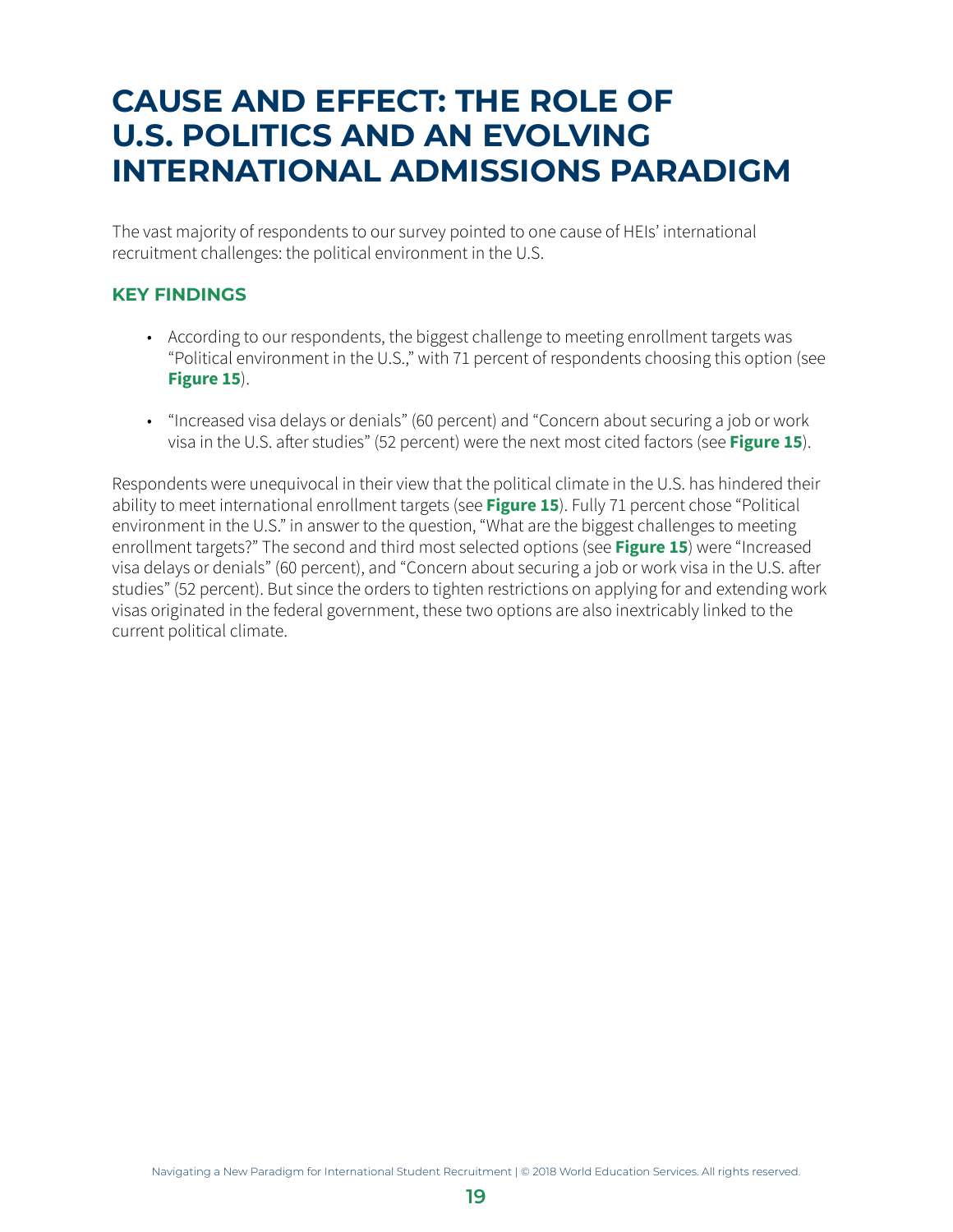### <span id="page-26-1"></span>**Figure 15:** Factors that Negatively Affected Institutions' International Enrollment (n=139)

<span id="page-26-0"></span>

**Q:** Which, if any, of the following had a negative impact on your institution in terms of meeting international enrollment targets?

The fourth and fifth most cited challenges—"Increased competition from institutions in other countries" (51 percent) and "Rising cost of tuition" (45 percent)—add a layer of complexity to an already challenging recruitment environment (see **[Figure 16](#page-28-1)**). Institutions must not only convince students that their campuses are safe, they must also communicate the return on investment of a U.S. higher education, writ large. While presidential administrations change every four to eight years, the more pressing, longer term challenge for U.S. institutions is international competition.

As more countries come to see the enormous value of educating international students, their offerings of high-quality and comparatively affordable English-taught degree programs are increasing at a staggering rate. Concomitantly, U.S. institutions have been slow to react to this developing affordability crisis. International student tuition and fees, often used as subsidies for domestic students, may be reaching an apotheosis in terms of financial viability.

> More students are going to Europe and Canada and Australia for English higher education. This is directly related to the uncertain political climate and gun/violence culture in the U.S."

- International recruitment specialist at a public doctoral university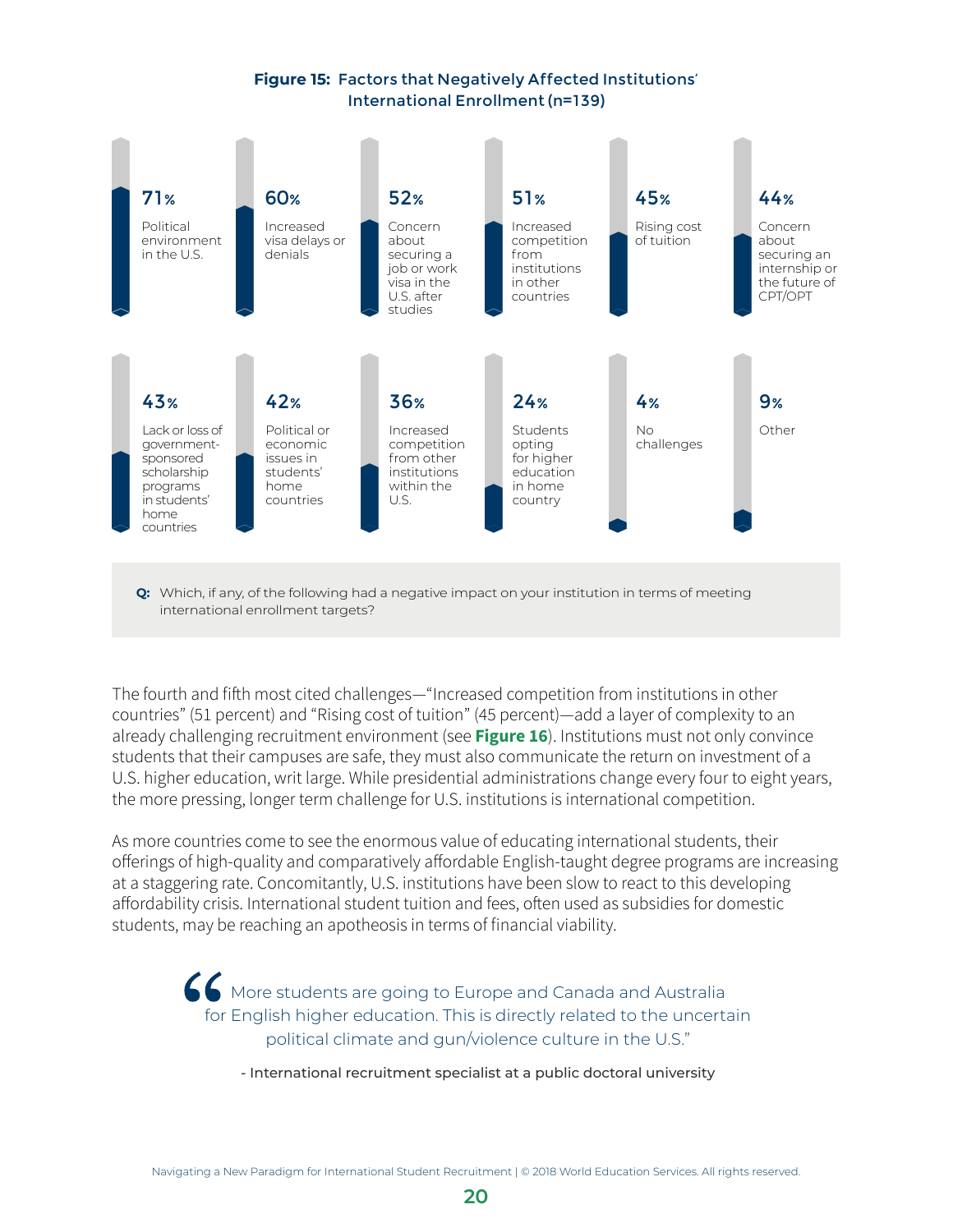### <span id="page-27-0"></span>**RECRUITMENT STRATEGIES: INTERNATIONAL HIGHER ED REACTS**

U.S. institutions are reacting to the pressure of a rapidly evolving global recruitment landscape. Seventy-three percent of respondents have already altered or are planning to alter their international recruitment strategy because of declining international student interest. Notably, however, most institutions surveyed (80 percent) have not increased their budget for the 2018–19 application cycle. Instead, they are by and large doubling down on many international recruitment strategies, and allocating more resources to lower cost tactics (see **[Figure 16](#page-28-1)**).

### **KEY FINDINGS**

- Seventy-three percent of institutions have already altered or are planning to alter their international student recruitment strategy for the upcoming cycle.
- Twenty percent of institutions have increased their budget for international student recruitment for the upcoming cycle, while 26 percent have decreased their budget.
- The resources and strategies institutions intend to increase the most are "use of social media" (78 percent), and "domestic travel for 'backyard' recruitment for international students" (72 percent) (see **[Figure 16](#page-28-1)**).
- Seventy-four percent of institutions plan to change their target countries or regions in response to declining interest; 26 percent do not (see **[Figure 16](#page-28-1)**).
- Sixty percent of institutions plan to prioritize Latin America and the Caribbean; 51 percent plan to prioritize China; 44 percent, India; and 27 percent, the MENA region, where countries that showed some of the largest declines are located (see **[Figure 17](#page-29-1)**).

Half of the survey respondents plan to increase their use of five different strategies, and one third plan to increase their use of all the strategies listed in the survey. The only strategy that a significant number of institutions plan to decrease is "Foreign travel for recruitment," with 19 percent of institutions planning to decrease their travel, likely because of cost. (For all the strategies, see **[Figure 16](#page-47-1)**.)

The resources and strategies that institutions intend to make the greatest use of are social media (78 percent) and "Domestic travel for 'backyard' recruitment for international students" (72 percent) (see **[Figure 16](#page-28-0)**). Other popular strategies are "Enhanced marketing automation" (66 percent), increased "Use of recent international alumni" (66 percent), "Networking with foreign high school counselors and/or Education USA" (63 percent), and "Use of agents" (52 percent) (see **[Figure 16](#page-28-0)**).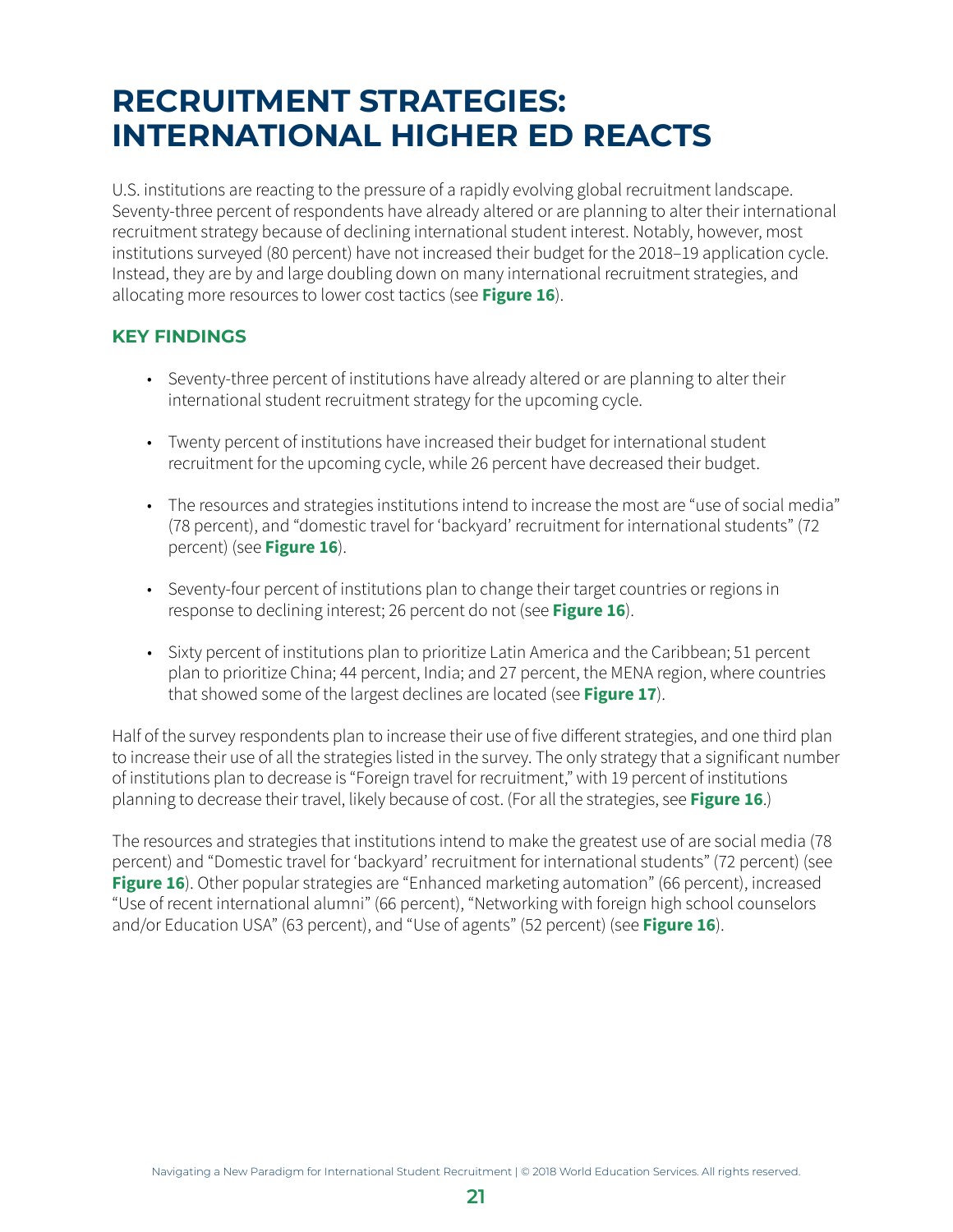#### <span id="page-28-1"></span>**Figure 16:** Plans to Change International Student Recruitment Strategy (n=95)

<span id="page-28-0"></span>

**Q:** How do you plan on reallocating or changing usage of the following institutional resources and recruitment strategies for the 2018-2019 application cycle?

Note: This question was only answered by those who answered "Yes" to "Has your institution altered your recruitment strategy?" "Not sure" responses removed from analysis. "A significant decrease" and "some decrease" combined." "A significant increase" and "some increase" combined.

Seventy-four percent of institutions surveyed also plan to change their target countries or regions for recruitment, with the greatest proportion (60 percent) planning to prioritize Latin America and the Caribbean (see **[Figure 17](#page-29-1)**) followed by China and India. This adjustment may indicate that HEIs may be confident in their ability to maintain their numbers from these top source markets through additional recruitment efforts. However, a focus on Latin America and the Caribbean indicates that HEIs recognize the need to diversify to other source regions. As one respondent, a dean at a public doctoral university, stated, "We depend too heavily on one country for our enrollment, which makes us too vulnerable to shifts in enrollment patterns."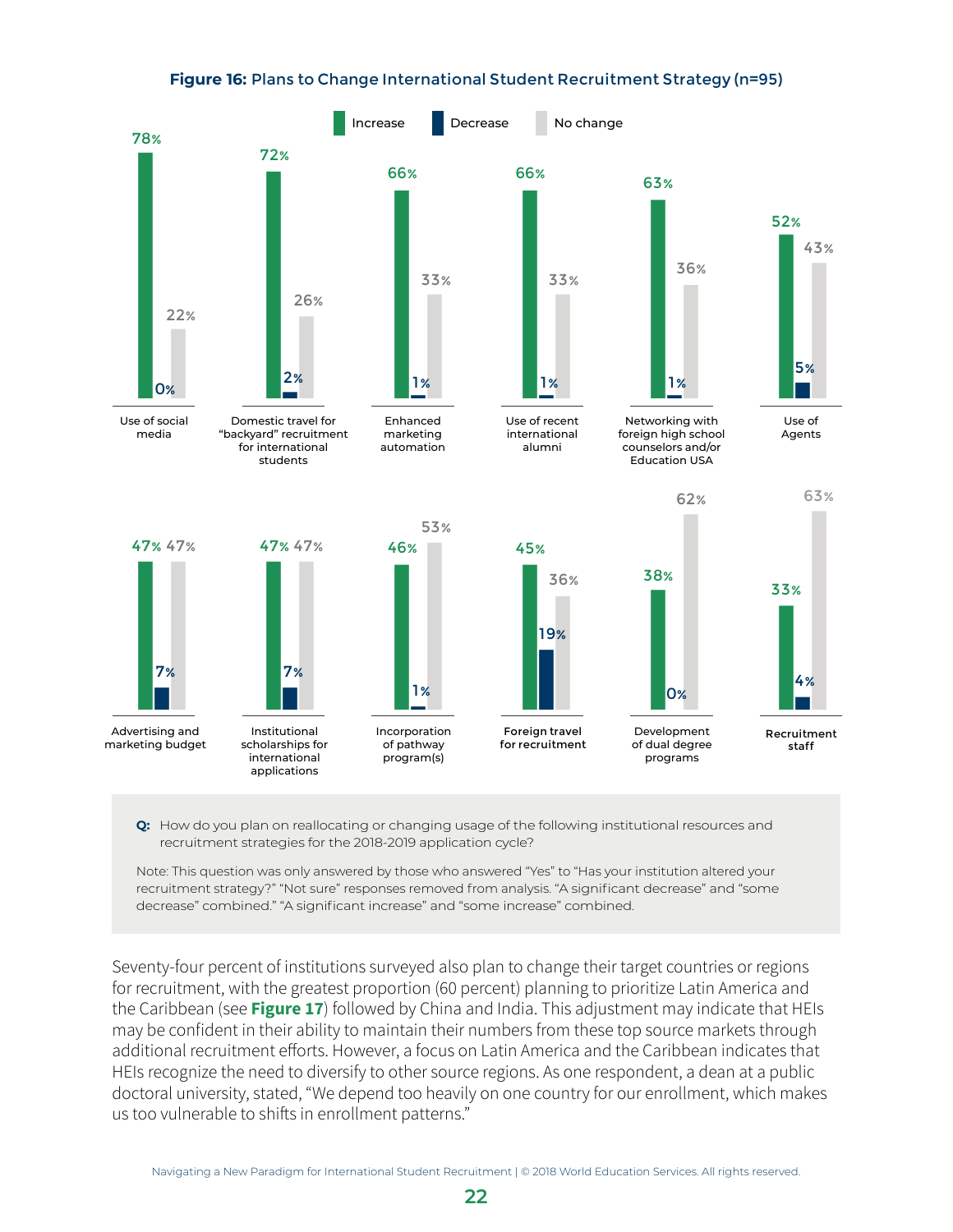<span id="page-29-1"></span><span id="page-29-0"></span>

**Q:** Which countries/regions will you prioritize for international student recruitment for the 2018-2019 academic year?

Note: This question was only answered by those who answered "Yes" to "Has your institution altered your recruitment strategy?" and by those who answered "Yes" to "Will you change some of your target countries/ regions for recruitment?" Only 1% of respondents indicated Oceania as a priority.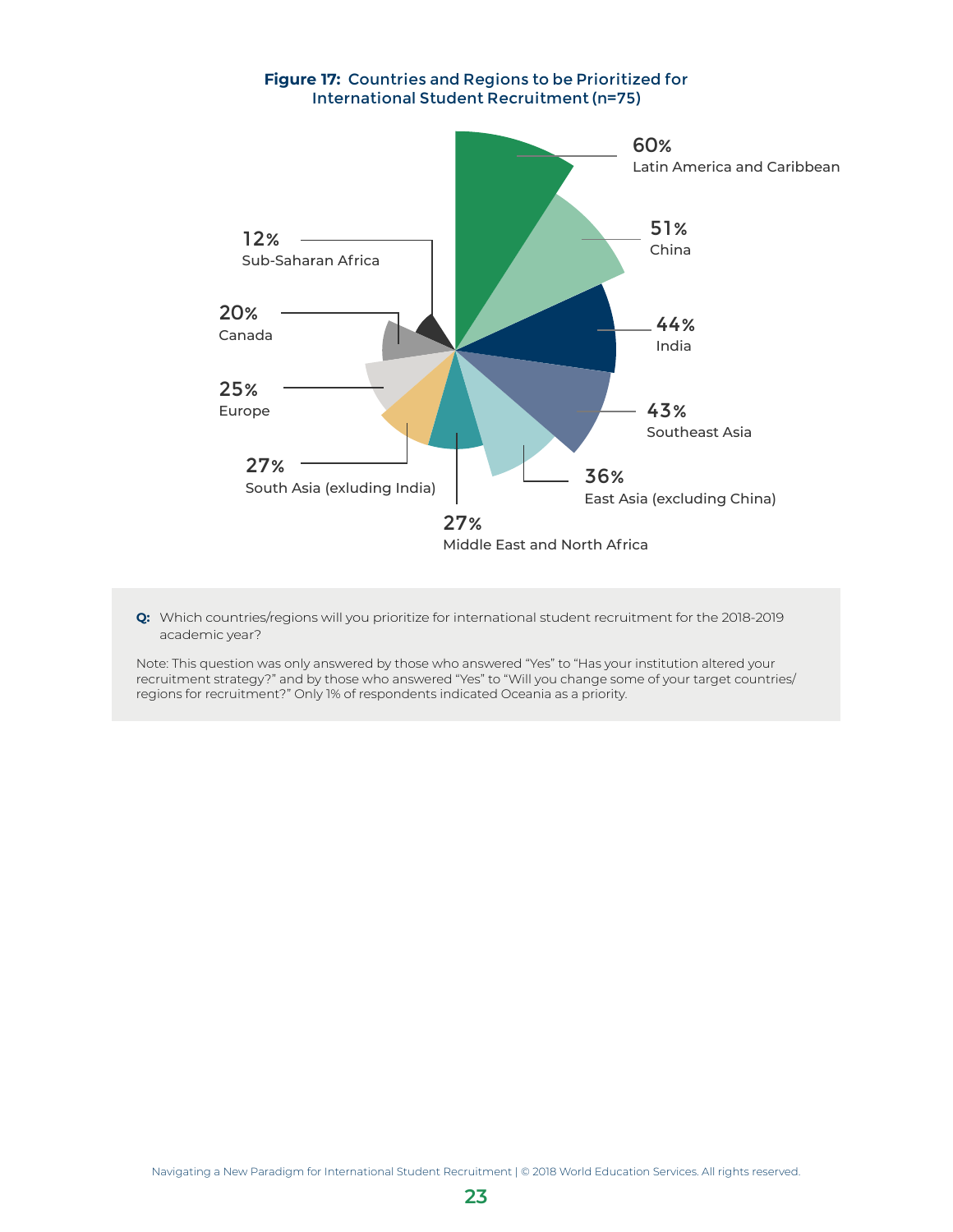### <span id="page-30-0"></span>**SUPPORTING INTERNATIONAL STUDENTS DURING TURBULENT TIMES**

While our research sought to understand the challenges of international recruitment in a difficult political landscape, effective recruitment does not occur in a vacuum. To recruit international students effectively in this climate, an institution must convey its ability to provide a supportive and high-quality educational experience. International students on campus and alumni can be essential to an HEI's international recruitment strategy, as well as the development of a sustainable pipeline.

Furthermore, U.S. institutions have an ethical imperative to create a welcoming space for the international students they recruit, especially at a time when students may feel particularly vulnerable or alienated. When asked which steps institutions are taking to allay the concerns of prospective international students, 56 percent of institutions reported providing updates to students about changes in U.S. immigration and visa policies and enforcement. Half issued a statement supporting international students, 31 percent created forums and open discussions for international students regarding U.S. political events, but 29 percent have not taken any additional action (see **[Figure 18](#page-31-1)**).

### Effects of the #YouAreWelcomeHere Campaign

The #YouAreWelcomeHere campaign was designed to affirm to international students that U.S. HEIs are still friendly, welcoming, and safe, regardless of what is portrayed in the media. The 335+ participating HEIs engage in conveying this message through photos, videos, events, and more.

Forty-eight percent of institutions have participated in the #YouAreWelcomeHere campaign, whereas 52 percent have not. Of those that participated, the most common methods were using the #YouAreWelcomeHere hashtag across social media (63 percent) and creating a video emphasizing the #YouAreWelcomeHere message (63 percent). Other methods were adding information about #YouAreWelcomeHere to admissions brochures or to the university website (48 percent), hosting a #YouAreWelcomeHere campus event (23 percent), and creating and distributing #YouAreWelcomeHere branded products (19 percent). Six percent of respondents made other welcoming overtures, such as putting up posters and signs, and sending emails.

Of those who participated in the campaign, 86 percent found it effective, while 14 percent did not.



## 心心心心心心心心心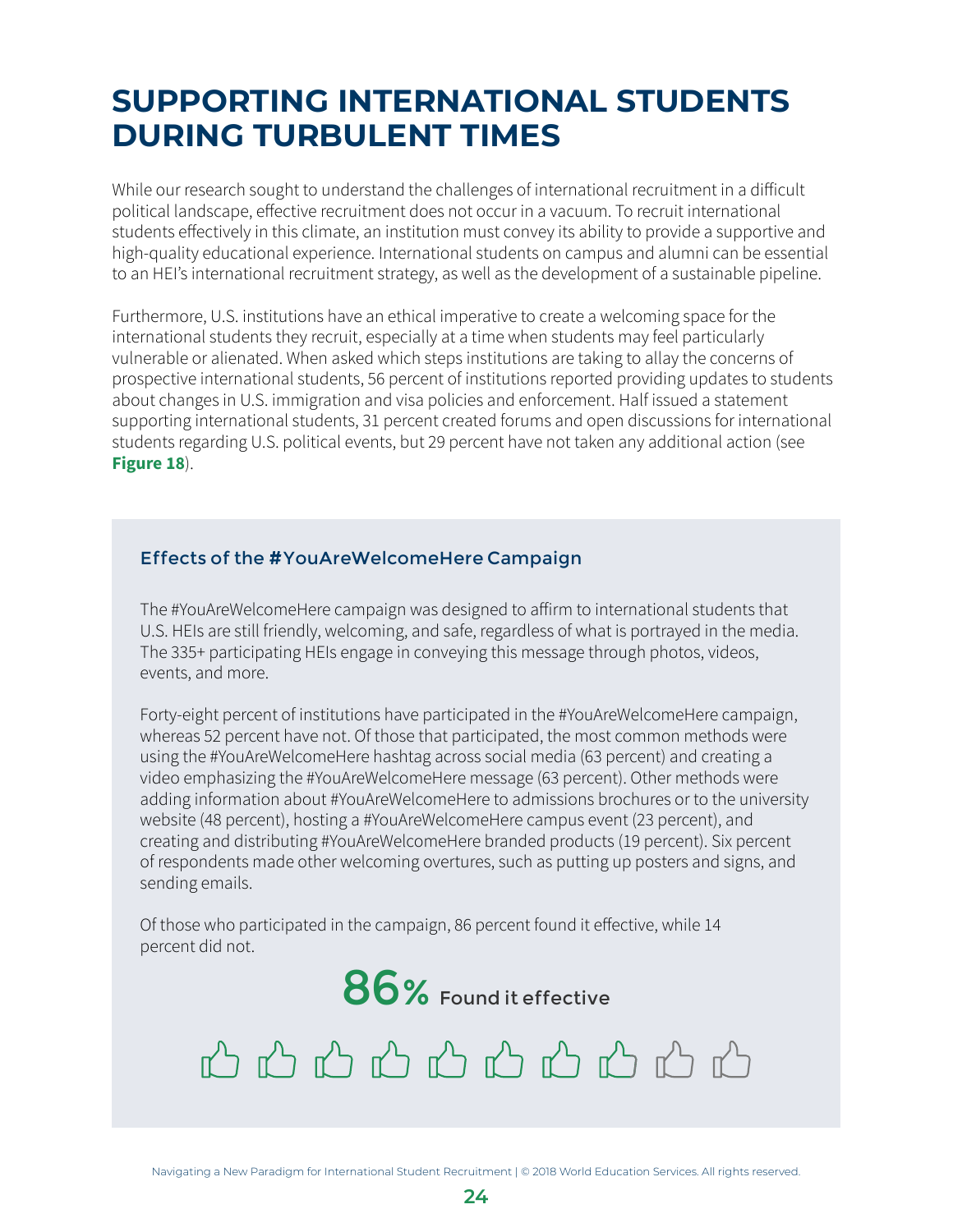<span id="page-31-1"></span><span id="page-31-0"></span>**Figure 18:** Steps Taken to Allay Concerns of Prospective International Students (n=139)



**Q:** What are some of the steps taken by you or your administration's office to allay the concerns of prospective international students?

### **ACTION STEPS FOR INSTITUTIONS**

Despite the daunting international student recruitment landscape, there are still multiple strategies U.S. HEIs can employ. Broadly speaking, these approaches involve adapting international enrollment management strategies, providing a welcoming environment for international students, and communicating positive messaging.

Building on our research findings, we recommend that institutions take the following steps:

### **1. Diversify recruitment targets.**

With the greatest enrollment declines representing fewer students from China and India, institutions need to double down on diversification efforts. Since international enrollment from any one country is prone to large fluctuations, diversifying the enrollment funnel is the best course of action.

Schools can diversify without abandoning their historically strong sending regions or their high admissions standards. Many respondents cautioned that "this is not a time to leave regions or countries that have produced prospects in the past or [to admit students] based on lower standards in order to retain strong enrollments."

Institutions should therefore continue to recruit from China and India, but they should diversify within those countries, widening their targets to Tier II and Tier III cities. Such cities tend to have a smaller total population as well as a burgeoning middle class. Lower-ranked institutions often achieve more success in recruiting from such cities, where many students can afford to study internationally but may have a broader range of schools they would like to attend (Jennings, 2017).

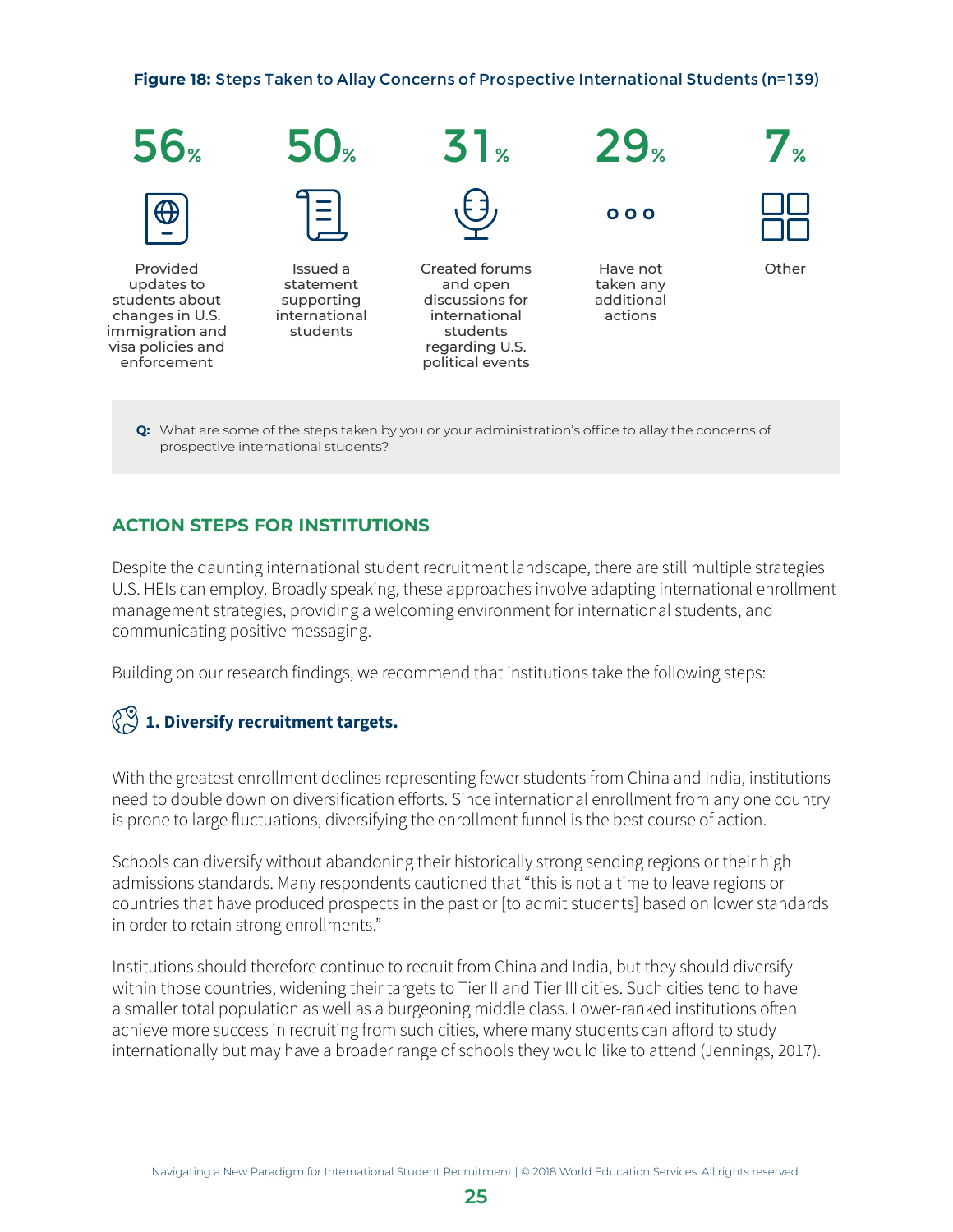### **2. Emphasize a welcoming environment.**

Institutions need to cultivate a keen awareness of how prospective international students view the current political climate in the U.S., especially since this was the challenge survey respondents cited most. In fact, half of the institutions in our survey have issued a statement supporting international students. One respondent even said that "in communicating via email or text with students, we always start each email with, 'you are welcome at our institution.'"

The #YouAreWelcomeHere campaign is one way multiple institutions have banded together to demonstrate solidarity and show support for international students; 86 percent of survey respondents found the campaign effective. For students already on campus, schools can hold forums to facilitate discussions about current politics in the U.S., which 31 percent of the institutions in our survey have done. Providing such discussion spaces or town hall meetings shows that institutions are aware of the needs of international students, and it allows students to connect with their peers (Skinner, 2018).

#### $|\oplus$  **3. Provide support resources for international students.**

HEIs need sufficient support resources for international students, who are in a particularly vulnerable state. Over a quarter of our respondents reported not taking any additional action to allay the concerns of prospective international students. At a time when these students are in need of support, some HEIs may just be at a loss for what resources they should provide and how they should provide them. Resources for international students can include up-to-date information about immigration and visa policies that may affect their education, a method used by 56 percent of institutions in our survey. Pre-arrival support can help international students navigate the visa process (see Skinner, 2018). Schools can also provide services to help international students through all the stages of the application process, Knowing that many families may be concerned about safety in the U.S., one respondent suggested "incorporating recruitment materials specifically for parents addressing the main safety concerns and highlighting all of the support services available for our international population, not just within our campus but the surrounding community as well."

Institutions can also offer students meetings with both institutional and external professionals. One-on-one meetings with campus support offices can help gauge the specific challenges students are facing, allowing institutions to respond appropriately. Meanwhile, offering students the chance to consult with legal professionals can help them understand their specific visa situation. In addition, legal professionals can provide information on OPT (Optional Practical Training) and CPT (Curricular Practical Training), which could be a crucial support: Over half of our respondents cited international students' concerns about securing a job or work visa in the U.S. as an enrollment challenge.

### **4. Engage in social media and virtual outreach.**

Eighty percent of surveyed institutions have either not changed their budget for international student recruitment or decreased it. At the same time, alumni, current and prospective international students are increasingly using social media to engage in conversations about education abroad (Kono, 2012). As a result, social media and other virtual methods of interacting can be a cost-effective way of breaking into emerging markets, increasing outreach, and keeping students up-to-date. Social media can be used not only to build relationships with students, but also to inform them of developments in immigration and visa policy that may affect their student status. Seventy-eight

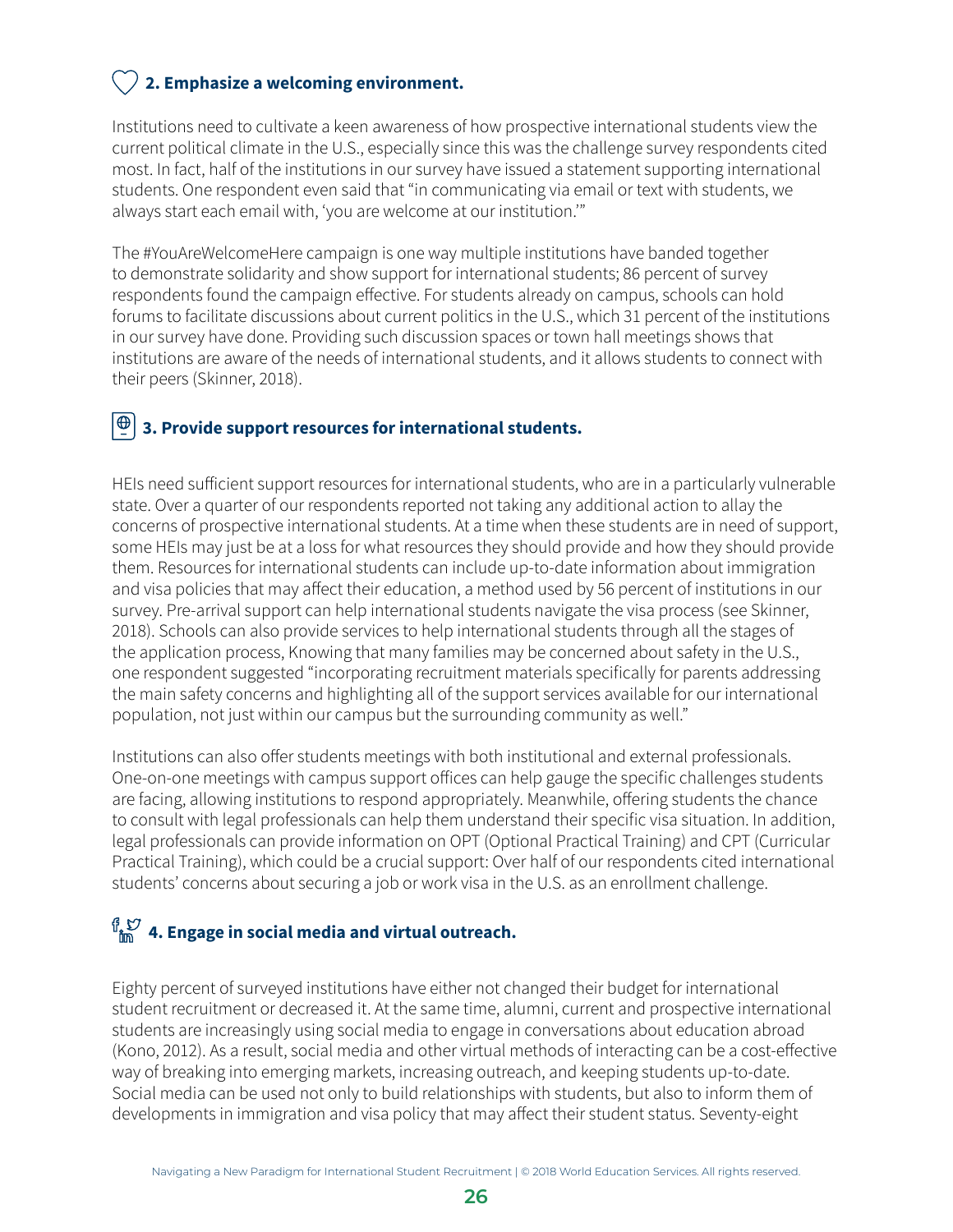percent of survey respondents intend to increase their social media use and engage with prospective students through video chats, live Q&As, and mobile communication tools. One respondent's institution has used social media "to reinforce the importance of diversity and the value added by [the] presence of international students and scholars," a method many schools have used, as seen by the #YouAreWelcomeHere campaign.

Because social media feeds are readily available to all prospective students, HEIs must take care to actively engage with students, instead of only posting content. Responding thoughtfully to students' comments—both positive and negative—demonstrates a concern for students' needs (ICEF Monitor, 2018).

### $\frac{{}^{000}}{\sqrt{h}}$  5. Involve the alumni network in recruitment.

Social media can be used for another purpose—to build a robust alumni network. Alumni can help attract prospective international students, and 66 percent of our respondents said they plan to engage more with recent international alumni for the upcoming application cycle. HEIs can establish an alumni ambassador program to represent their schools online through social media, allowing prospective students to ask questions, or even include their contact information in marketing collateral (ICEF Monitor, 2018). International alumni can act as spokespeople to spread information to potential students, in addition to reassuring students of the welcoming environment at their alma mater. Potential students also appreciate hearing the personal experiences of others from their home country. As one respondent noted, "we foresee that networking with alumni and creating stronger pathways will help us retain prospects from countries where enrollments are declining."

### **6. Address financial concerns.**

Because funding is one of the largest concerns of international students (Schulmann, 2017), HEIs should seek to address potential students' financial concerns. Almost half of our respondents cited the rising cost of tuition as a challenge to recruiting international students. Although providing additional scholarships or lowering tuition most directly attracts financially sensitive international students, neither option is always possible. However, institutions can use other strategies to ease prospective students' financial concerns.

Schools should provide funding advice that can help international students understand and manage the complete costs of their education. They should also demonstrate the return on investment for degrees at their school in order to help international students understand why the high financial cost may be worth it (Le, 2017b). Sharing data about OPT/CPT opportunities and typical job earnings and prospects for graduates could also be useful. To induce more lower-budget students to apply, a recent WENR article (Schulmann, 2017) found that simply waiving application fees may be an effective strategy.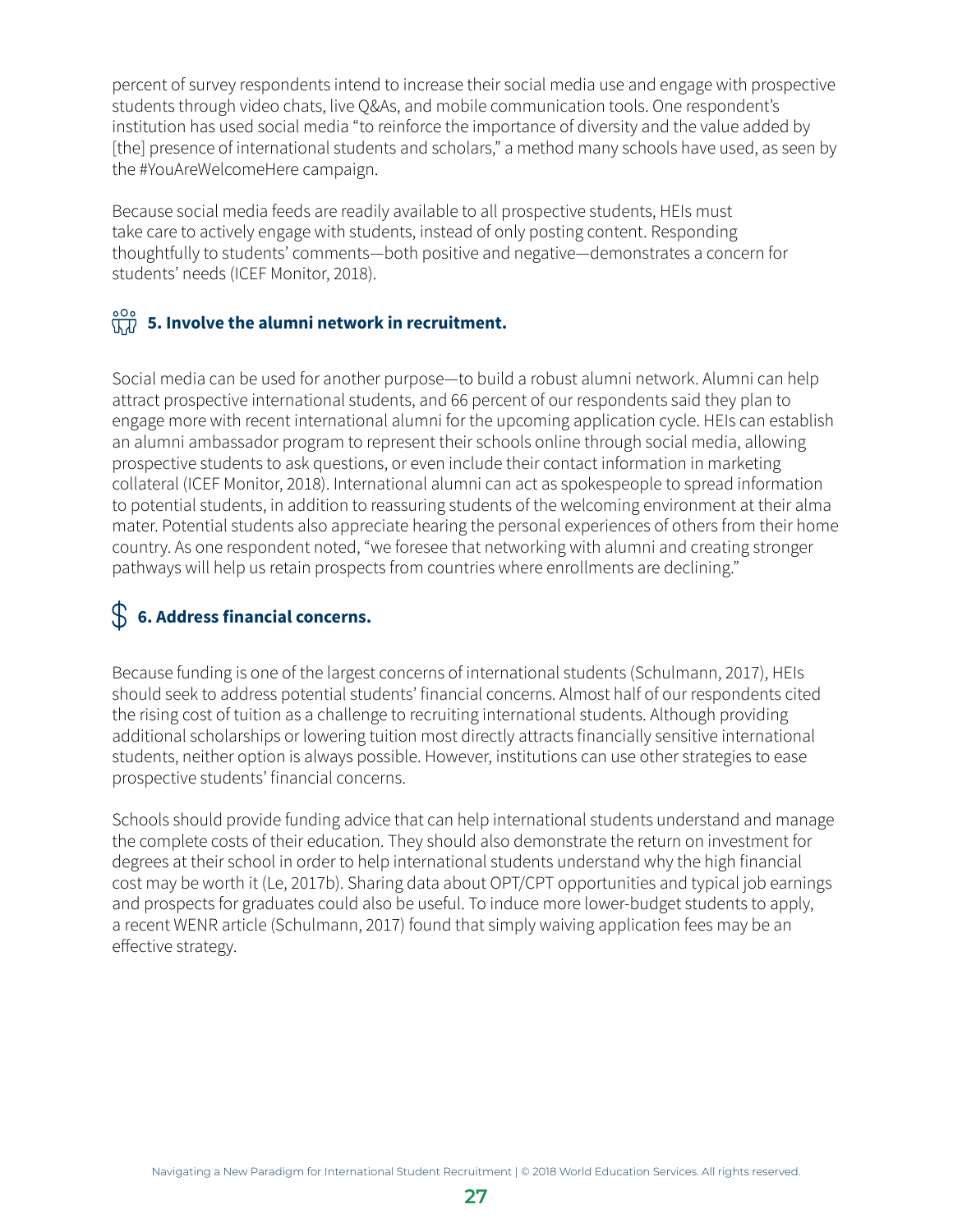### **7. Develop and maintain partnerships.**

Institutions can form partnerships with a wide range of organizations, including community colleges, pathway programs, agents, or government offices.

Establishing partnerships and articulation agreements with community colleges, for example, can create a cost-effective pipeline of international students who seek a four-year degree after community college (Loo, 2016). Furthermore, with over 80,000 international students studying in the U.S. at the secondary level (Farrugia, 2017), most of whom seek to enroll in a U.S. HEI after graduation, partnerships with high schools can be an effective method of backyard recruiting. In addition, pathway programs can provide access to a large body of students, and also offer assistance with marketing and recruitment efforts.

One respondent suggested maintaining a good connection with institutions' SEVP (Student and Exchange Visitor Program) representatives who can help with I-20 forms and other visa issues. Another institution plans to "establish new relationships and cultivate existing relationships with Washington-based embassies, ministries, and agencies to promote higher education in the U.S. with emphasis on study at our institution."

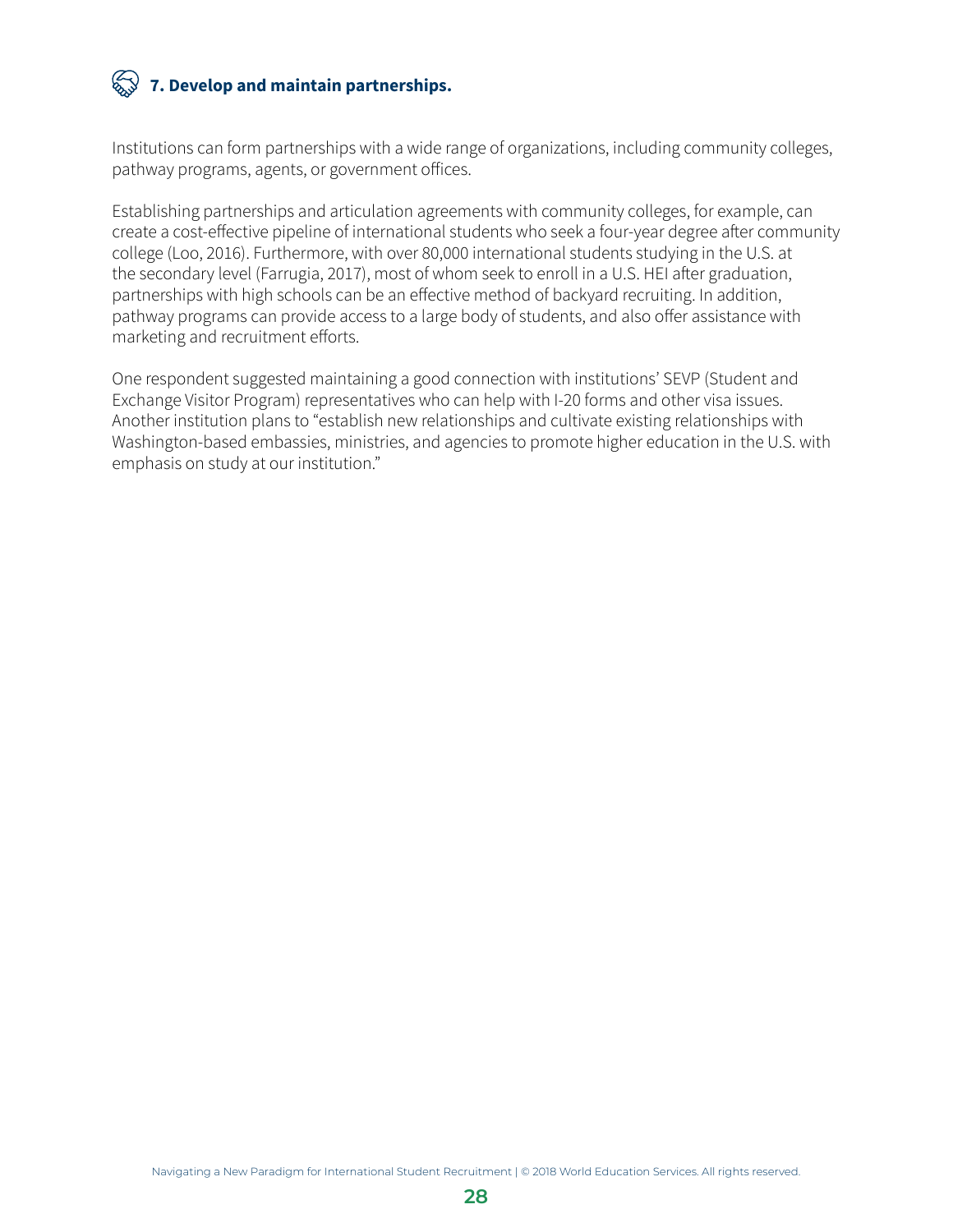### <span id="page-35-0"></span>**CONCLUSION**

With the vast majority of HEIs citing the current political environment in the U.S. as a key influence in international student enrollment declines, schools are feeling the acute and damaging effects: The majority of HEIs failed to meet their international enrollment goals, and applications have declined for the top-sending source countries. Over a third of institutions are pessimistic about their future international enrollment.

However, many more remain optimistic, and are prepared to alter their recruitment strategies to continue attracting international students. In light of the current political climate, schools should not only work to assure international students that they are welcome and provide them adequate resources, they should also diversify to a variety of source markets to avoid becoming overly reliant on any one country. If HEIs are able to provide a welcoming environment for international students and widen their recruitment efforts, they will be able to build a solid foundation and community for international students—regardless of future paradigm shifts.

### **NOTES ON METHODOLOGY**

### **LIMITATIONS**

The survey sample is restricted to individuals that subscribe to WES newsletters, have accessed our resources, or have had previous communication with WES. This may result in self-selection and sample biases.

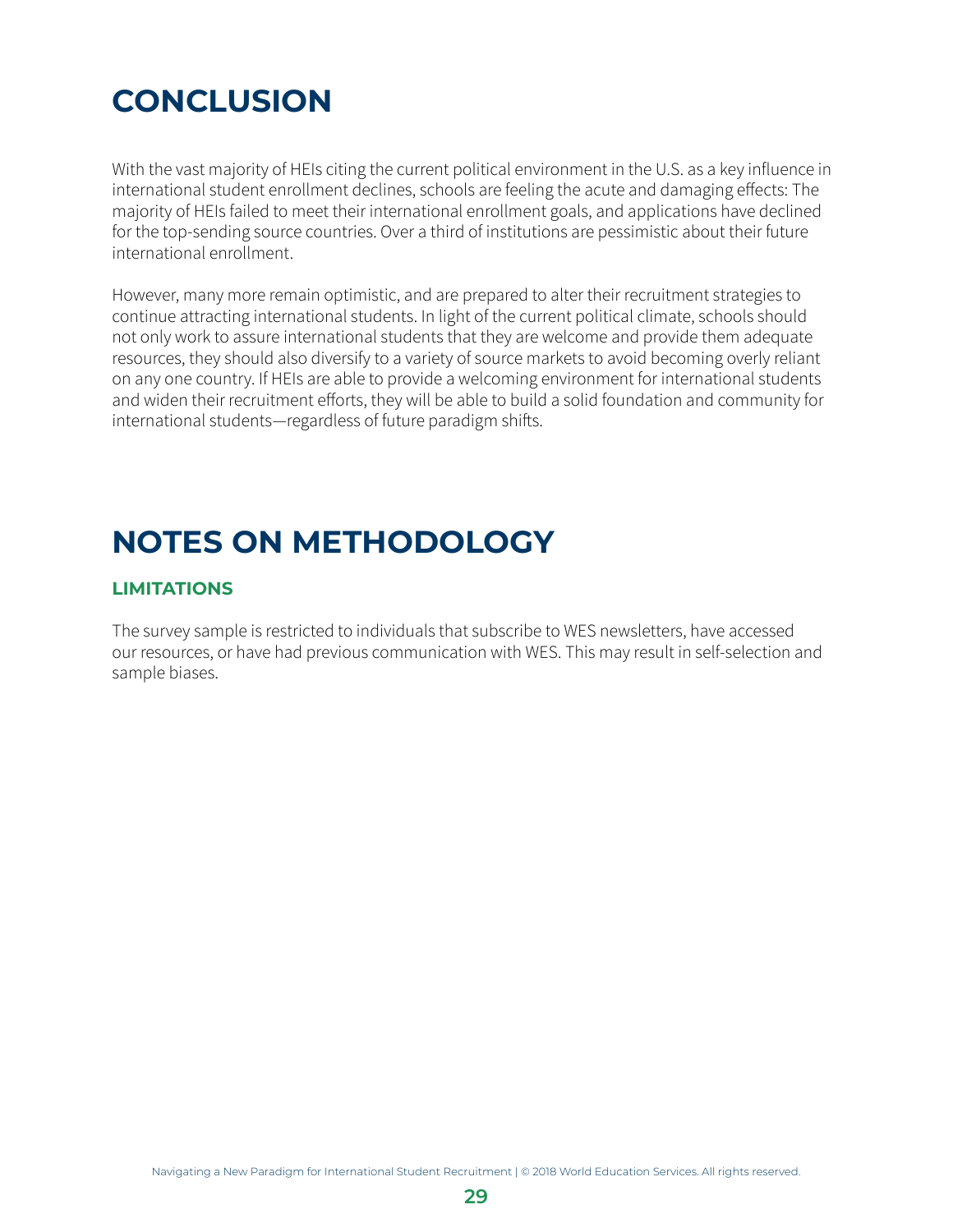### <span id="page-36-0"></span>**APPENDIX: RESPONSES TO ALL SURVEY QUESTIONS**

### **APPENDIX A. EMERGING STUDENT ENROLLMENT TRENDS**

| <b>Total Responses</b>                                                                                   | 139                                                                                                                                                        |
|----------------------------------------------------------------------------------------------------------|------------------------------------------------------------------------------------------------------------------------------------------------------------|
| Did your institution meet its enrollment goals for international students for the 2017-18 academic year? |                                                                                                                                                            |
| Yes                                                                                                      | 38%                                                                                                                                                        |
| No                                                                                                       | 41%                                                                                                                                                        |
| Don't know/Not applicable                                                                                | 21%                                                                                                                                                        |
| application cycle?                                                                                       | Did your institution see a change in the total number of applications from international students from the 2016-17 application cycle to the 2017-18        |
| Increase                                                                                                 | 26%                                                                                                                                                        |
| Decrease                                                                                                 | 49%                                                                                                                                                        |
| No change                                                                                                | 18%                                                                                                                                                        |
| Don't know/Not applicable                                                                                | 7%                                                                                                                                                         |
| 18 application cycle? (n=36)                                                                             | By what percentage, approximately, did the total number of international student applications increase from the 2016-17 application cycle to the 2017-     |
| international students?"                                                                                 | This question was only answered by those who answered "Increase" to "Did your institution see a change in the total number of applications from            |
| Less than 1%                                                                                             | 0%                                                                                                                                                         |
| 1% to 2%                                                                                                 | 22%                                                                                                                                                        |
| 2.1% to 5%                                                                                               | 28%                                                                                                                                                        |
| 5.1% to 10%                                                                                              | 22%                                                                                                                                                        |
| More than 10%                                                                                            | 28%                                                                                                                                                        |
| 18 application cycle? (n=68)                                                                             | By what percentage, approximately, did the total number of international student applications decrease from the 2016-17 application cycle to the 2017-     |
| international students?"                                                                                 | This question was only answered by those who answered "Decrease" to "Did your institution see a change in the total number of applications from            |
| Less than 1%                                                                                             | 4%                                                                                                                                                         |
| 1% to 2%                                                                                                 | 15%                                                                                                                                                        |
| 2.1% to 5%                                                                                               | 21%                                                                                                                                                        |
| 5.1% to 10%                                                                                              | 16%                                                                                                                                                        |
| More than 10%                                                                                            | 44%                                                                                                                                                        |
|                                                                                                          | Did your institution see a change in the number of enrolled international students from the 2016-17 academic year to the 2017-18 academic year?            |
| Increase                                                                                                 | 27%                                                                                                                                                        |
| Decrease                                                                                                 | 46%                                                                                                                                                        |
| No change                                                                                                | 19%                                                                                                                                                        |
| Don't know/Not applicable                                                                                | 8%                                                                                                                                                         |
| academic year? (n=37)                                                                                    | By what percentage, approximately, did the total number of enrolled international students increase from the 2016-17 academic year to the 2017-18          |
|                                                                                                          | This question was only answered by those who answered "Increase" to "Did your institution see a change in the number of enrolled international students?'  |
| 1% to 2%                                                                                                 | 24%                                                                                                                                                        |
| 2.1% to 5%                                                                                               | 24%                                                                                                                                                        |
| 5.1% to 10%                                                                                              | 27%                                                                                                                                                        |
| More than 10%                                                                                            | 19%                                                                                                                                                        |
| academic year? (n=64)                                                                                    | By what percentage, approximately, did the total number of enrolled international students decrease from the 2016-17 academic year to the 2017-18          |
|                                                                                                          | "This question was only answered by those who answered "Decrease" to "Did your institution see a change in the number of enrolled international students?" |
| 1% to 2%                                                                                                 | 19%                                                                                                                                                        |
| 2.1% to 5%                                                                                               | 23%                                                                                                                                                        |
| 5.1% to 10%                                                                                              | 30%                                                                                                                                                        |
| More than 10%                                                                                            | 23%                                                                                                                                                        |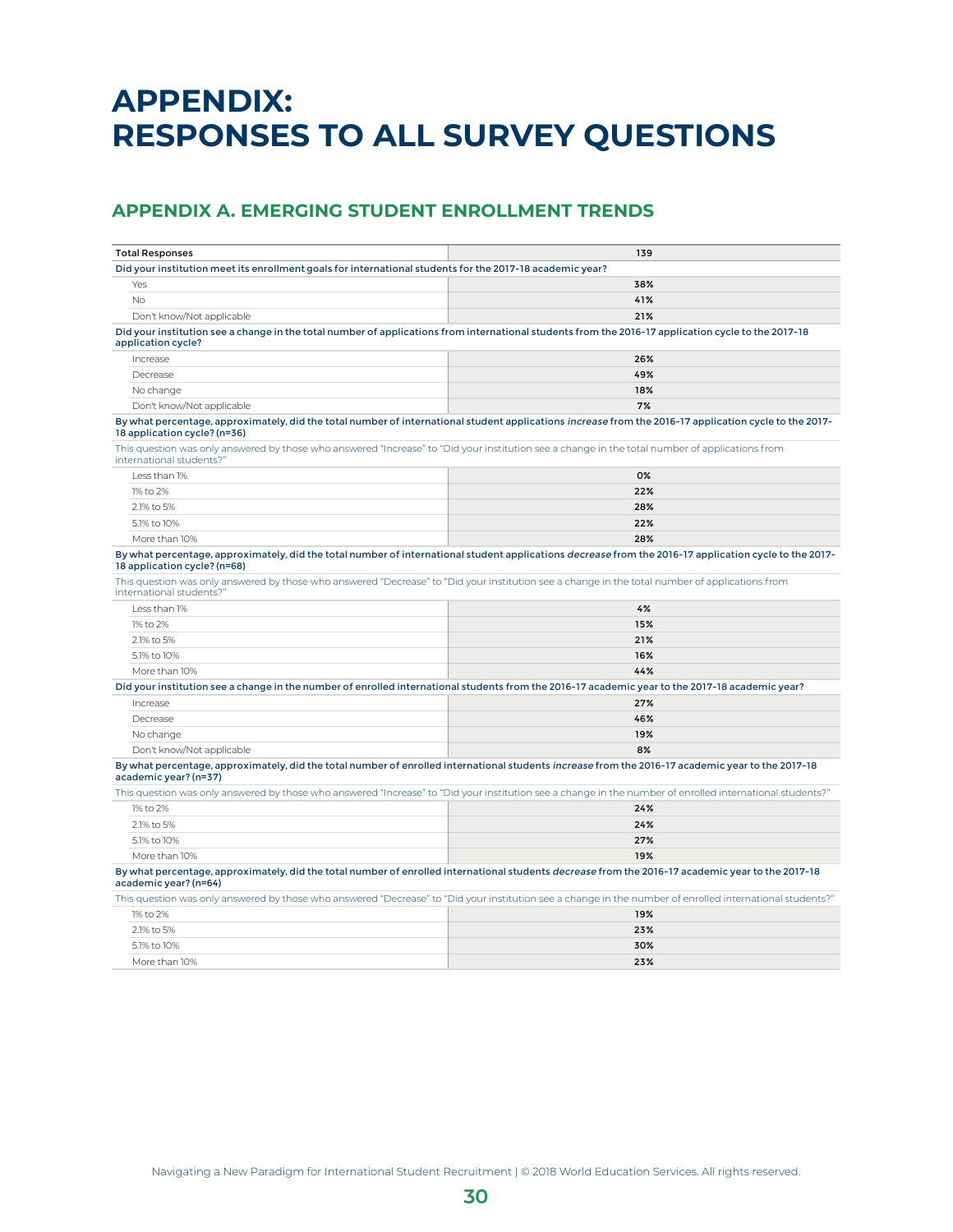### Those who answered "No change" to "Did your institution see a change in the total number of applications from international students?" did not answer the following questions.

| <b>Total Responses</b>                                                                                                       | 104 |
|------------------------------------------------------------------------------------------------------------------------------|-----|
| What change in applications from the following regions did you experience from the 2016-17 to the 2017-18 application cycle? |     |
| China                                                                                                                        |     |
| A significant decrease                                                                                                       | 16% |
| Some decrease                                                                                                                | 35% |
| No change                                                                                                                    | 19% |
| Some increase                                                                                                                | 20% |
| A significant increase                                                                                                       | 4%  |
| Not applicable                                                                                                               | 6%  |
| India                                                                                                                        |     |
| A significant decrease                                                                                                       | 22% |
| Some decrease                                                                                                                | 23% |
| No change                                                                                                                    | 29% |
| Some increase                                                                                                                | 18% |
| A significant increase                                                                                                       | 3%  |
| Not applicable                                                                                                               | 5%  |
| Middle East and North Africa                                                                                                 |     |
| A significant decrease                                                                                                       | 18% |
| Some decrease                                                                                                                | 28% |
| No change                                                                                                                    | 24% |
| Some increase                                                                                                                | 22% |
| A significant increase                                                                                                       | 0%  |
| Not applicable                                                                                                               | 8%  |
| Asia (excluding China and India)                                                                                             |     |
| A significant decrease                                                                                                       | 8%  |
| Some decrease                                                                                                                | 24% |
| No change                                                                                                                    | 31% |
| Some increase                                                                                                                | 21% |
| A significant increase                                                                                                       | 7%  |
|                                                                                                                              | 10% |
| Not applicable                                                                                                               |     |
| Latin America and Caribbean                                                                                                  |     |
| A significant decrease                                                                                                       | 6%  |
| Some decrease                                                                                                                | 16% |
| No change                                                                                                                    | 45% |
| Some increase                                                                                                                | 24% |
| A significant increase                                                                                                       | 2%  |
| Not applicable                                                                                                               | 7%  |
| Sub-Saharan Africa                                                                                                           |     |
| A significant decrease                                                                                                       | 5%  |
| Some decrease                                                                                                                | 16% |
| No change                                                                                                                    | 43% |
| Some increase                                                                                                                | 16% |
| A significant increase                                                                                                       | 9%  |
| Not applicable                                                                                                               | 11% |
| Europe                                                                                                                       |     |
| A significant decrease                                                                                                       | 5%  |
| Some decrease                                                                                                                | 10% |
| No change                                                                                                                    | 58% |
| Some increase                                                                                                                | 14% |
| A significant increase                                                                                                       | 3%  |
| Not applicable                                                                                                               | 11% |
| Oceania                                                                                                                      |     |
| A significant decrease                                                                                                       | 1%  |
| Some decrease                                                                                                                | 9%  |
| No change                                                                                                                    | 62% |
| Some increase                                                                                                                | 5%  |
| A significant increase                                                                                                       | 0%  |
| Not applicable                                                                                                               | 24% |
| Canada                                                                                                                       |     |
| A significant decrease                                                                                                       | 4%  |
| Some decrease                                                                                                                | 16% |
| No change                                                                                                                    | 57% |
| Some increase                                                                                                                | 12% |
| A significant increase                                                                                                       | 2%  |
| Not applicable                                                                                                               | 10% |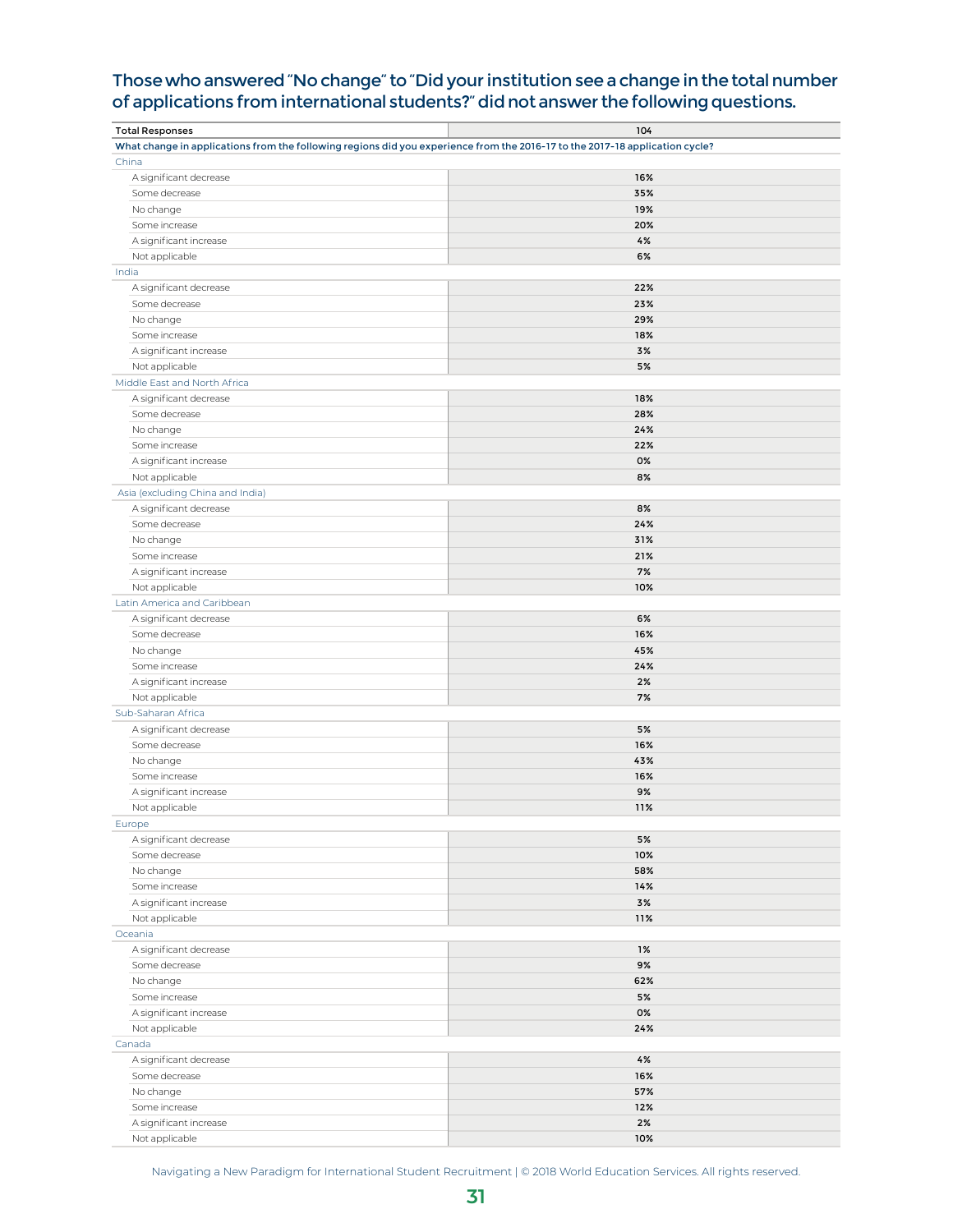| <b>Total Responses</b>                                                                                                                                                                                | 104 |  |
|-------------------------------------------------------------------------------------------------------------------------------------------------------------------------------------------------------|-----|--|
| For the following academic levels/programs, what change in international student applications did your institution experience from the 2016-17<br>application cycle to the 2017-18 application cycle? |     |  |
| Undergraduate                                                                                                                                                                                         |     |  |
| A significant decrease                                                                                                                                                                                | 18% |  |
| Some decrease                                                                                                                                                                                         | 25% |  |
| No change                                                                                                                                                                                             | 5%  |  |
| Some increase                                                                                                                                                                                         | 24% |  |
| A significant increase                                                                                                                                                                                | 10% |  |
| Not applicable                                                                                                                                                                                        | 18% |  |
| Graduate                                                                                                                                                                                              |     |  |
| A significant decrease                                                                                                                                                                                | 24% |  |
| Some decrease                                                                                                                                                                                         | 23% |  |
| No change                                                                                                                                                                                             | 10% |  |
| Some increase                                                                                                                                                                                         | 13% |  |
| A significant increase                                                                                                                                                                                | 4%  |  |
| Not applicable                                                                                                                                                                                        | 27% |  |
| Intensive English                                                                                                                                                                                     |     |  |
| A significant decrease                                                                                                                                                                                | 27% |  |
| Some decrease                                                                                                                                                                                         | 11% |  |
| No change                                                                                                                                                                                             | 9%  |  |
| Some increase                                                                                                                                                                                         | 5%  |  |
| A significant increase                                                                                                                                                                                | 1%  |  |
| Not applicable                                                                                                                                                                                        | 48% |  |
| Bridge or Pathway Program                                                                                                                                                                             |     |  |
| A significant decrease                                                                                                                                                                                | 7%  |  |
| Some decrease                                                                                                                                                                                         | 8%  |  |
| No change                                                                                                                                                                                             | 13% |  |
| Some increase                                                                                                                                                                                         | 1%  |  |
| A significant increase                                                                                                                                                                                | 1%  |  |
| Not applicable                                                                                                                                                                                        | 71% |  |
| Non-Degree Programs (e.g., certificate programs, exchange programs)                                                                                                                                   |     |  |
| A significant decrease                                                                                                                                                                                | 5%  |  |
| Some decrease                                                                                                                                                                                         | 7%  |  |
| No change                                                                                                                                                                                             | 23% |  |
| Some increase                                                                                                                                                                                         | 8%  |  |
| A significant increase                                                                                                                                                                                | 2%  |  |
| Not applicable                                                                                                                                                                                        | 56% |  |

### Those who answered "No change" to "Did your institution see a change in the number of enrolled international students?" did not answer the following questions.

| <b>Total Responses</b>                                                                                                     | 101 |  |
|----------------------------------------------------------------------------------------------------------------------------|-----|--|
| What change in enrollment from the following regions did you experience from the 2016-17 to the 2017-18 application cycle? |     |  |
| China                                                                                                                      |     |  |
| A significant decrease                                                                                                     | 12% |  |
| Some decrease                                                                                                              | 36% |  |
| No change                                                                                                                  | 25% |  |
| Some increase                                                                                                              | 22% |  |
| A significant increase                                                                                                     | 3%  |  |
| Not applicable                                                                                                             | 3%  |  |
| India                                                                                                                      |     |  |
| A significant decrease                                                                                                     | 19% |  |
| Some decrease                                                                                                              | 26% |  |
| No change                                                                                                                  | 27% |  |
| Some increase                                                                                                              | 22% |  |
| A significant increase                                                                                                     | 4%  |  |
| Not applicable                                                                                                             | 3%  |  |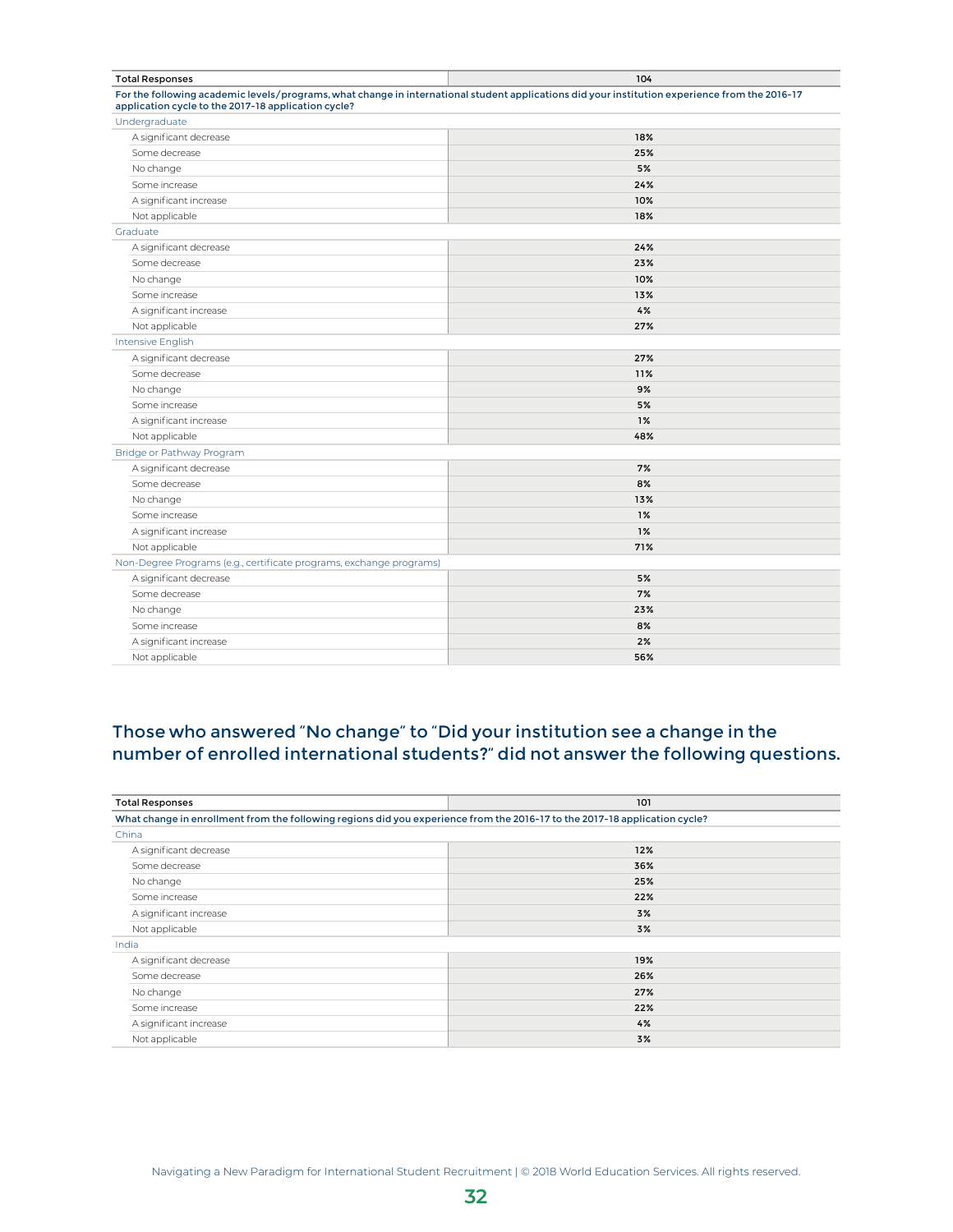| <b>Total Responses</b>                                                                                                     | 101                                                                                                                                          |
|----------------------------------------------------------------------------------------------------------------------------|----------------------------------------------------------------------------------------------------------------------------------------------|
| What change in enrollment from the following regions did you experience from the 2016-17 to the 2017-18 application cycle? |                                                                                                                                              |
| Middle East and North Africa                                                                                               |                                                                                                                                              |
| A significant decrease                                                                                                     | 16%                                                                                                                                          |
| Some decrease                                                                                                              | 29%                                                                                                                                          |
| No change                                                                                                                  | 32%                                                                                                                                          |
| Some increase                                                                                                              | 14%                                                                                                                                          |
| A significant increase                                                                                                     | 4%                                                                                                                                           |
|                                                                                                                            | 6%                                                                                                                                           |
| Not applicable                                                                                                             |                                                                                                                                              |
| Asia (excluding China and India)                                                                                           |                                                                                                                                              |
| A significant decrease                                                                                                     | 8%                                                                                                                                           |
| Some decrease                                                                                                              | 23%                                                                                                                                          |
| No change                                                                                                                  | 39%                                                                                                                                          |
| Some increase                                                                                                              | 23%                                                                                                                                          |
| A significant increase                                                                                                     | 4%                                                                                                                                           |
| Not applicable                                                                                                             | 4%                                                                                                                                           |
| Latin America and Caribbean                                                                                                |                                                                                                                                              |
| A significant decrease                                                                                                     | 5%                                                                                                                                           |
| Some decrease                                                                                                              | 19%                                                                                                                                          |
| No change                                                                                                                  | 51%                                                                                                                                          |
| Some increase                                                                                                              | 17%                                                                                                                                          |
| A significant increase                                                                                                     | 3%                                                                                                                                           |
| Not applicable                                                                                                             | 5%                                                                                                                                           |
| Sub-Saharan Africa                                                                                                         |                                                                                                                                              |
|                                                                                                                            | 2%                                                                                                                                           |
| A significant decrease                                                                                                     |                                                                                                                                              |
| Some decrease                                                                                                              | 17%                                                                                                                                          |
| No change                                                                                                                  | 57%                                                                                                                                          |
| Some increase                                                                                                              | 14%                                                                                                                                          |
| A significant increase                                                                                                     | 1%                                                                                                                                           |
| Not applicable                                                                                                             | 9%                                                                                                                                           |
| Europe                                                                                                                     |                                                                                                                                              |
| A significant decrease                                                                                                     | 2%                                                                                                                                           |
| Some decrease                                                                                                              | 12%                                                                                                                                          |
| No change                                                                                                                  | 63%                                                                                                                                          |
| Some increase                                                                                                              | 14%                                                                                                                                          |
| A significant increase                                                                                                     | 2%                                                                                                                                           |
| Not applicable                                                                                                             | 7%                                                                                                                                           |
| Oceania                                                                                                                    |                                                                                                                                              |
| A significant decrease                                                                                                     | 1%                                                                                                                                           |
| Some decrease                                                                                                              | 11%                                                                                                                                          |
|                                                                                                                            | 62%                                                                                                                                          |
| No change                                                                                                                  |                                                                                                                                              |
| Some increase                                                                                                              | 4%                                                                                                                                           |
| A significant increase                                                                                                     | 0%                                                                                                                                           |
| Not applicable                                                                                                             | 22%                                                                                                                                          |
| Canada                                                                                                                     |                                                                                                                                              |
| A significant decrease                                                                                                     | 2%                                                                                                                                           |
| Some decrease                                                                                                              | 17%                                                                                                                                          |
| No change                                                                                                                  | 58%                                                                                                                                          |
| Some increase                                                                                                              | 12%                                                                                                                                          |
| A significant increase                                                                                                     | 2%                                                                                                                                           |
| Not applicable                                                                                                             | 9%                                                                                                                                           |
| application cycle to the 2017-18 application cycle?                                                                        | For the following academic levels/programs, what change in international student enrollment did your institution experience from the 2016-17 |
| Undergraduate                                                                                                              |                                                                                                                                              |
| A significant decrease                                                                                                     | 11%                                                                                                                                          |
| Some decrease                                                                                                              | 34%                                                                                                                                          |
| No change                                                                                                                  | 6%                                                                                                                                           |
| Some increase                                                                                                              | 24%                                                                                                                                          |
| A significant increase                                                                                                     | 7%                                                                                                                                           |
|                                                                                                                            | 19%                                                                                                                                          |
| Not applicable                                                                                                             |                                                                                                                                              |
| Graduate                                                                                                                   |                                                                                                                                              |
| A significant decrease                                                                                                     | 21%                                                                                                                                          |
| Some decrease                                                                                                              | 23%                                                                                                                                          |
| No change                                                                                                                  | 11%                                                                                                                                          |
| Some increase                                                                                                              | 20%                                                                                                                                          |
| A significant increase                                                                                                     | 2%                                                                                                                                           |
| Not applicable                                                                                                             | 24%                                                                                                                                          |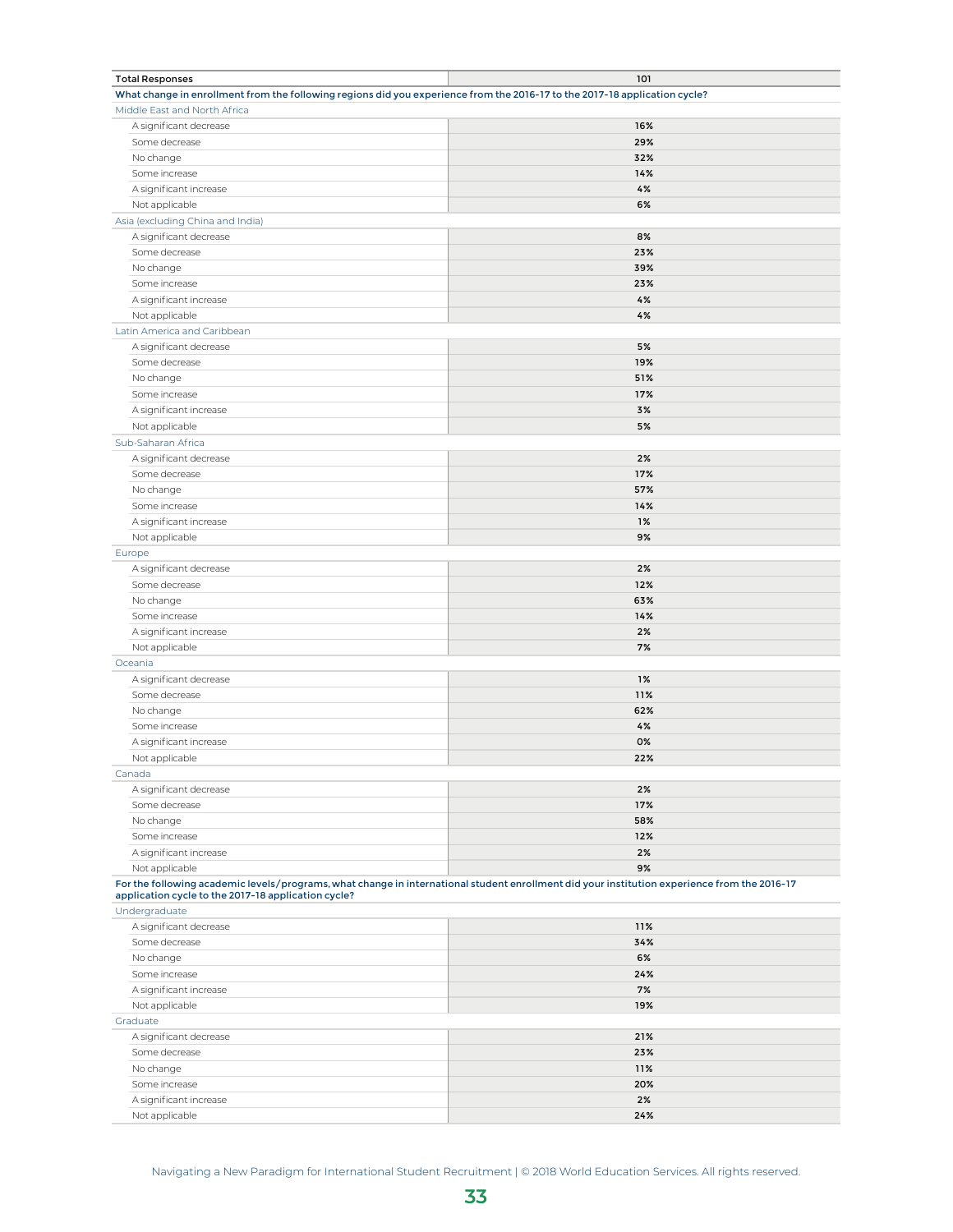<span id="page-40-0"></span>

| <b>Total Responses</b>                                                                              | 101                                                                                                                                          |  |
|-----------------------------------------------------------------------------------------------------|----------------------------------------------------------------------------------------------------------------------------------------------|--|
| application cycle to the 2017-18 application cycle?                                                 | For the following academic levels/programs, what change in international student enrollment did your institution experience from the 2016-17 |  |
| Intensive English                                                                                   |                                                                                                                                              |  |
| A significant decrease                                                                              | 27%                                                                                                                                          |  |
| Some decrease                                                                                       | 13%                                                                                                                                          |  |
| No change                                                                                           | 10%                                                                                                                                          |  |
| Some increase                                                                                       | 6%                                                                                                                                           |  |
| A significant increase                                                                              | 1%                                                                                                                                           |  |
| Not applicable                                                                                      | 44%                                                                                                                                          |  |
| Bridge or Pathway Program                                                                           |                                                                                                                                              |  |
| A significant decrease                                                                              | 6%                                                                                                                                           |  |
| Some decrease                                                                                       | 8%                                                                                                                                           |  |
| No change                                                                                           | 11%                                                                                                                                          |  |
| Some increase                                                                                       | 3%                                                                                                                                           |  |
| A significant increase                                                                              | 0%                                                                                                                                           |  |
| Not applicable                                                                                      | 72%                                                                                                                                          |  |
| Non-Degree Programs (e.g., certificate programs, exchange programs)                                 |                                                                                                                                              |  |
| A significant decrease                                                                              | 2%                                                                                                                                           |  |
| Some decrease                                                                                       | 11%                                                                                                                                          |  |
| No change                                                                                           | 24%                                                                                                                                          |  |
| Some increase                                                                                       | 7%                                                                                                                                           |  |
| A significant increase                                                                              | 2%                                                                                                                                           |  |
| Not applicable                                                                                      | 54%                                                                                                                                          |  |
|                                                                                                     |                                                                                                                                              |  |
| <b>Total Responses</b>                                                                              | 139                                                                                                                                          |  |
| What change in international applications do you anticipate for the upcoming 2018-19 academic year? |                                                                                                                                              |  |
| A significant decrease                                                                              | 10%                                                                                                                                          |  |
|                                                                                                     |                                                                                                                                              |  |

|                                                                                                   | .   |  |
|---------------------------------------------------------------------------------------------------|-----|--|
| Some decrease                                                                                     | 34% |  |
| No change                                                                                         | 17% |  |
| Some increase                                                                                     | 34% |  |
| A significant increase                                                                            | 5%  |  |
| What change in international enrollment do you anticipate for the upcoming 2018-19 academic year? |     |  |
| A significant decrease                                                                            | 2%  |  |
| Some decrease                                                                                     | 11% |  |
| No change                                                                                         | 24% |  |
| Some increase                                                                                     | 7%  |  |
| A significant increase                                                                            | 2%  |  |
|                                                                                                   |     |  |

NOTE:

1. Percentage may not sum up to 100% due to rounding. 2. Respondents who answer "Not applicable" and "Not sure/Don't know" are not included in the data analysis.

### **APPENDIX B. FACTORS AFFECTING INTERNATIONAL STUDENTS**

| <b>Total Responses</b>                                                                                                                                     | 139 |
|------------------------------------------------------------------------------------------------------------------------------------------------------------|-----|
| Which, if any, of the following had a negative impact on your institution in terms of meeting international enrollment targets?<br>(select all that apply) |     |
| Increased visa delays or denials                                                                                                                           | 60% |
| Rising cost of tuition                                                                                                                                     | 45% |
| Political environment in the U.S.                                                                                                                          | 71% |
| Students opting for higher education in home country                                                                                                       | 24% |
| Increased competition from institutions in other countries                                                                                                 | 51% |
| Increased competition from other institutions within the U.S.                                                                                              | 36% |
| Lack or loss of government-sponsored scholarship programs in students' home countries                                                                      | 43% |
| Concern about securing a job or work visa in the U.S. after studies                                                                                        | 52% |
| Concern about securing an internship or the future of CPT/OPT                                                                                              | 44% |
| Political or economic issues in students' home countries                                                                                                   | 42% |
| Other                                                                                                                                                      | 9%  |
| No challenges                                                                                                                                              | 4%  |
| Has your campus participated in the #YouAreWelcomeHere campaign?                                                                                           |     |
| Yes                                                                                                                                                        | 37% |
| <b>No</b>                                                                                                                                                  | 41% |
| Not sure                                                                                                                                                   | 22% |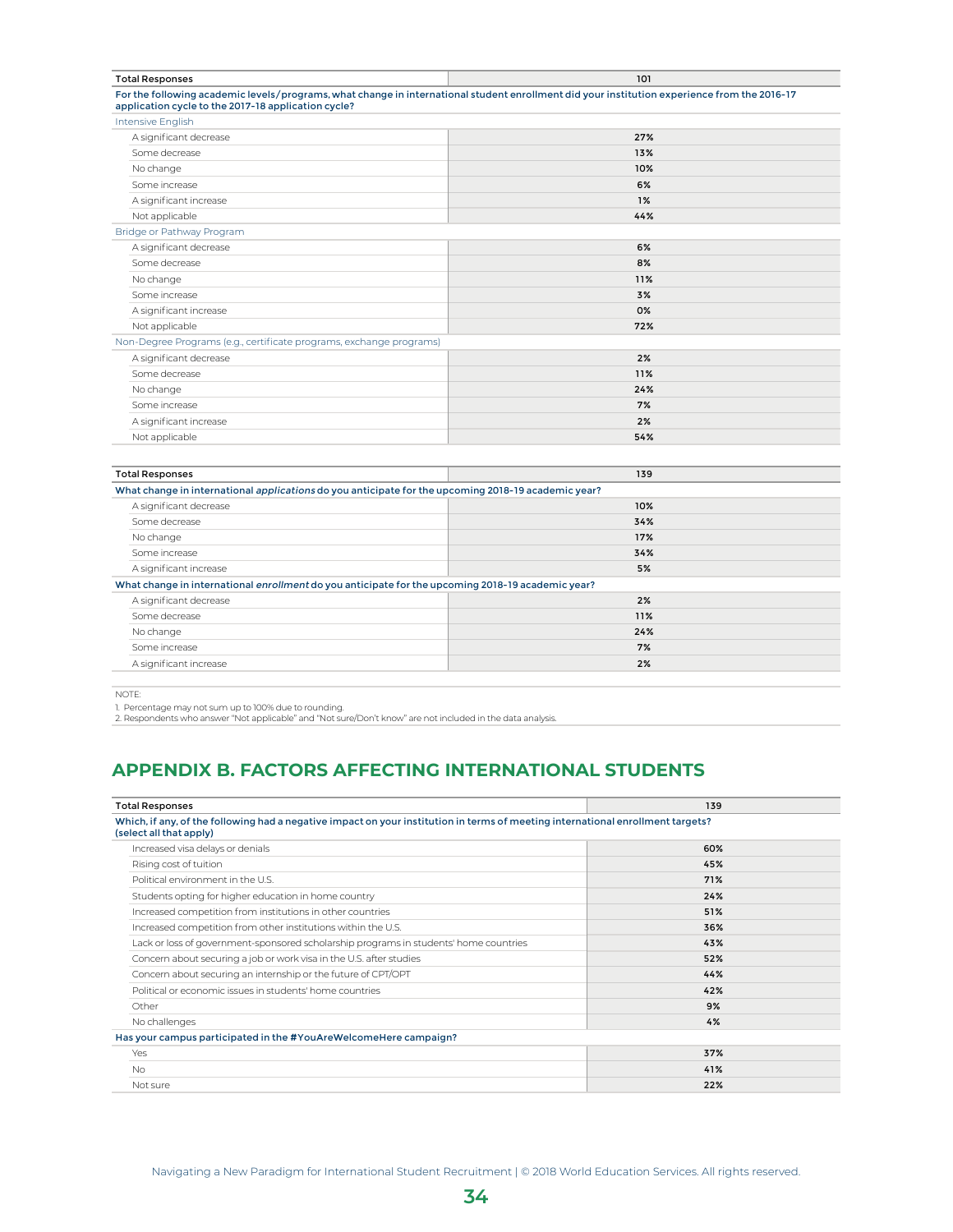<span id="page-41-0"></span>

| <b>Total Responses</b>                                                                                                                                          | 139 |  |
|-----------------------------------------------------------------------------------------------------------------------------------------------------------------|-----|--|
| In which of the following ways have you participated in the #YouAreWelcomeHere campaign? (n=52)                                                                 |     |  |
| This question was only answered by those who answered "Yes" to "Has your campus participated in the #YouAreWelcomeHere campaign?"                               |     |  |
| Created a video emphasizing the #YouAreWelcomeHere message                                                                                                      | 28% |  |
| Hosted a #YouAreWelcomeHere campus event                                                                                                                        | 10% |  |
| Added information about #YouAreWelcomeHere to admission material or to university website                                                                       | 22% |  |
| Created and distributed #YouAreWelcomeHere branded products                                                                                                     | 9%  |  |
| Other                                                                                                                                                           | 3%  |  |
| How effective do you believe the #YouAreWelcomeHere campaign was on easing prospective international students' concerns about studying in the<br>$U.S.?$ (n=52) |     |  |
| This question was only answered by those who answered "Yes" to "Has your campus participated in the #YouAreWelcomeHere campaign?"                               |     |  |
| Not at all effective                                                                                                                                            | 13% |  |
| Somewhat effective                                                                                                                                              | 69% |  |
| Effective                                                                                                                                                       | 10% |  |
| Very effective                                                                                                                                                  | 4%  |  |
| Not applicable/Prefer not to answer                                                                                                                             | 4%  |  |

NOTE:

1. Percentage may not sum up to 100% due to rounding.<br>2. Respondents who answer "Not applicable" and "Not sure/Don't know" are not included in the data analysis.<br>3. For multiple selection questions, percentages may not sum

### **APPENDIX C. RECRUITMENT STRATEGIES**

| <b>Total Responses</b>           | 139                                                                                                                                                     |
|----------------------------------|---------------------------------------------------------------------------------------------------------------------------------------------------------|
|                                  | To what extent is your institution optimistic or pessimistic about international enrollment from the following regions for the 2018-2019 academic year? |
| Overall                          |                                                                                                                                                         |
| Very pessimistic                 | 4%                                                                                                                                                      |
| Somewhat pessimistic             | 31%                                                                                                                                                     |
| Neutral                          | 24%                                                                                                                                                     |
| Somewhat optimistic              | 31%                                                                                                                                                     |
| Very optimistic                  | 6%                                                                                                                                                      |
| Not applicable/Prefer not to say | 4%                                                                                                                                                      |
| China                            |                                                                                                                                                         |
| Very pessimistic                 | 5%                                                                                                                                                      |
| Somewhat pessimistic             | 17%                                                                                                                                                     |
| Neutral                          | 30%                                                                                                                                                     |
| Somewhat optimistic              | 31%                                                                                                                                                     |
| Very optimistic                  | 11%                                                                                                                                                     |
| Not applicable/Prefer not to say | 6%                                                                                                                                                      |
| India                            |                                                                                                                                                         |
| Very pessimistic                 | 6%                                                                                                                                                      |
| Somewhat pessimistic             | 21%                                                                                                                                                     |
| Neutral                          | 30%                                                                                                                                                     |
| Somewhat optimistic              | 30%                                                                                                                                                     |
| Very optimistic                  | 8%                                                                                                                                                      |
| Not applicable/Prefer not to say | 6%                                                                                                                                                      |
| Middle East and North Africa     |                                                                                                                                                         |
| Very pessimistic                 | 9%                                                                                                                                                      |
| Somewhat pessimistic             | 24%                                                                                                                                                     |
| Neutral                          | 32%                                                                                                                                                     |
| Somewhat optimistic              | 23%                                                                                                                                                     |
| Very optimistic                  | 4%                                                                                                                                                      |
| Not applicable/Prefer not to say | 7%                                                                                                                                                      |
| Asia (excluding China and India) |                                                                                                                                                         |
| Very pessimistic                 | 4%                                                                                                                                                      |
| Somewhat pessimistic             | 18%                                                                                                                                                     |
| Neutral                          | 32%                                                                                                                                                     |
| Somewhat optimistic              | 32%                                                                                                                                                     |
| Very optimistic                  | 7%                                                                                                                                                      |
| Not applicable/Prefer not to say | 6%                                                                                                                                                      |
| Latin America and Caribbean      |                                                                                                                                                         |
| Very pessimistic                 | 4%                                                                                                                                                      |
| Somewhat pessimistic             | 19%                                                                                                                                                     |
| Neutral                          | 38%                                                                                                                                                     |
| Somewhat optimistic              | 25%                                                                                                                                                     |
| Very optimistic                  | 6%                                                                                                                                                      |
| Not applicable/Prefer not to say | 8%                                                                                                                                                      |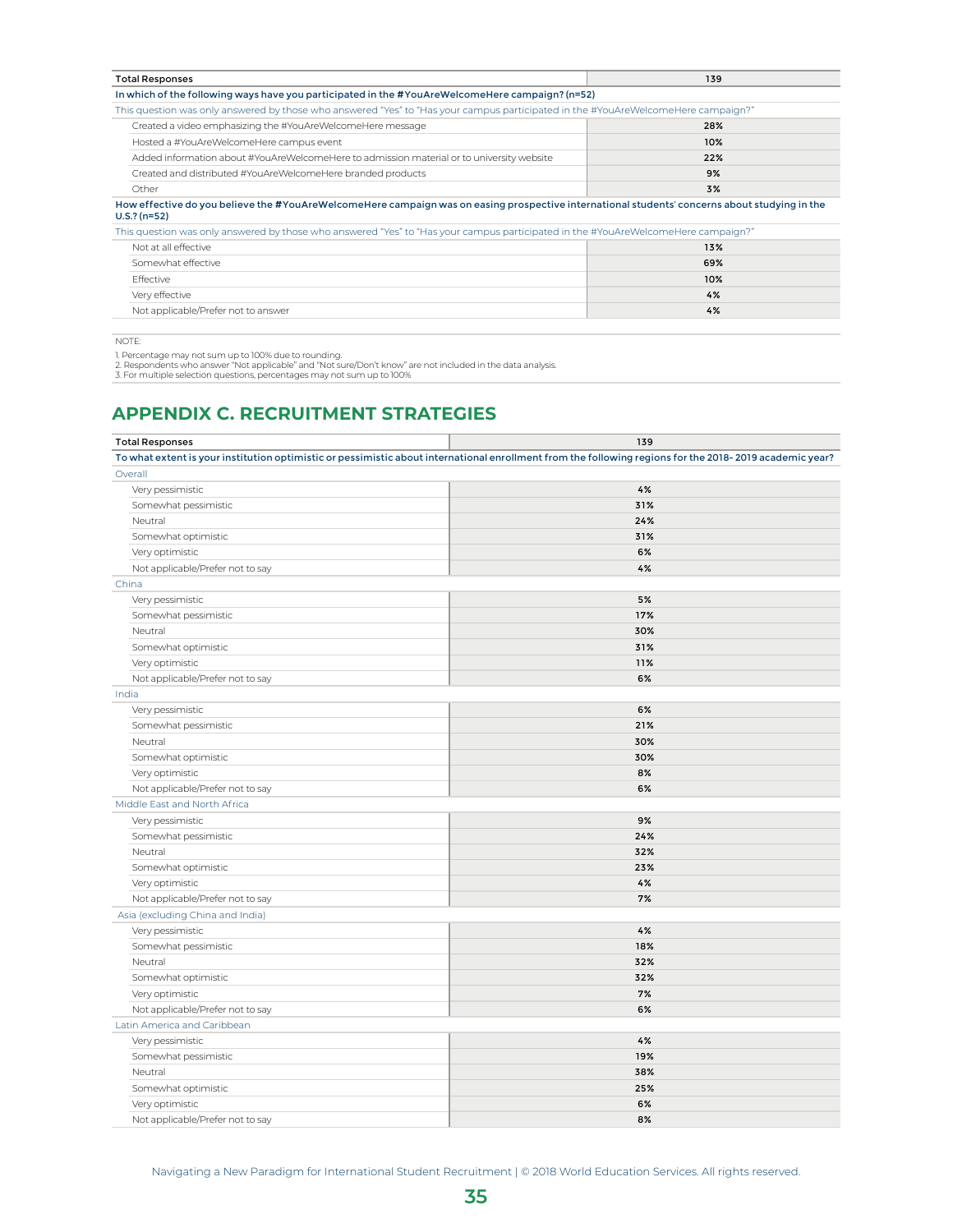| <b>Total Responses</b>                                                                                                    | 139                                                                                                                                                     |
|---------------------------------------------------------------------------------------------------------------------------|---------------------------------------------------------------------------------------------------------------------------------------------------------|
|                                                                                                                           | To what extent is your institution optimistic or pessimistic about international enrollment from the following regions for the 2018-2019 academic year? |
| Sub-Saharan Africa                                                                                                        |                                                                                                                                                         |
| Very pessimistic                                                                                                          | 3%                                                                                                                                                      |
| Somewhat pessimistic                                                                                                      | 23%                                                                                                                                                     |
| Neutral                                                                                                                   | 50%                                                                                                                                                     |
| Somewhat optimistic                                                                                                       | 14%                                                                                                                                                     |
| Very optimistic                                                                                                           | 3%                                                                                                                                                      |
| Not applicable/Prefer not to say                                                                                          | 7%                                                                                                                                                      |
| Europe                                                                                                                    |                                                                                                                                                         |
| Very pessimistic                                                                                                          | 5%                                                                                                                                                      |
| Somewhat pessimistic                                                                                                      | 13%                                                                                                                                                     |
| Neutral                                                                                                                   | 53%                                                                                                                                                     |
| Somewhat optimistic                                                                                                       | 19%                                                                                                                                                     |
| Very optimistic                                                                                                           | 4%                                                                                                                                                      |
| Not applicable/Prefer not to say                                                                                          | 7%                                                                                                                                                      |
| Oceania                                                                                                                   |                                                                                                                                                         |
| Very pessimistic                                                                                                          | 2%                                                                                                                                                      |
| Somewhat pessimistic                                                                                                      | 12%                                                                                                                                                     |
| Neutral                                                                                                                   | 60%                                                                                                                                                     |
| Somewhat optimistic                                                                                                       | 10%                                                                                                                                                     |
| Very optimistic                                                                                                           | 1%                                                                                                                                                      |
| Not applicable/Prefer not to say                                                                                          | 14%                                                                                                                                                     |
| Canada                                                                                                                    |                                                                                                                                                         |
| Very pessimistic                                                                                                          | 1%                                                                                                                                                      |
| Somewhat pessimistic                                                                                                      | 14%                                                                                                                                                     |
| Neutral                                                                                                                   | 50%                                                                                                                                                     |
| Somewhat optimistic                                                                                                       | 18%                                                                                                                                                     |
| Very optimistic                                                                                                           | 7%                                                                                                                                                      |
| Not applicable/Prefer not to say                                                                                          | 9%                                                                                                                                                      |
| Has your budget for international student recruitment changed for the 2018-2019 application cycle?                        |                                                                                                                                                         |
| Significantly decreased                                                                                                   | 9%                                                                                                                                                      |
| Decreased                                                                                                                 | 14%                                                                                                                                                     |
| No change                                                                                                                 | 50%                                                                                                                                                     |
| Increased                                                                                                                 | 17%                                                                                                                                                     |
| Significantly increased                                                                                                   | 2%                                                                                                                                                      |
| Not sure                                                                                                                  | 8%                                                                                                                                                      |
| Has your institution altered your recruitment strategy due to changing international student interest, or do you plan to? |                                                                                                                                                         |
| Yes, we have already altered our strategy                                                                                 | 39%                                                                                                                                                     |
| Yes, we are developing an alternative strategy (or plan to soon)                                                          | 34%                                                                                                                                                     |
| <b>No</b>                                                                                                                 | 27%                                                                                                                                                     |

### The following questions were only answered by those who answered "Yes" to "Has your institution altered your recruitment strategy?"

| <b>Total Responses</b>                                                                                                                  | 101   |
|-----------------------------------------------------------------------------------------------------------------------------------------|-------|
| Will you change some of your target countries/regions for recruitment in response to declining interest?                                |       |
| Yes                                                                                                                                     | 74%   |
| <b>No</b>                                                                                                                               | 26%   |
| Which countries/regions will you prioritize for international student recruitment for the 2018-2019 academic year? (n=75)               |       |
| This question was only answered by those who answered "Yes" to "Will you change some of your target countries/regions for recruitment?" |       |
| China                                                                                                                                   | 51%   |
| India                                                                                                                                   | 44%   |
| Middle East and North Africa                                                                                                            | 27%   |
| Southeast Asia                                                                                                                          | 43%   |
| East Asia (excluding China)                                                                                                             | 36%   |
| South Asia (excluding India)                                                                                                            | 27%   |
| Latin America and Caribbean                                                                                                             | 60%   |
| Sub-Saharan Africa                                                                                                                      | 12%   |
| Europe                                                                                                                                  | 25%   |
| Oceania                                                                                                                                 | $1\%$ |
| Canada                                                                                                                                  | 20%   |
| Not applicable                                                                                                                          | 0%    |

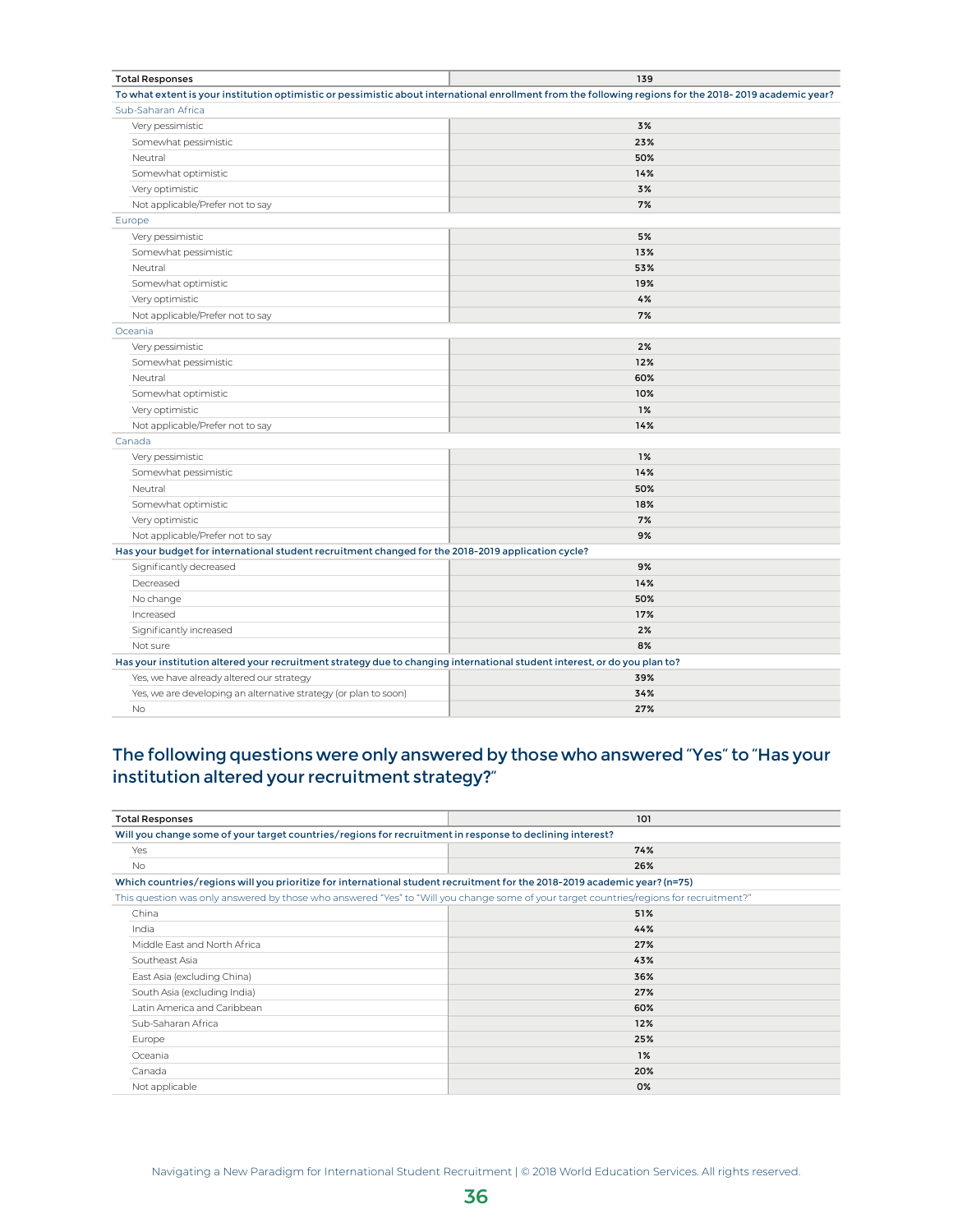| <b>Total Responses</b>                                                | 101                                                                                                                                                        |
|-----------------------------------------------------------------------|------------------------------------------------------------------------------------------------------------------------------------------------------------|
|                                                                       | How do you plan on reallocating or changing usage of the following institutional resources and recruitment strategies for the 2018-2019 application cycle? |
| Use of agents                                                         |                                                                                                                                                            |
| Significantly decrease                                                | 1%                                                                                                                                                         |
| Decrease                                                              | 3%                                                                                                                                                         |
| No change                                                             | 37%                                                                                                                                                        |
| Increase                                                              | 32%                                                                                                                                                        |
| Significantly increase                                                | 13%                                                                                                                                                        |
| Not sure                                                              | 15%                                                                                                                                                        |
| Incorporation of pathway program(s)                                   |                                                                                                                                                            |
| Significantly decrease                                                | 0%                                                                                                                                                         |
| Decrease                                                              | 1%                                                                                                                                                         |
|                                                                       | 42%                                                                                                                                                        |
| No change                                                             |                                                                                                                                                            |
| Increase                                                              | 28%                                                                                                                                                        |
| Significantly increase                                                | 8%                                                                                                                                                         |
| Not sure                                                              | 22%                                                                                                                                                        |
| Advertising and marketing budget                                      |                                                                                                                                                            |
| Significantly decrease                                                | 1%                                                                                                                                                         |
| Decrease                                                              | 5%                                                                                                                                                         |
| No change                                                             | 43%                                                                                                                                                        |
| Increase                                                              | 34%                                                                                                                                                        |
| Significantly increase                                                | 9%                                                                                                                                                         |
| Not sure                                                              | 9%                                                                                                                                                         |
| Foreign travel for recruitment                                        |                                                                                                                                                            |
| Significantly decrease                                                | 7%                                                                                                                                                         |
| Decrease                                                              | 11%                                                                                                                                                        |
| No change                                                             | 34%                                                                                                                                                        |
| Increase                                                              | 33%                                                                                                                                                        |
| Significantly increase                                                | 10%                                                                                                                                                        |
| Not sure                                                              | 6%                                                                                                                                                         |
| Domestic travel for "backyard" recruitment for international students |                                                                                                                                                            |
| Significantly decrease                                                | 0%                                                                                                                                                         |
|                                                                       | 2%                                                                                                                                                         |
| Decrease                                                              |                                                                                                                                                            |
| No change                                                             | 22%                                                                                                                                                        |
| Increase                                                              | 46%                                                                                                                                                        |
| Significantly increase                                                | 16%                                                                                                                                                        |
| Not sure                                                              | 15%                                                                                                                                                        |
| Development of dual degree programs                                   |                                                                                                                                                            |
| Significantly decrease                                                | 0%                                                                                                                                                         |
| Decrease                                                              | 0%                                                                                                                                                         |
| No change                                                             | 49%                                                                                                                                                        |
| Increase                                                              | 23%                                                                                                                                                        |
| Significantly increase                                                | 7%                                                                                                                                                         |
| Not sure                                                              | 22%                                                                                                                                                        |
| Use of social media                                                   |                                                                                                                                                            |
| Significantly decrease                                                | 0%                                                                                                                                                         |
| Decrease                                                              | 0%                                                                                                                                                         |
| No change                                                             | 21%                                                                                                                                                        |
| Increase                                                              | 45%                                                                                                                                                        |
| Significantly increase                                                | 29%                                                                                                                                                        |
| Not sure                                                              | 6%                                                                                                                                                         |
| Institutional scholarships for international applicants               |                                                                                                                                                            |
|                                                                       | 2%                                                                                                                                                         |
| Significantly decrease                                                |                                                                                                                                                            |
| Decrease                                                              | 4%                                                                                                                                                         |
| No change                                                             | 42%                                                                                                                                                        |
| Increase                                                              | 32%                                                                                                                                                        |
| Significantly increase                                                | 10%                                                                                                                                                        |
| Not sure                                                              | 11%                                                                                                                                                        |
| Enhanced marketing automation                                         |                                                                                                                                                            |
| Significantly decrease                                                | 0%                                                                                                                                                         |
| Decrease                                                              | 1%                                                                                                                                                         |
| No change                                                             | 29%                                                                                                                                                        |
| Increase                                                              | 43%                                                                                                                                                        |
| Significantly increase                                                | 16%                                                                                                                                                        |
| Not sure                                                              | 12%                                                                                                                                                        |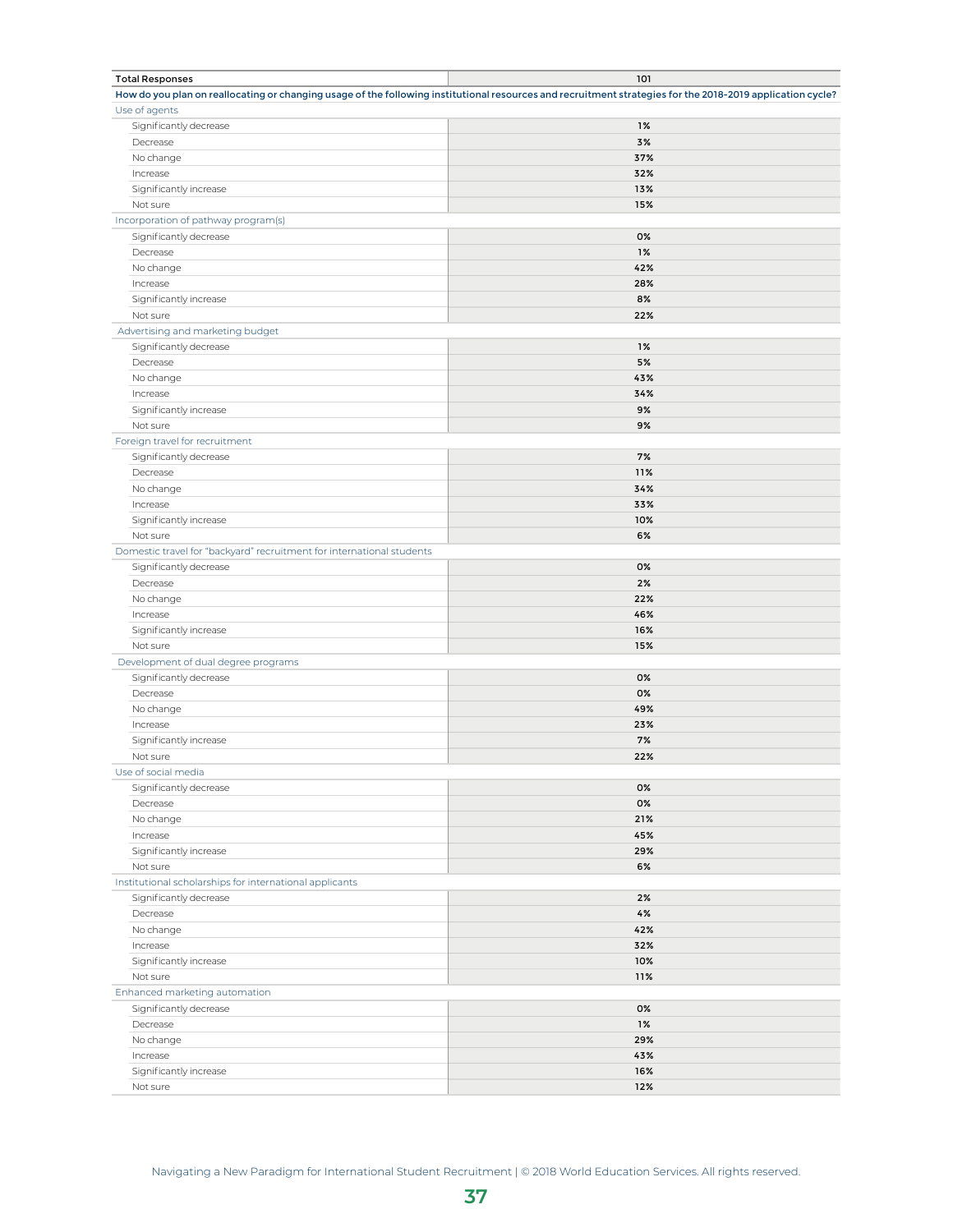<span id="page-44-0"></span>

| <b>Total Responses</b>                                                                                                                                     | 101 |
|------------------------------------------------------------------------------------------------------------------------------------------------------------|-----|
| How do you plan on reallocating or changing usage of the following institutional resources and recruitment strategies for the 2018-2019 application cycle? |     |
| Recruitment staff                                                                                                                                          |     |
| Significantly decrease                                                                                                                                     | 2%  |
| Decrease                                                                                                                                                   | 2%  |
| No change                                                                                                                                                  | 59% |
| Increase                                                                                                                                                   | 28% |
| Significantly increase                                                                                                                                     | 3%  |
| Not sure                                                                                                                                                   | 6%  |
| Use of recent international alumni                                                                                                                         |     |
| Significantly decrease                                                                                                                                     | 0%  |
| Decrease                                                                                                                                                   | 1%  |
| No change                                                                                                                                                  | 30% |
| Increase                                                                                                                                                   | 46% |
| Significantly increase                                                                                                                                     | 14% |
| Not sure                                                                                                                                                   | 10% |
| Networking with foreign high school counselors and/or Education USA                                                                                        |     |
| Significantly decrease                                                                                                                                     | 0%  |
| Decrease                                                                                                                                                   | 1%  |
| No change                                                                                                                                                  | 33% |
| Increase                                                                                                                                                   | 48% |
| Significantly increase                                                                                                                                     | 10% |
| Not sure                                                                                                                                                   | 9%  |
| What are some of the steps taken by you or your admissions office to allay the concerns of prospective international students?                             |     |
| Provided updates to students about changes in U.S. immigration and<br>visa policies and enforcement                                                        | 56% |
| Issued a statement supporting international students                                                                                                       | 50% |
| Created forums and open discussions for international students<br>regarding U.S. political events                                                          | 31% |
| Have not taken any additional actions                                                                                                                      | 29% |
| Other                                                                                                                                                      | 7%  |

NOTE:

1. Percentage may not sum up to 100% due to rounding.<br>2. Respondents who answer "Not applicable" and "Not sure/Don't know" are not included in the data analysis.<br>3. For multiple selection questions, percentages may not sum

### **APPENDIX D. PROFILE QUESTIONS**

| <b>Total Responses</b>                                                              | 139 |
|-------------------------------------------------------------------------------------|-----|
| What is your primary area of responsibility?                                        |     |
| International credential evaluation                                                 | 11% |
| International admissions, marketing, or recruitment                                 | 63% |
| International institutional linkages/partnerships                                   | 4%  |
| International student and/or scholar services                                       | 4%  |
| Not applicable                                                                      | 4%  |
| Other (please specify):                                                             | 15% |
| How many years of experience do you have working in higher education?               |     |
| Less than 3 years                                                                   | 8%  |
| 3-5 years                                                                           | 21% |
| 6-10 years                                                                          | 23% |
| More than 10 years                                                                  | 48% |
| Please indicate the academic level(s) with which you currently work.                |     |
| Associate's level                                                                   | 9%  |
| Bachelor's level                                                                    | 31% |
| Master's level                                                                      | 32% |
| Doctoral level                                                                      | 18% |
| Intensive English                                                                   | 10% |
| Choose the category that best fits your current role, regardless of academic level. |     |
| Senior or Executive Officer                                                         | 7%  |
| Academic Dean or Asst./Assoc. Dean                                                  | 3%  |
| Administrative Dean or Director/Registrar                                           | 12% |
| Faculty, Researcher, Teacher (non-admin)                                            | 0%  |
| Director (Associate/Assistant)                                                      | 38% |
| Manager/Coordinator/Counselor/Adviser                                               | 31% |
| Other (please specify):                                                             | 9%  |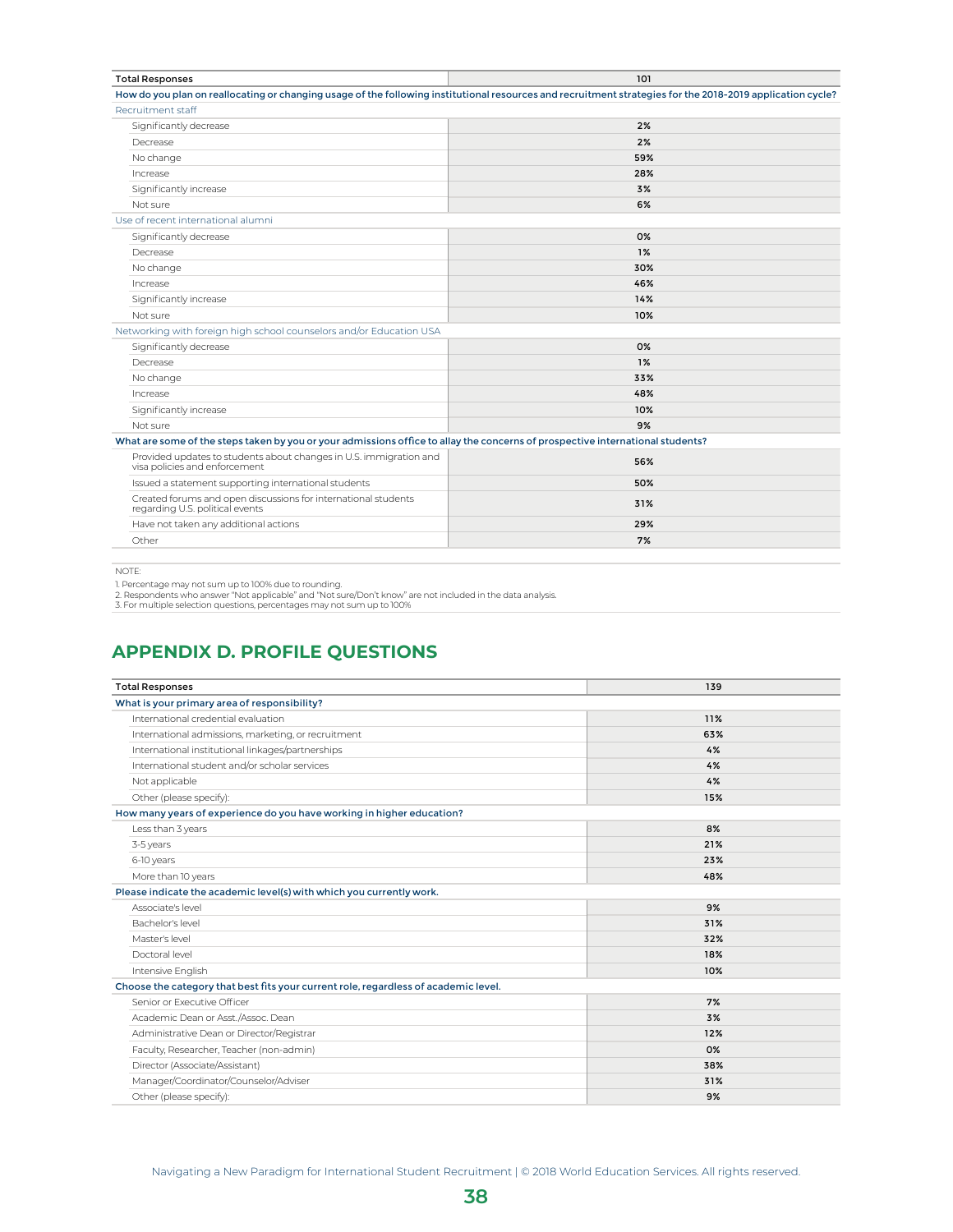| <b>Total Responses</b>                                                                                                   | 139 |  |
|--------------------------------------------------------------------------------------------------------------------------|-----|--|
| What is the scope of responsibility for your office or department?                                                       |     |  |
| The entire institution                                                                                                   | 73% |  |
| One or more schools or colleges within your institution, but not all (e.g., law school, college of arts<br>and sciences) | 17% |  |
| One or more academic departments                                                                                         | 5%  |  |
| Intensive English or pathway program                                                                                     | 1%  |  |
| Other                                                                                                                    | 4%  |  |
| What is the total student enrollment at your institution? (n=138)*                                                       |     |  |
| Less than 3,000                                                                                                          | 22% |  |
| 3,000 to 9,999                                                                                                           | 34% |  |
| 10,000 to 19,999                                                                                                         | 22% |  |
| 20,000 to 30,000                                                                                                         | 12% |  |
| More than 30,000                                                                                                         | 9%  |  |
| Approximately what proportion of the total student enrollment at your institution is international? (n=138)*             |     |  |
| I ess than 1%                                                                                                            | 8%  |  |
| 1% to 2%                                                                                                                 | 11% |  |
| 2.1% to 5%                                                                                                               | 27% |  |
| 5.1% to 10%                                                                                                              | 30% |  |
| 10.1% to 20%                                                                                                             | 19% |  |
| More than 20%                                                                                                            | 6%  |  |

NOTE:

1. Percentage may not sum up to 100% due to rounding.<br>2. Respondents who answer "Not applicable" and "Not sure/Don't know" are not included in the data analysis.<br>\*n=138 instead of 139 because of one anonymous respondent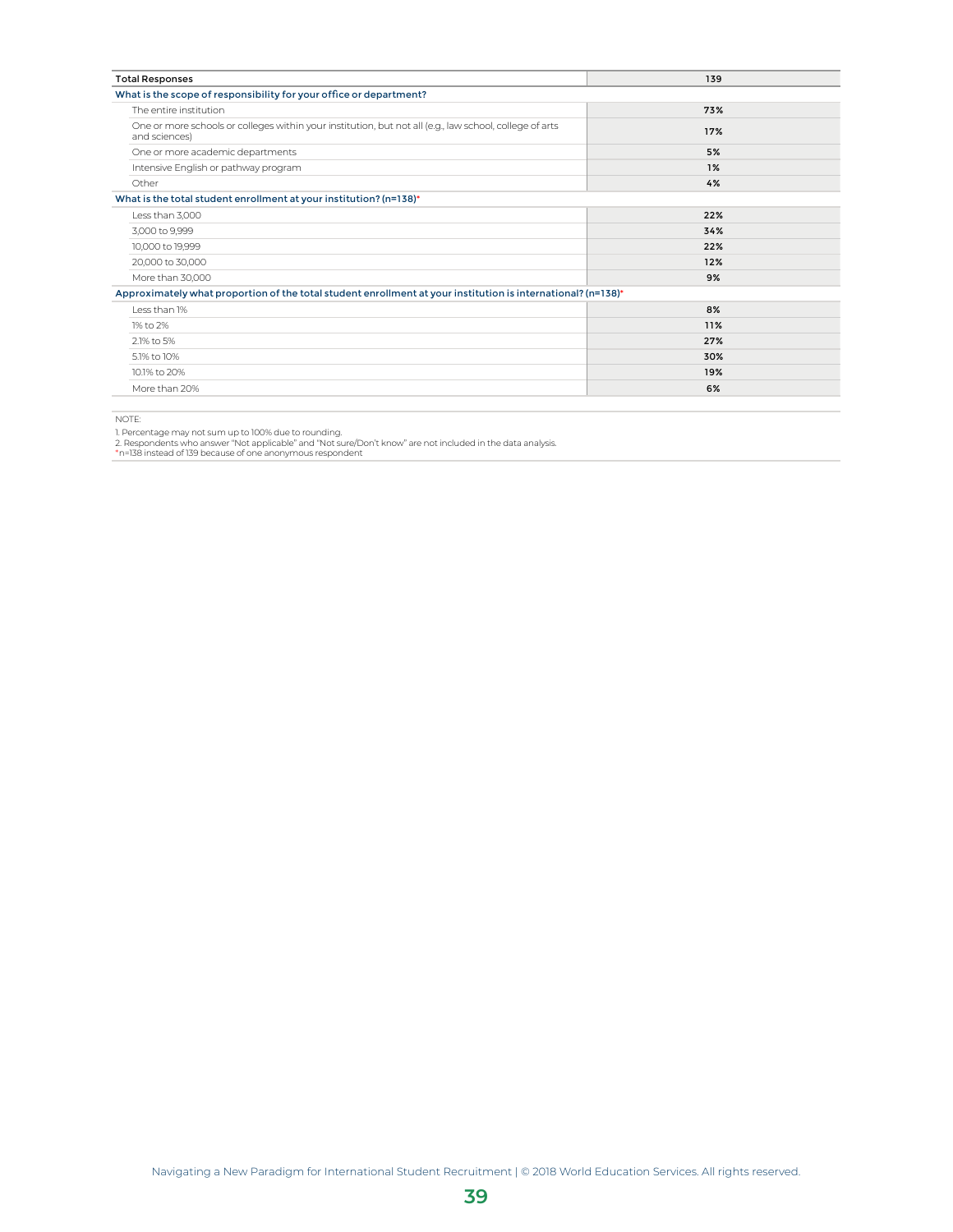### <span id="page-46-0"></span>**ENDNOTES**

- 1. The drop in Chinese visas could be attributed to the change in the visa term. Because visas are now valid for five years instead of one, fewer Chinese students would need to renew their visas without there necessarily being fewer Chinese international students in the U.S.
- 2. To help readers keep the discussion of applications and enrollments distinct, we're italicizing those words here.
- 3. For a good discussion of advising students regarding the various travel bans issued by the Trump Administration, see Skinner, 2018.

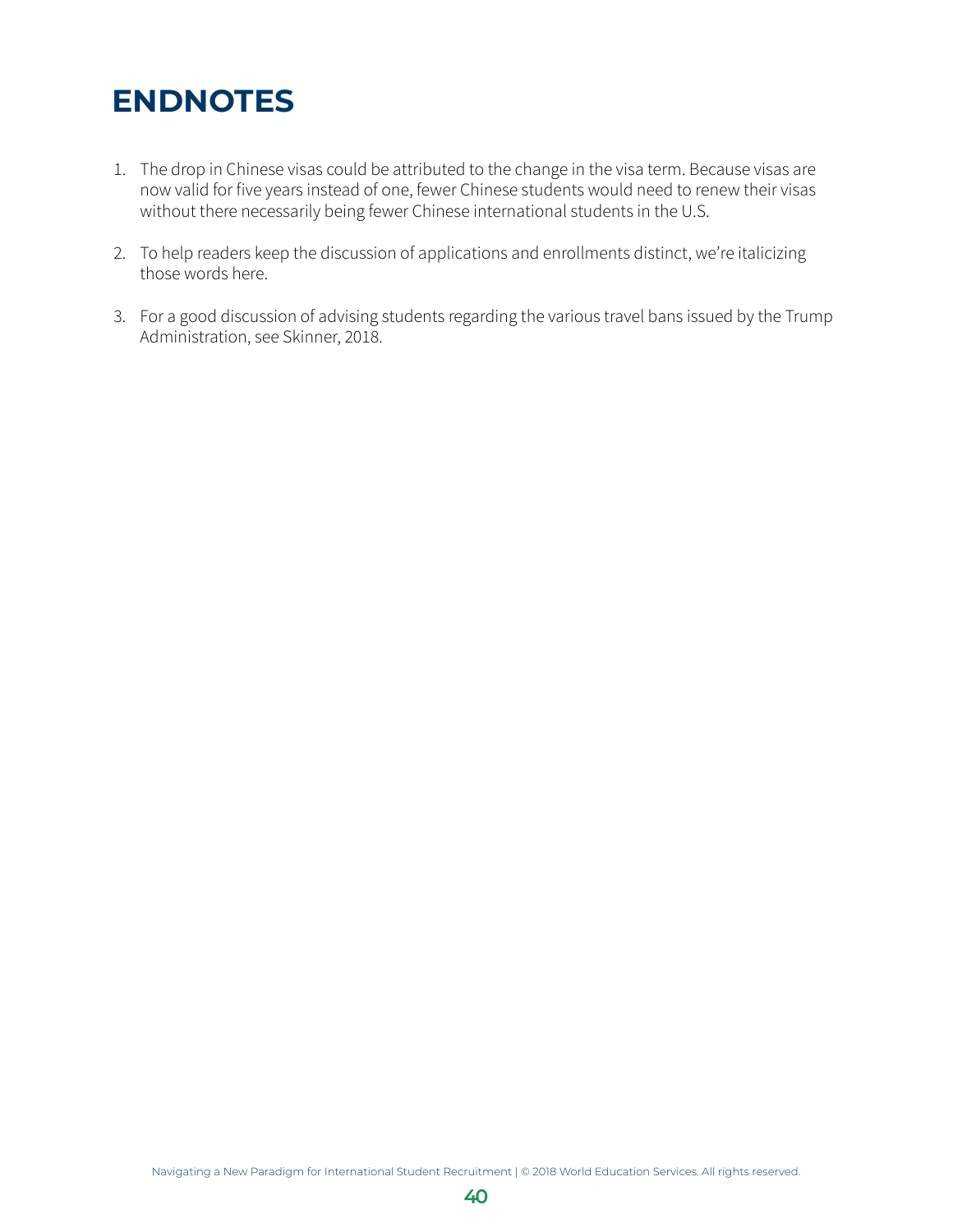### <span id="page-47-0"></span>**REFERENCES**

Andrews, C., & Mattern, K. (2017, November 22). Recruiting Saudi students: navigating a challenging climate [weblog post]. Intead. Retrieved from **[https://services.intead.com/blog/recruiting](https://services.intead.com/blog/recruiting-saudi-students-navigating-a-challenging-climate)[saudi-students-navigating-a-challenging-climate](https://services.intead.com/blog/recruiting-saudi-students-navigating-a-challenging-climate)**.

Baer, J. (2017, November). Fall 2017 international student enrollment hot topics survey. New York: Institute of International Education (IIE). Retrieved from **[https://www.iie.org/Research-and-](https://www.iie.org/Research-and-Insights/Open-Doors/Data/Fall-International-Enrollments-Snapshot-Reports)[Insights/Open-Doors/Data/Fall-International-Enrollments-Snapshot-Reports](https://www.iie.org/Research-and-Insights/Open-Doors/Data/Fall-International-Enrollments-Snapshot-Reports)**.

Bothwell, E. (2017, September 14). Fifty-fold growth in English-taught bachelor's courses in Europe. Times Higher Education. Retrieved from **[https://www.timeshighereducation.com/news/fifty](https://www.timeshighereducation.com/news/fifty-fold-growth-english-taught-bachelors-courses-europe)[fold-growth-english-taught-bachelors-courses-europe](https://www.timeshighereducation.com/news/fifty-fold-growth-english-taught-bachelors-courses-europe)**.

Department of State (DOS). (2015). Worldwide NIV workload by visa category FY 2015 [dataset]. Retrieved from **[https://travel.state.gov/content/dam/visas/Statistics/Non-Immigrant-](https://travel.state.gov/content/dam/visas/Statistics/Non-Immigrant-Statistics/NIVWorkload/FY2015NIVWorkloadbyVisaCategory.pdf)[Statistics/NIVWorkload/FY2015NIVWorkloadbyVisaCategory.pdf](https://travel.state.gov/content/dam/visas/Statistics/Non-Immigrant-Statistics/NIVWorkload/FY2015NIVWorkloadbyVisaCategory.pdf)**.

<span id="page-47-1"></span>Department of State (DOS). (2017). Worldwide NIV workload by visa category FY 2017 [dataset]. Retrieved from **[https://travel.state.gov/content/dam/visas/Statistics/Non-Immigrant-](https://travel.state.gov/content/dam/visas/Statistics/Non-Immigrant-Statistics/NIVWorkload/FY2017NIVWorkloadbyVisaCategory.pdf)[Statistics/NIVWorkload/FY2017NIVWorkloadbyVisaCategory.pdf](https://travel.state.gov/content/dam/visas/Statistics/Non-Immigrant-Statistics/NIVWorkload/FY2017NIVWorkloadbyVisaCategory.pdf)**.

Economic Times. (2018, April 2). Toughest ever process for H-1B work visa begins. The Economic Times. Retrieved from **[https://economictimes.indiatimes.com/nri/visa-and-immigration/](https://economictimes.indiatimes.com/nri/visa-and-immigration/toughest-ever-process-for-h-1b-work-visa-begins/articleshow/63575581.cms) [toughest-ever-process-for-h-1b-work-visa-begins/articleshow/63575581.cms](https://economictimes.indiatimes.com/nri/visa-and-immigration/toughest-ever-process-for-h-1b-work-visa-begins/articleshow/63575581.cms)**.

Farrugia, C., & Andrejko, N. (2017, July). Shifting tides? Understanding international student yield for fall 2017. New York: Institute of International Education (IIE). Retrieved from **[https://www.iie.org/](https://www.iie.org/Research-and-Insights/Publications/Shifting-Tides-Understanding-International-Student-Yield-for-Fall-2017) [Research-and-Insights/Publications/Shifting-Tides-Understanding-International-Student-](https://www.iie.org/Research-and-Insights/Publications/Shifting-Tides-Understanding-International-Student-Yield-for-Fall-2017)[Yield-for-Fall-2017](https://www.iie.org/Research-and-Insights/Publications/Shifting-Tides-Understanding-International-Student-Yield-for-Fall-2017)**.

Farrugia, C. (2017, August). Globally mobile youth: trends in international secondary students in the United States, 2013-2016. New York: Institute of International Education (IIE). Retrieved from **[https://](https://www.iie.org/Why-IIE/Announcements/2017-08-09-More-International-Students-Seeking-US-High-School-Diplomas) [www.iie.org/Why-IIE/Announcements/2017-08-09-More-International-Students-Seeking-US-](https://www.iie.org/Why-IIE/Announcements/2017-08-09-More-International-Students-Seeking-US-High-School-Diplomas)[High-School-Diplomas](https://www.iie.org/Why-IIE/Announcements/2017-08-09-More-International-Students-Seeking-US-High-School-Diplomas)**.

ICEF Monitor. (2017, September 27). Fifty-fold increase in English-taught bachelor's degrees in Europe. ICEF Monitor. Retrieved from **[http://monitor.icef.com/2017/09/fifty-fold-increase-english](http://monitor.icef.com/2017/09/fifty-fold-increase-english-taught-bachelors-degrees-europe/)[taught-bachelors-degrees-europe/](http://monitor.icef.com/2017/09/fifty-fold-increase-english-taught-bachelors-degrees-europe/)**.

ICEF Monitor. (2018, April 11). 3 ways to give your recruitment marketing a boost. ICEF Monitor. Retrieved from **[http://monitor.icef.com/2018/04/three-smart-ways-give-recruitment](http://monitor.icef.com/2018/04/three-smart-ways-give-recruitment-marketing-boost/)[marketing-boost/](http://monitor.icef.com/2018/04/three-smart-ways-give-recruitment-marketing-boost/)**.

Institute of International Education (IIE). (2017a). Open Doors report on international education exchange, 2017. New York: Institute of International Education (IIE). Retrieved from **[https://www.iie.](https://www.iie.org/en/Research-and-Insights/Open-Doors) [org/en/Research-and-Insights/Open-Doors](https://www.iie.org/en/Research-and-Insights/Open-Doors)**.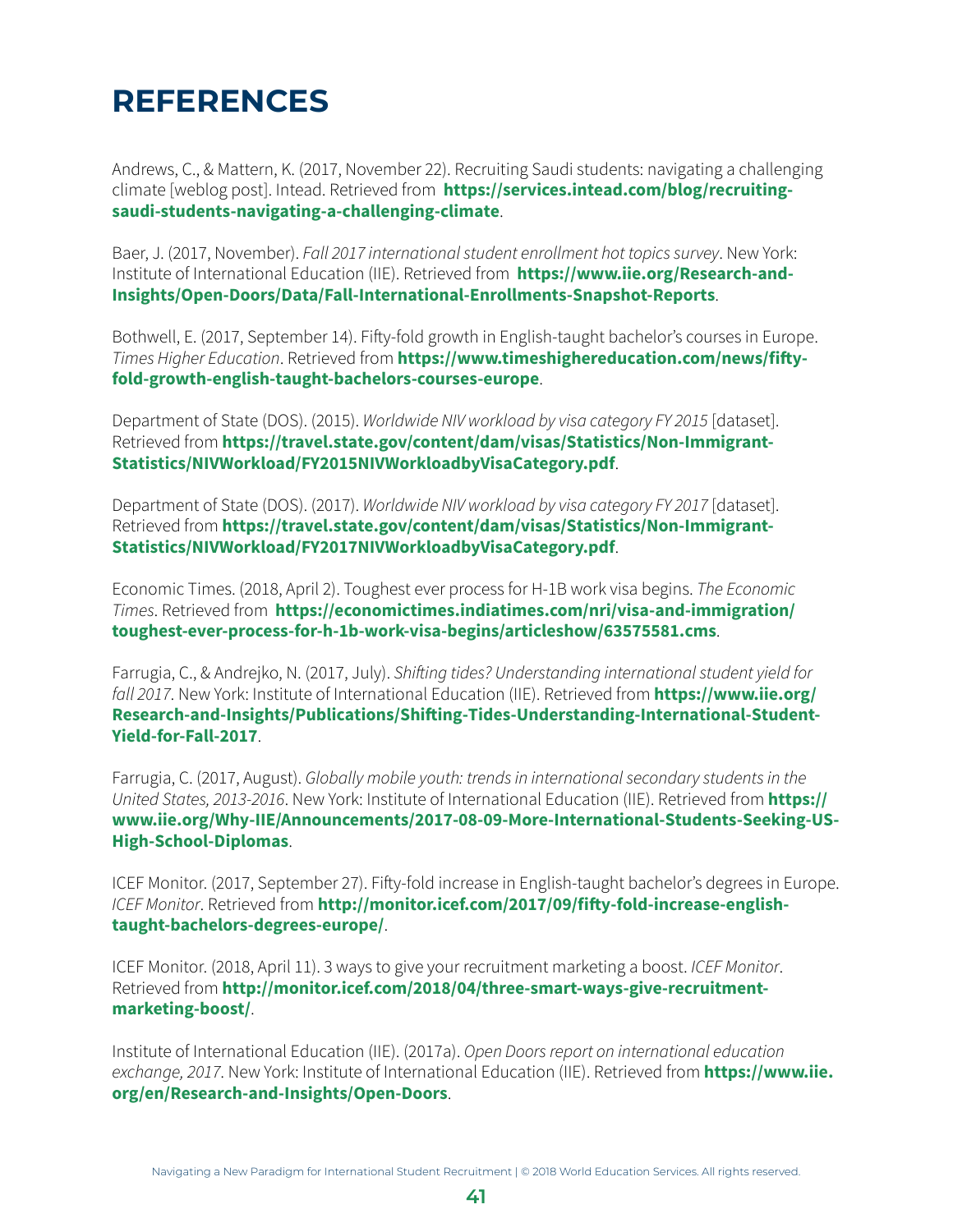Institute of International Education (IIE). (2017b). Project Atlas infographics 2017. New York: Institute of International Education (IIE). Retrieved from **[https://www.iie.org/Research-and-Insights/Project-](https://www.iie.org/Research-and-Insights/Project-Atlas/Explore-Data/Current-Infographics)[Atlas/Explore-Data/Current-Infographics](https://www.iie.org/Research-and-Insights/Project-Atlas/Explore-Data/Current-Infographics)**.

Institute of International Education (IIE). (2017c). IIE survey of college admissions. Retrieved from **[https://www.iie.org/Why-IIE/Announcements/2017-07-06-IIE-Survey-of-College-Admissions-](https://www.iie.org/Why-IIE/Announcements/2017-07-06-IIE-Survey-of-College-Admissions-International-Students-Fall-2017)[International-Students-Fall-2017](https://www.iie.org/Why-IIE/Announcements/2017-07-06-IIE-Survey-of-College-Admissions-International-Students-Fall-2017)**.

Jennings, R. (2017, November 10). Student recruitment in China: one institution's insights from Tier II and Tier III cities. WENR: World Education News and Reviews. Retrieved from **[https://wenr.wes.](https://wenr.wes.org/2017/11/student-recruitment-in-smaller-chinese-cities-lessons-from-the-field) [org/2017/11/student-recruitment-in-smaller-chinese-cities-lessons-from-t](https://wenr.wes.org/2017/11/student-recruitment-in-smaller-chinese-cities-lessons-from-the-field)he-field**.

Kono, Y. (2012, November 1). Using social media to recruit in emerging markets. WENR: World Education News and Reviews. Retrieved from **[https://wenr.wes.org/2012/11/wenr-november-](https://wenr.wes.org/2012/11/wenr-november-2012-using-social-media-to-recruit-in-emerging-markets)[2012-using-social-media-to-recruit-in-emerging-markets](https://wenr.wes.org/2012/11/wenr-november-2012-using-social-media-to-recruit-in-emerging-markets)**.

Le, C. (2017a, September 18). International student mobility to Canada: a surge? Or something else? WENR: World Education News and Reviews. Retrieved from **[https://wenr.wes.org/2017/09/](https://wenr.wes.org/2017/09/international-student-mobility-to-canada-a-surge-or-something-else) [international-student-mobility-to-canada-a-surge-or-something-else](https://wenr.wes.org/2017/09/international-student-mobility-to-canada-a-surge-or-something-else)**.

Le, C. (2017b, October 17). How can U.S. MBA programs respond to declining demand from international students? WENR: World Education News and Reviews. Retrieved from **[https://wenr.wes.](https://wenr.wes.org/2017/10/how-can-u-s-mba-programs-respond-to-declining-demand-from-international-students) [org/2017/10/how-can-u-s-mba-programs-respond-to-declining-demand-from-international](https://wenr.wes.org/2017/10/how-can-u-s-mba-programs-respond-to-declining-demand-from-international-students)[students](https://wenr.wes.org/2017/10/how-can-u-s-mba-programs-respond-to-declining-demand-from-international-students)**.

Lederman, D. (2018, March 9). Leading in turbulent times: a survey of presidents. Inside Higher Ed. Retrieved from **[https://www.insidehighered.com/news/survey/survey-college-presidents](https://www.insidehighered.com/news/survey/survey-college-presidents-finds-worry-about-public-attitudes-confidence-finances)[finds-worry-about-public-attitudes-confidence-finances](https://www.insidehighered.com/news/survey/survey-college-presidents-finds-worry-about-public-attitudes-confidence-finances)**.

Loo, B. (2016, November 8). Community colleges: an unexpected on-ramp for international students. WENR: World Education News and Reviews. Retrieved from **[https://wenr.wes.org/2016/11/](https://wenr.wes.org/2016/11/international-students-u-s-community-colleges) [international-students-u-s-community-colleges](https://wenr.wes.org/2016/11/international-students-u-s-community-colleges)**.

Meckler, L., & Korn, M. (2018, March 11). Visas issued to foreign students fall, partly due to Trump immigration policy. The Wall Street Journal. Retrieved from **[https://www.wsj.com/articles/visas](https://www.wsj.com/articles/visas-issued-to-foreign-students-fall-partly-due-to-trump-immigration-policy-1520766000)[issued-to-foreign-students-fall-partly-due-to-trump-immigration-policy-1520766000](https://www.wsj.com/articles/visas-issued-to-foreign-students-fall-partly-due-to-trump-immigration-policy-1520766000)**.

Ortiz, A. (2016, August 15). Recruitment beyond China: lower-middle-income countries show promise. WENR: World Education News and Reviews. Retrieved from **[https://wenr.wes.org/2016/08/](https://wenr.wes.org/2016/08/recruitment-beyond-china) [recruitment-beyond-china](https://wenr.wes.org/2016/08/recruitment-beyond-china)**.

Paul, K. (2016, February 1). Saudi tightens rules for scholarships to study abroad. Reuters. Retrieved from **<https://www.reuters.com/article/us-saudi-education-idUSKCN0VA35R>**.

Redden, E. (2017, November 13). New international enrollments decline. Inside Higher Ed. Retrieved from **[https://www.insidehighered.com/news/2017/11/13/us-universities-report-declines](https://www.insidehighered.com/news/2017/11/13/us-universities-report-declines-enrollments-new-international-students-study-abroad)[enrollments-new-international-students-study-abroad](https://www.insidehighered.com/news/2017/11/13/us-universities-report-declines-enrollments-new-international-students-study-abroad)**.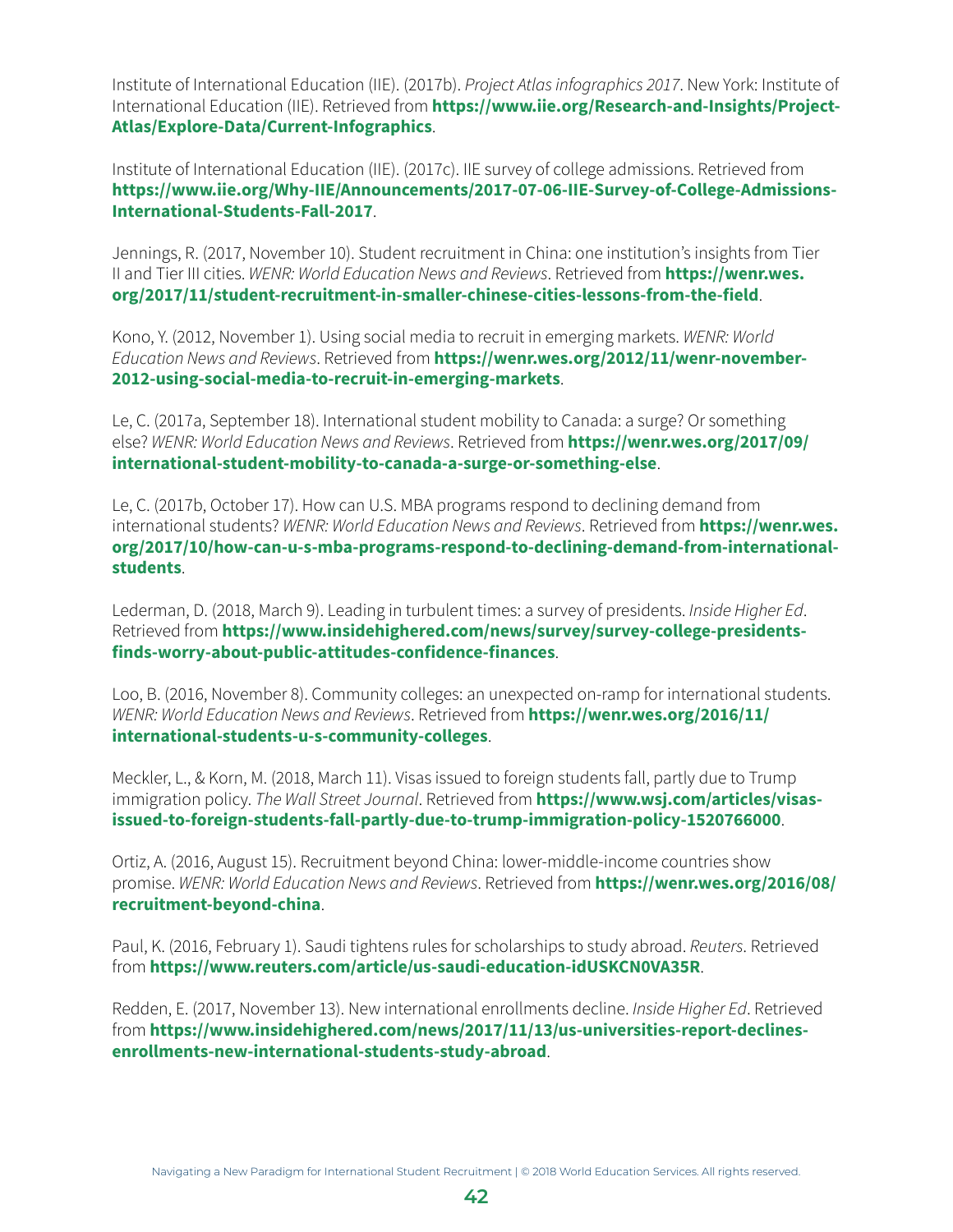Schulmann, P., & Ye, Z. C. (2017, August 16). China: can the world's top source for international students become its leading destination? WENR: World Education News and Reviews. Retrieved from **[https://wenr.wes.org/2017/08/china-can-the-worlds-top-source-for-international-students](https://wenr.wes.org/2017/08/china-can-the-worlds-top-source-for-international-students-become-its-leading-destination)[become-its-leading-destination](https://wenr.wes.org/2017/08/china-can-the-worlds-top-source-for-international-students-become-its-leading-destination)**.

Schulmann, P. (2017, November 16). No matter the budget, international students aspire to study in the U.S. WENR: World Education News and Reviews. Retrieved from **[https://wenr.wes.org/2017/11/](https://wenr.wes.org/2017/11/international-students-aspire-to-study-in-the-u-s) [international-students-aspire-to-study-in-the-u-s](https://wenr.wes.org/2017/11/international-students-aspire-to-study-in-the-u-s)**.

Sheng, E. (2018, April 9). Silicon Valley is fighting a brain-drain war with Trump that it may lose. CBNC. Retrieved from **[https://www.cnbc.com/2018/04/09/trumps-war-on-immigration-causing](https://www.cnbc.com/2018/04/09/trumps-war-on-immigration-causing-silicon-valley-brain-drain.html)[silicon-valley-brain-drain.html](https://www.cnbc.com/2018/04/09/trumps-war-on-immigration-causing-silicon-valley-brain-drain.html)**.

Sinclair, H. (2018, April 23). Trump is putting foreign students off coming to America, universities claim. Newsweek. Retrieved from **[http://www.newsweek.com/trump-putting-foreign-students](http://www.newsweek.com/trump-putting-foreign-students-coming-america-universities-claim-897395)[coming-america-universities-claim-897395](http://www.newsweek.com/trump-putting-foreign-students-coming-america-universities-claim-897395)**.

Skinner, M. (2018, April 3). Nine actions to help students navigate the effects of uncertainty about the travel ban. WENR: World Education News and Reviews. Retrieved from **[https://wenr.wes.](https://wenr.wes.org/2018/04/nine-actions-to-help-students-navigate-the-effects-of-u-s-travel-ban) [org/2018/04/nine-actions-to-help-students-navigate-the-effects-of-u-s-tr](https://wenr.wes.org/2018/04/nine-actions-to-help-students-navigate-the-effects-of-u-s-travel-ban)avel-ban**.

Study International (SI). (2018a, April 3). Another Canadian university drops international PhD tuition to local rate. SI News. Retrieved from **[https://www.studyinternational.com/news/](https://www.studyinternational.com/news/phd-university-ottawa-tuition/) [phd-university-ottawa-tuition/](https://www.studyinternational.com/news/phd-university-ottawa-tuition/)**.

Study International (SI). (2018b, April 9). US govt fills annual cap of 85,000 H-1B visas in just five days. SI News. Retrieved from **<https://www.studyinternational.com/news/h1b-visa-cap-2018/>**.

Szklarski, C. (2018, January 18). University of Toronto drops international fees for most PhD scholars. Global News. Retrieved from **[https://globalnews.ca/news/3973635/university-toronto](https://globalnews.ca/news/3973635/university-toronto-international-fees/)[international-fees/](https://globalnews.ca/news/3973635/university-toronto-international-fees/)**.

Trines, S. (2017a, June 6). SEVIS data points to declining enrollments from key countries. WENR: World Education News and Reviews. Retrieved from **[https://wenr.wes.org/2017/06/sevis-data](https://wenr.wes.org/2017/06/sevis-data-points-to-declining-enrollments-from-key-countries)[points-to-declining-enrollments-from-key-countries](https://wenr.wes.org/2017/06/sevis-data-points-to-declining-enrollments-from-key-countries)**.

Trines, S. (2017b, September 18). Going north: the student mobility outlook from Brazil, Colombia, Mexico, and Venezuela. WENR: World Education News and Reviews. Retrieved from **[https://wenr.wes.](https://wenr.wes.org/2017/09/going-north-the-student-mobility-outlook-from-latin-america) [org/2017/09/going-north-the-student-mobility-outlook-from-latin-america](https://wenr.wes.org/2017/09/going-north-the-student-mobility-outlook-from-latin-america)**.

#YouAreWelcomeHere Campaign. (n.d.) Retrieved from **<https://www.youarewelcomehereusa.org/>**.

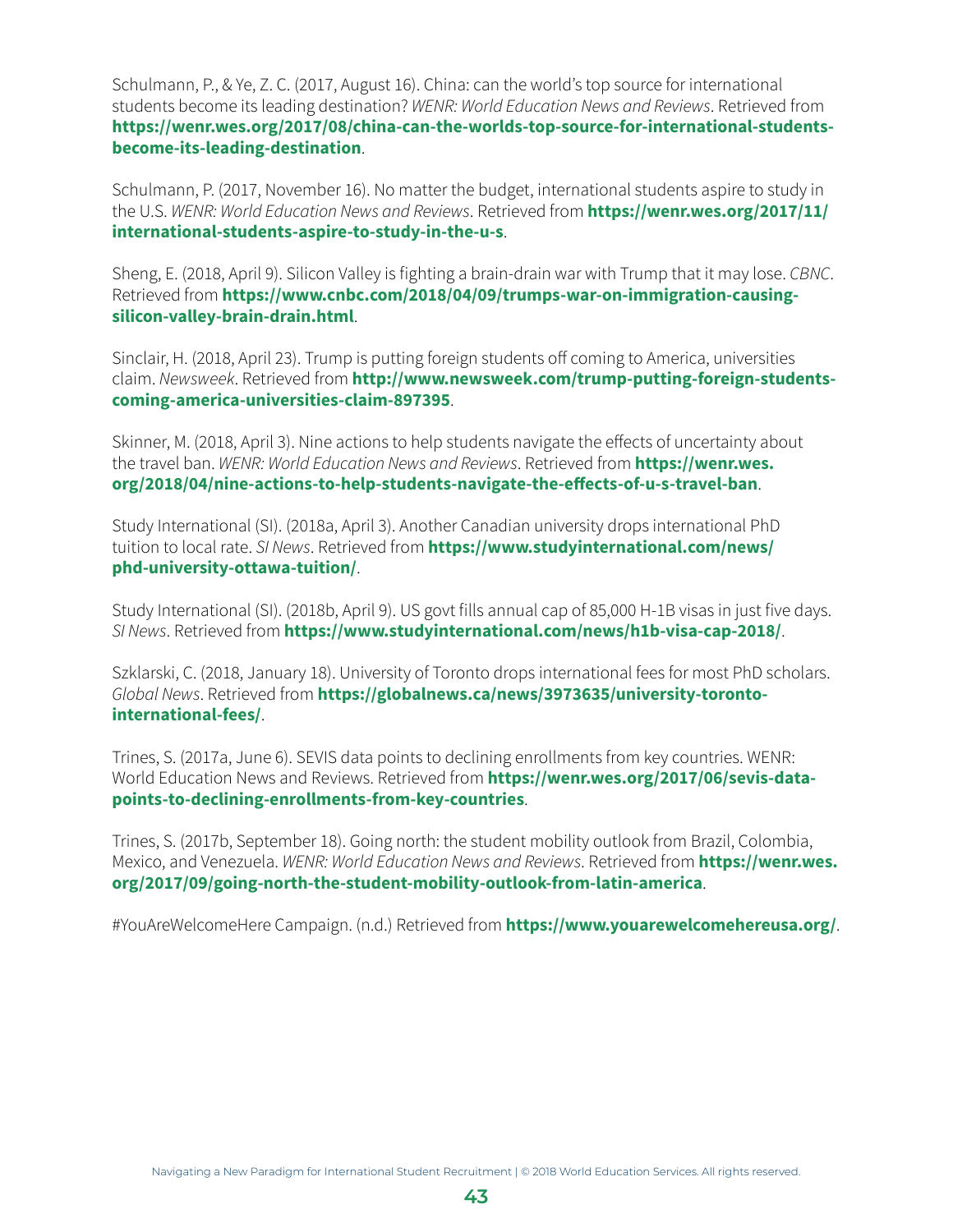<span id="page-50-0"></span>

### **THE AUTHORS**



#### **Paul Schulmann, Research Manager**

Paul earned a master's degree in public and international affairs from the University of Ottawa in Ontario, Canada, and a bachelor's degree in legal studies and philosophy from the University of California, Santa Cruz.

Contact: **[pschulma@wes.org](mailto:pschulma@wes.org)**



#### **Cindy Le, Research Associate**

Cindy earned a master's degree in international education policy from Harvard Graduate School of Education, and a bachelor's degree in Asian studies and economics from Williams College.

Contact: **[cle@wes.org](mailto:cle@wes.org)**

### **WES RESEARCH**

**[WES Research](https://www.wes.org/partners/research/)** provides strategic reports and articles that offer research-based insights and recommendations on how higher education institutions can:

- Evaluate and improve their international enrollment management
- Elevate return on recruitment investments
- Enhance international student experiences

To discuss engagement opportunities, please contact: **[research@wes.org](mailto:research%40wes.org?subject=)**

### **WORLD EDUCATION SERVICES**

For over 40 years, WES has set the standard for excellence in the field of international mobility. We understand the complexities of internationalization and provide knowledge, research, and expert advice so academic institutions can make the best admissions and enrollment decisions. We have provided almost 2 million credential evaluations to international students and skilled immigrants and deliver credential evaluation reports to more than 2,500 institutions worldwide.

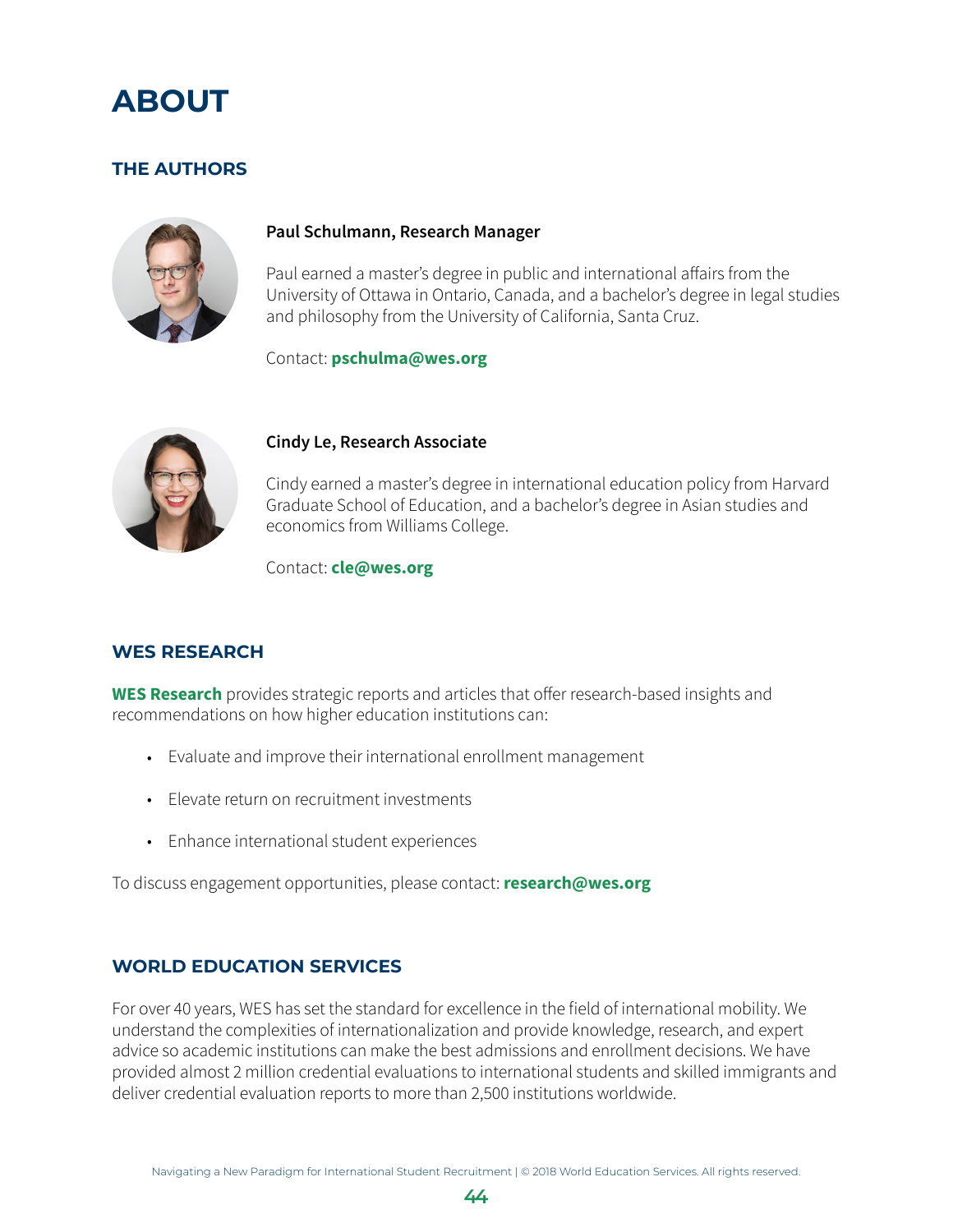### <span id="page-51-0"></span>**WES RESEARCH REPORTS**

Visit **[wes.org/partners/research](https://www.wes.org/partners/research/)** to download our free reports. To stay on top of these trends, please **[subscribe to our newsletter](http://knowledge.wes.org/Subscription-Page.html)**.





### **Career Prospects and Outcomes of U.S.-Educated International Students: Improving Services, Bolstering Success**

This report examines the career expectations and outcomes of international students and alumni educated at U.S. higher education institutions, including the experiences of alumni who stayed in the U.S. and those who returned home.

### **Improving the International Student Experience: Implications for Recruitment and Support**

Provides insights into U.S.-educated international student motivations, expectations, experiences, satisfaction levels, and the likelihood of recommending their institutions to others. The report also discusses implications of the findings and offers recommendations for both recruitment and retention of international students.



### **How Master's Students Choose Institutions: Research on International Student Segmentation**

Examines the characteristics and attributes different segments of international master's students value when applying to U.S. colleges and universities. The report provides recommendations for how institutions can build their value proposition and attract best-fit international students.





### **[Recognizing Refugee Qualifications: Practical](http://knowledge.wes.org/WES-2016-Research-Report-Recognizing-Refugee-Credentials.html) Tips For [Credential Assessment](http://knowledge.wes.org/WES-2016-Research-Report-Recognizing-Refugee-Credentials.html)**

This report is an overview of WES's research on worldwide practices in the assessment of credentials and qualifications of refugees. It provides institutions, licensing bodies, and employers with an understanding of practices for recognizing the qualifications and credentials of refugees.

### **[Career Services for International Students: Fulfilling High Exp](http://knowledge.wes.org/WES-2016-Research-Report-Career-Services-for-International-Students.html)ectations**

Research has shown that career prospects are a key consideration for international students as they decide where to apply. To provide institutions with recommendations on career services, WES conducted a survey and interviews with key personnel at higher education institutions in the U.S.